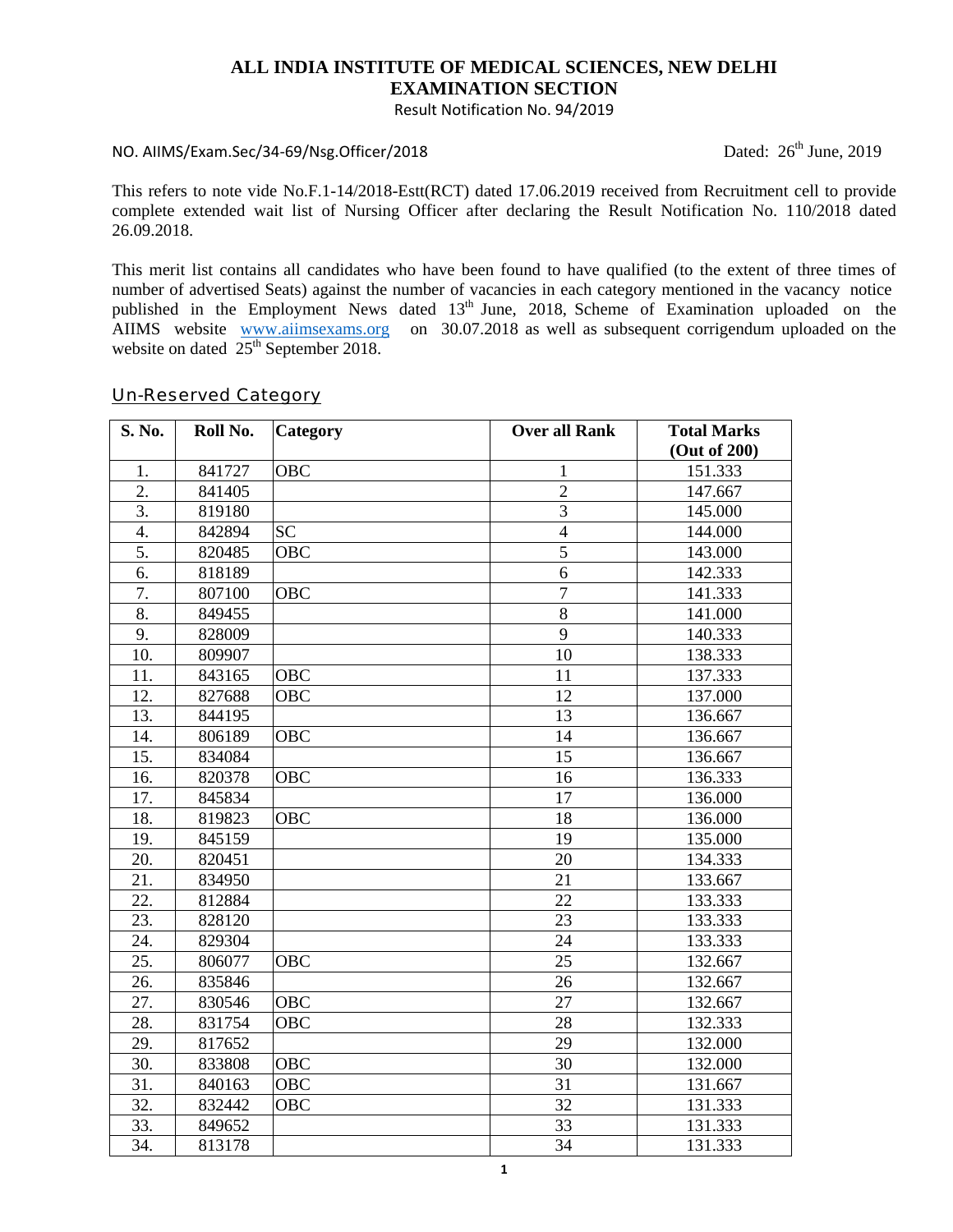| S. No. | Roll No. | <b>Category</b> | <b>Over all Rank</b> | <b>Total Marks</b> |
|--------|----------|-----------------|----------------------|--------------------|
|        |          |                 |                      | (Out of 200)       |
| 35.    | 830652   | OBC             | 35                   | 131.000            |
| 36.    | 820891   | OBC             | 36                   | 131.000            |
| 37.    | 801660   | OBC             | 37                   | 131.000            |
| 38.    | 822416   |                 | 38                   | 131.000            |
| 39.    | 818757   |                 | 39                   | 130.667            |
| 40.    | 806710   | <b>SC</b>       | 40                   | 130.333            |
| 41.    | 806176   | OBC             | 41                   | 130.000            |
| 42.    | 810361   |                 | 42                   | 130.000            |
| 43.    | 834692   | <b>OBC</b>      | 43                   | 130.000            |
| 44.    | 804845   | <b>OBC</b>      | 44                   | 129.667            |
| 45.    | 838252   |                 | 45                   | 129.667            |
| 46.    | 843574   | <b>SC</b>       | 46                   | 129.667            |
| 47.    | 827820   |                 | 47                   | 129.667            |
| 48.    | 842917   |                 | 48                   | 129.333            |
| 49.    | 812752   |                 | 49                   | 129.333            |
| 50.    | 834299   |                 | 50                   | 129.000            |
| 51.    | 840139   |                 | 51                   | 128.667            |
| 52.    | 847116   |                 | 52                   | 128.667            |
| 53.    | 824767   | OBC             | 53                   | 128.667            |
| 54.    | 838086   | SC              | 54                   | 128.667            |
| 55.    | 822057   | OBC             | 55                   | 128.333            |
| 56.    | 800418   |                 | 56                   | 128.333            |
| 57.    | 845307   |                 | 57                   | 128.333            |
| 58.    | 808974   | OBC             | 58                   | 128.000            |
| 59.    | 805158   |                 | 59                   | 128.000            |
| 60.    | 830681   | <b>ST</b>       | 60                   | 128.000            |
| 61.    | 800917   | OBC             | 61                   | 128.000            |
| 62.    |          |                 | 62                   |                    |
| 63.    | 836989   |                 |                      | 127.667            |
|        | 814030   | OBC             | 63<br>64             | 127.667            |
| 64.    | 826272   |                 |                      | 127.667            |
| 65.    | 815985   | <b>OBC</b>      | 65                   | 127.333            |
| 66.    | 838977   |                 | 66                   | 127.000            |
| 67.    | 819126   | <b>OBC</b>      | 67                   | 127.000            |
| 68.    | 848168   |                 | 68                   | 127.000            |
| 69.    | 810917   | <b>OBC</b>      | 69                   | 126.667            |
| 70.    | 838243   |                 | 70                   | 126.667            |
| 71.    | 806381   | <b>OBC</b>      | 71                   | 126.333            |
| 72.    | 808336   |                 | 72                   | 126.333            |
| 73.    | 838569   |                 | 73                   | 126.333            |
| 74.    | 842984   |                 | 74                   | 126.000            |
| 75.    | 849800   |                 | 75                   | 126.000            |
| 76.    | 827557   | OBC             | 76                   | 126.000            |
| 77.    | 849199   |                 | 77                   | 125.667            |
| 78.    | 800764   | OBC             | 78                   | 125.667            |
| 79.    | 805491   | OBC             | 79                   | 125.667            |
| 80.    | 834535   | OBC             | 80                   | 125.667            |
| 81.    | 822437   |                 | 81                   | 125.667            |
| 82.    | 807123   | <b>SC</b>       | 82                   | 125.667            |
| 83.    | 834210   | OBC             | 83                   | 125.333            |
| 84.    | 833430   | OBC             | 84                   | 125.333            |
| 85.    | 838388   |                 | 85                   | 125.000            |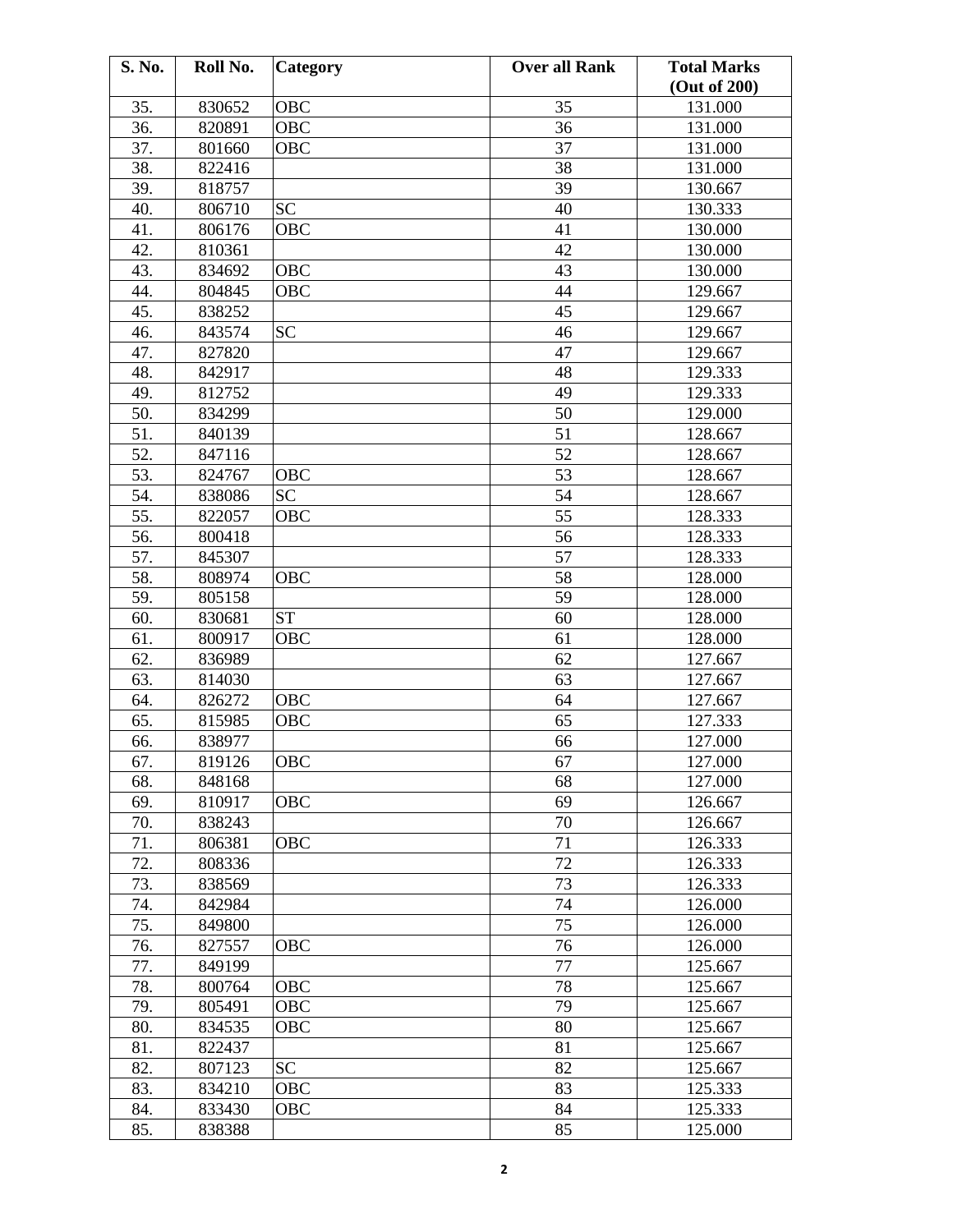| S. No. | Roll No. | Category   | <b>Over all Rank</b> | <b>Total Marks</b><br>(Out of 200) |
|--------|----------|------------|----------------------|------------------------------------|
| 86.    | 833351   | OBC        | 86                   | 125.000                            |
| 87.    | 820383   | <b>SC</b>  | 87                   | 124.667                            |
| 88.    | 827601   |            | 88                   | 124.667                            |
| 89.    | 842021   | OBC        | 89                   | 124.667                            |
|        |          |            | 90                   |                                    |
| 90.    | 846137   |            |                      | 124.667                            |
| 91.    | 835919   |            | 91                   | 124.667                            |
| 92.    | 829163   | OBC        | 93                   | 124.333                            |
| 93.    | 818557   |            | 94                   | 124.333                            |
| 94.    | 820504   |            | 95                   | 124.333                            |
| 95.    | 835975   |            | 96                   | 124.333                            |
| 96.    | 818909   | OBC        | 97                   | 124.333                            |
| 97.    | 812800   |            | 98                   | 124.333                            |
| 98.    | 830723   |            | 99                   | 124.000                            |
| 99.    | 820198   | OBC        | 100                  | 124.000                            |
| 100.   | 816124   | OBC        | 101                  | 124.000                            |
| 101.   | 849319   | OBC        | 102                  | 124.000                            |
| 102.   | 828731   | <b>SC</b>  | 103                  | 124.000                            |
| 103.   | 822353   |            | 104                  | 124.000                            |
| 104.   | 825687   | <b>OBC</b> | 105                  | 124.000                            |
| 105.   | 812066   | OBC        | 106                  | 124.000                            |
| 106.   | 829050   |            | 107                  | 124.000                            |
| 107.   | 833598   | <b>SC</b>  | 109                  | 123.667                            |
| 108.   | 809238   | OBC        | 110                  | 123.667                            |
| 109.   | 844170   |            | 111                  | 123.667                            |
| 110.   | 847857   | OBC        | 112                  | 123.667                            |
| 111.   | 805253   |            | 113                  | 123.667                            |
| 112.   | 816261   | OBC        | 114                  | 123.333                            |
| 113.   | 813542   |            | 115                  | 123.333                            |
| 114.   | 808930   | <b>OBC</b> | 116                  | 123.000                            |
| 115.   | 847994   | OBC        | 117                  | 123.000                            |
| 116.   | 803688   | OBC        | 118                  | 123.000                            |
| 117.   | 835228   | OBC        | 119                  | 123.000                            |
| 118.   | 838678   | <b>OBC</b> | 120                  | 123.000                            |
| 119.   | 847542   | <b>OBC</b> | 121                  | 123.000                            |
| 120.   | 821053   |            | 122                  | 123.000                            |
| 121.   | 843744   |            | 123                  | 123.000                            |
| 122.   | 805434   | OBC        | 124                  | 123.000                            |
| 123.   | 841813   | OBC        | 125                  | 123.000                            |
| 124.   | 837891   | OBC        | 126                  | 123.000                            |
| 125.   | 811495   | <b>OBC</b> | 127                  | 123.000                            |
| 126.   | 809482   |            | 129                  | 122.667                            |
| 127.   | 820419   |            | 130                  | 122.667                            |
| 128.   | 843667   | OBC        | 131                  | 122.667                            |
| 129.   | 843892   |            | 132                  | 122.667                            |
| 130.   | 802473   |            | 133                  | 122.667                            |
| 131.   | 813418   |            | 134                  | 122.667                            |
| 132.   | 838590   |            | 135                  | 122.333                            |
| 133.   | 804134   | <b>OBC</b> | 136                  | 122.333                            |
| 134.   | 818744   |            | 137                  | 122.333                            |
| 135.   | 804137   |            | 138                  | 122.000                            |
| 136.   | 814848   |            | 139                  | 122.000                            |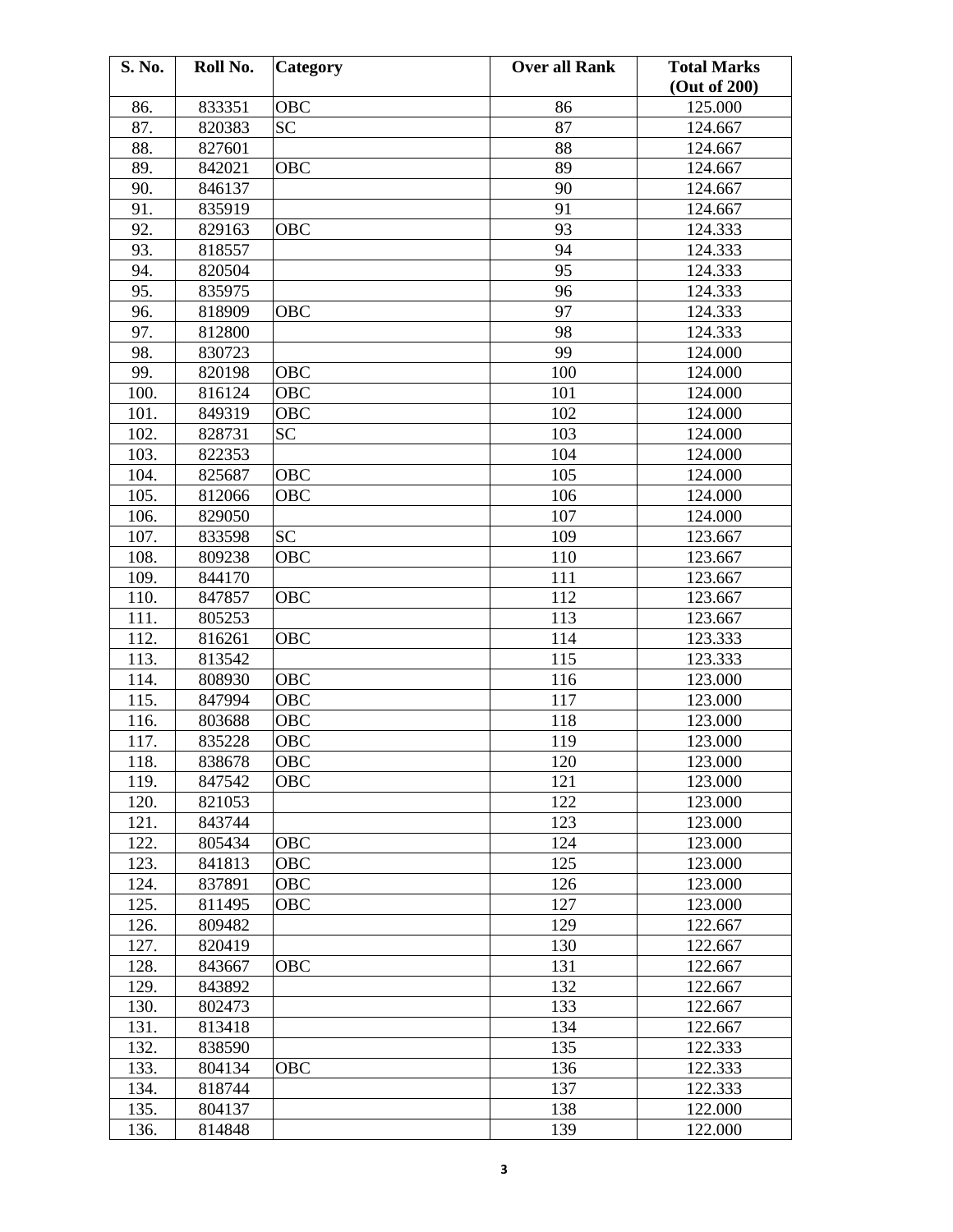| S. No.       | Roll No.         | <b>Category</b> | <b>Over all Rank</b> | <b>Total Marks</b> |
|--------------|------------------|-----------------|----------------------|--------------------|
|              |                  |                 |                      | (Out of 200)       |
| 137.         | 809976           | <b>OBC</b>      | 140                  | 122.000            |
| 138.         | 825221           |                 | 141                  | 122.000            |
| 139.         | 816620           |                 | 142                  | 121.667            |
| 140.         | 806431           | <b>OBC</b>      | 143                  | 121.667            |
| 141.         | 818020           | <b>OBC</b>      | 144                  | 121.667            |
| 142.         | 840709           | <b>SC</b>       | 145                  | 121.667            |
| 143.         | 836424           | OBC             | 146                  | 121.667            |
| 144.         | 833441           | OBC             | 147                  | 121.667            |
| 145.         | 842024           |                 | 148                  | 121.333            |
| 146.         | 805507           | <b>OBC</b>      | 149                  | 121.333            |
| 147.         | 829479           |                 | 150                  | 121.333            |
| 148.         | 807647           | OBC             | 151                  | 121.333            |
| 149.         | 831390           | OBC             | 152                  | 121.333            |
| 150.         | 804365           | <b>OBC</b>      | 153                  | 121.333            |
| 151.         | 823284           |                 | 154                  | 121.333            |
| 152.         | 843298           |                 | 155                  | 121.000            |
| 153.         | 836351           | <b>SC</b>       | 156                  | 121.000            |
| 154.         | 807884           |                 | 157                  | 121.000            |
| 155.         | 847628           | OBC             | 158                  | 121.000            |
| 156.         | 814757           |                 | 159                  | 121.000            |
| 157.         | 844399           |                 | 160                  | 121.000            |
| 158.         | 815869           |                 | 161                  | 121.000            |
| 159.         | 828693           | OBC             | 162                  | 121.000            |
| 160.         | 831321           | <b>OBC</b>      | 163                  | 121.000            |
| 161.         | 822336           | OBC             | 164                  | 120.667            |
| 162.         | 839930           |                 | 165                  | 120.667            |
| 163.         | 806262           | <b>OBC</b>      | 166                  | 120.667            |
| 164.         | 844925           | OBC             | 167                  | 120.667            |
| 165.         | 810415           |                 | 168                  | 120.667            |
| 166.         | 847747           |                 | 169                  | 120.667            |
| 167.         | 828875           | <b>OBC</b>      | 170                  | 120.667            |
| 168.         | 816270           | <b>OBC</b>      | 171                  | 120.667            |
| 169.         | 818360           | <b>OBC</b>      | 172                  | 120.667            |
| 170.         | 803529           | <b>SC</b>       | 174                  | 120.333            |
| 171.         | 805975           |                 | 175                  | 120.333            |
| 172.         | 824401           |                 | 176                  | 120.333            |
| 173.         | 820298           | <b>OBC</b>      | 177                  | 120.333            |
| 174.         | 801481           |                 | 178                  | 120.333            |
| 175.         | 826480           |                 | 179                  | 120.333            |
| 176.         | 835747           | OBC             | 180                  | 120.333            |
| 177.         | 809152           |                 | 181                  | 120.333            |
| 178.         | 831787           |                 | 182                  | 120.333            |
| 179.         | 831821           | OBC             | 183                  | 120.333            |
| 180.         | 816085           | OBC             | 184                  | 120.333            |
| 181.         | 817514           | OBC             | 185                  | 120.333            |
| 182.         |                  | <b>ST</b>       |                      |                    |
| 183.         | 817058           | OBC             | 186<br>187           | 120.000<br>120.000 |
|              | 847302           |                 | 188                  |                    |
| 184.<br>185. | 842362<br>802242 | OBC             | 189                  | 120.000<br>120.000 |
|              |                  |                 |                      |                    |
| 186.         | 804640           | <b>OBC</b>      | 190                  | 120.000            |
| 187.         | 836519           | OBC             | 191                  | 120.000            |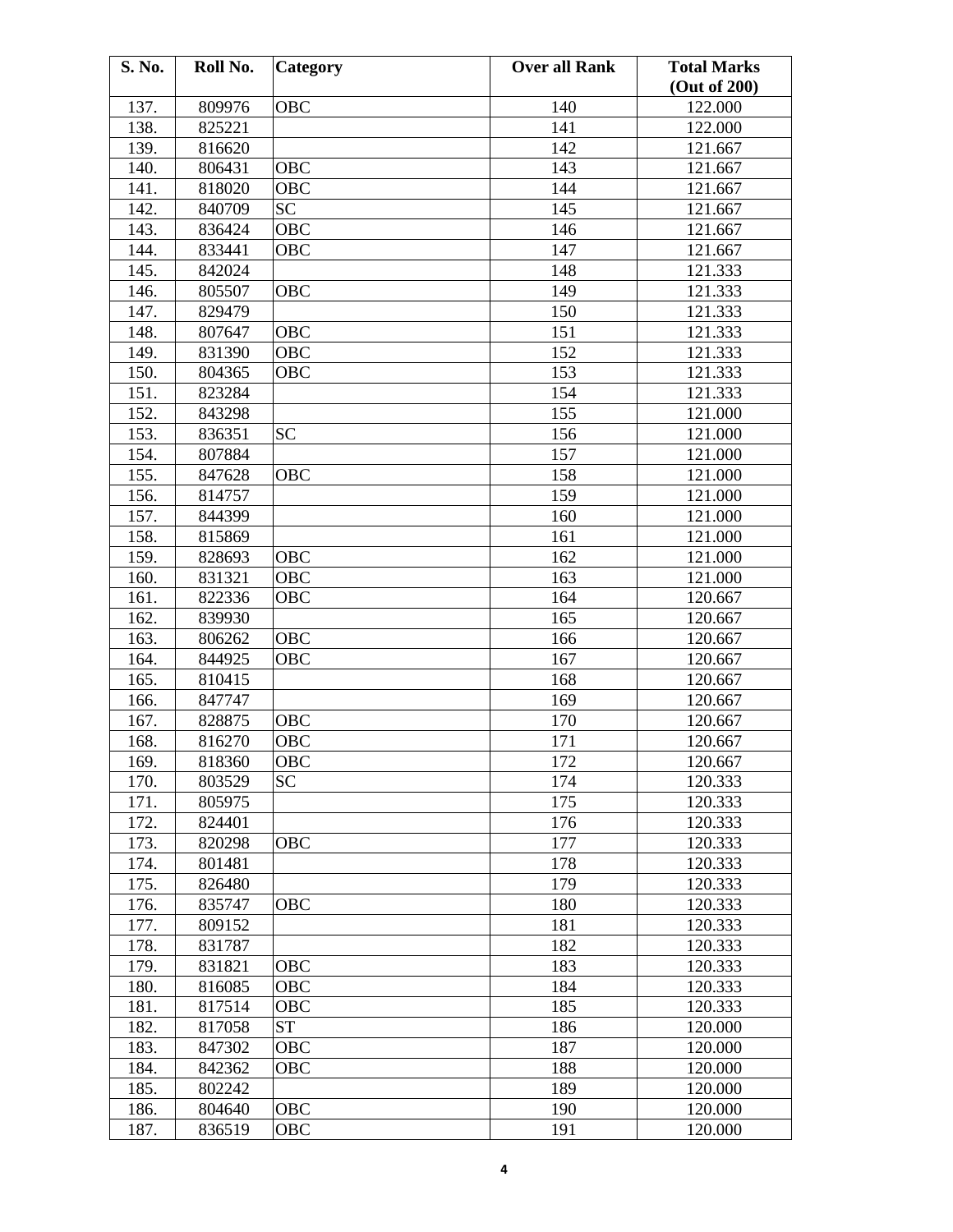| S. No. | Roll No. | Category   | <b>Over all Rank</b> | <b>Total Marks</b><br>(Out of 200) |
|--------|----------|------------|----------------------|------------------------------------|
| 188.   | 831883   | <b>SC</b>  | 192                  | 120.000                            |
| 189.   | 846850   |            | 193                  | 120.000                            |
| 190.   | 803014   |            | 195                  | 119.667                            |
| 191.   | 813838   |            | 196                  | 119.667                            |
| 192.   | 827369   | <b>OBC</b> | 197                  | 119.667                            |
| 193.   | 842787   |            | 198                  | 119.667                            |
| 194.   | 832602   | <b>OBC</b> | 199                  | 119.667                            |
| 195.   | 836535   |            | 200                  | 119.667                            |
| 196.   | 800366   |            | 201                  | 119.667                            |
| 197.   | 848480   |            | 202                  | 119.667                            |
| 198.   | 822034   | OBC        | 203                  | 119.667                            |
| 199.   | 844150   | OBC        | 204                  | 119.667                            |
| 200.   | 846193   | OBC        | 205                  | 119.667                            |
| 201.   | 814000   | <b>OBC</b> | 206                  | 119.333                            |
| 202.   | 840125   | <b>SC</b>  | 207                  | 119.333                            |
| 203.   | 802792   |            | 208                  | 119.333                            |
| 204.   | 833753   | OBC        | 209                  | 119.333                            |
| 205.   | 814475   |            | 210                  | 119.333                            |
| 206.   | 819920   |            | 211                  | 119.333                            |
| 207.   | 846936   |            | 212                  | 119.333                            |
| 208.   | 828674   |            | 213                  | 119.333                            |
|        |          |            |                      |                                    |
| 209.   | 805728   | OBC        | 214                  | 119.333                            |
| 210.   | 827693   |            | 215                  | 119.333                            |
| 211.   | 810275   | OBC        | 216                  | 119.333                            |
| 212.   | 805031   | <b>OBC</b> | 217                  | 119.333                            |
| 213.   | 824239   | OBC        | 219                  | 119.000                            |
| 214.   | 844645   | <b>SC</b>  | 220                  | 119.000                            |
| 215.   | 841701   |            | 221                  | 119.000                            |
| 216.   | 847230   | OBC        | 222                  | 119.000                            |
| 217.   | 847134   |            | 223                  | 119.000                            |
| 218.   | 823199   |            | 224                  | 119.000                            |
| 219.   | 800073   |            | 225                  | 119.000                            |
| 220.   | 824729   |            | 226                  | 119.000                            |
| 221.   | 825421   |            | 227                  | 119.000                            |
| 222.   | 816189   |            | 228                  | 119.000                            |
| 223.   | 826119   |            | 230                  | 118.667                            |
| 224.   | 813943   |            | 231                  | 118.667                            |
| 225.   | 829166   |            | 232                  | 118.667                            |
| 226.   | 802552   | OBC        | 233                  | 118.667                            |
| 227.   | 833816   |            | 234                  | 118.667                            |
| 228.   | 830619   |            | 235                  | 118.667                            |
| 229.   | 837687   | <b>OBC</b> | 236                  | 118.667                            |
| 230.   | 806069   |            | 237                  | 118.667                            |
| 231.   | 839560   | OBC        | 238                  | 118.667                            |
| 232.   | 835464   | OBC        | 239                  | 118.667                            |
| 233.   | 829475   | OBC        | 240                  | 118.667                            |
| 234.   | 834345   |            | 241                  | 118.667                            |
| 235.   | 845979   |            | 242                  | 118.667                            |
| 236.   | 829480   |            | 243                  | 118.667                            |
| 237.   | 846025   | OBC        | 244                  | 118.333                            |
| 238.   | 835241   | OBC        | 245                  | 118.333                            |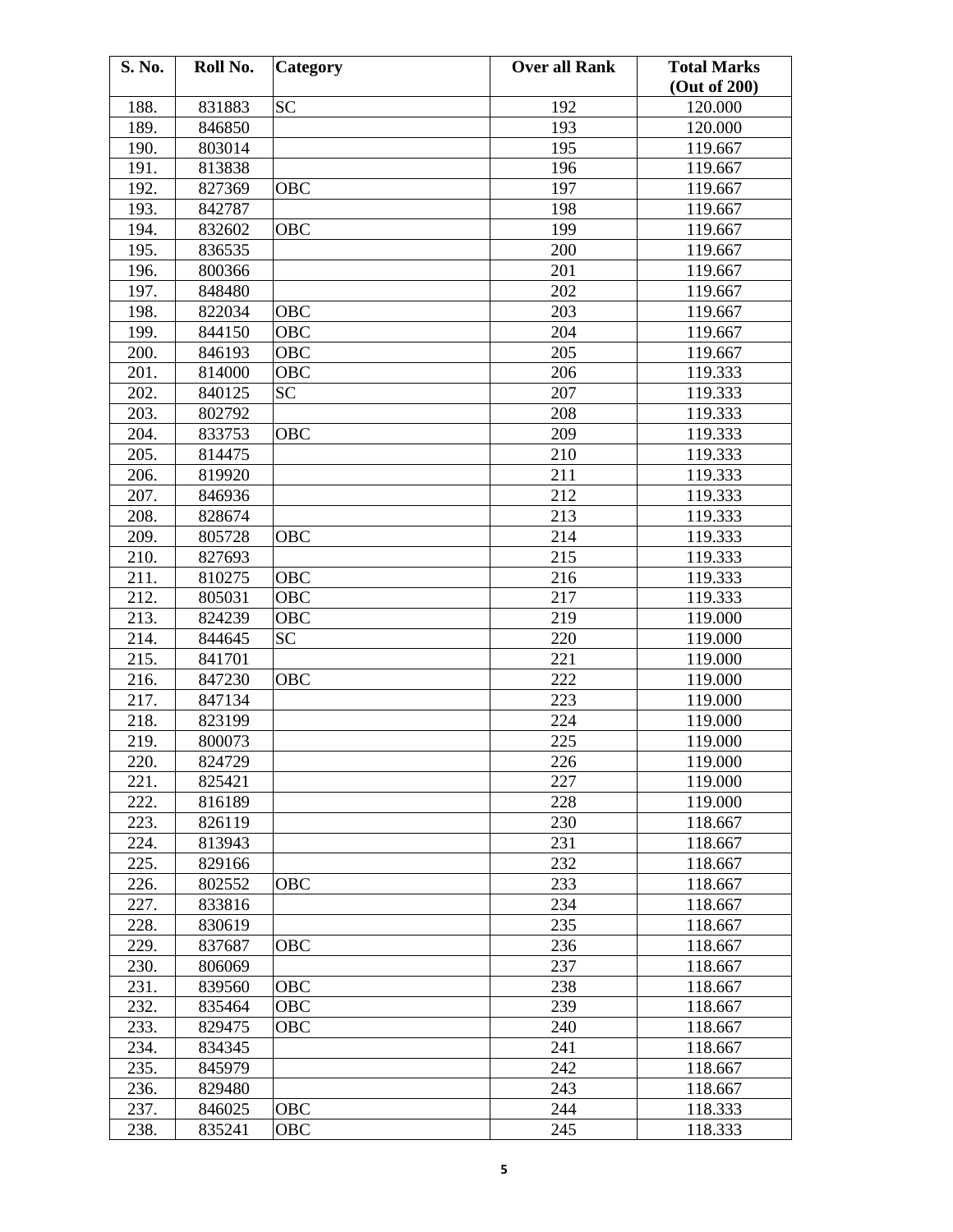| S. No. | Roll No. | Category   | <b>Over all Rank</b> | <b>Total Marks</b> |
|--------|----------|------------|----------------------|--------------------|
|        |          |            |                      | (Out of 200)       |
| 239.   | 838740   | OBC        | 246                  | 118.333            |
| 240.   | 815764   |            | 247                  | 118.333            |
| 241.   | 801184   | OBC        | 248                  | 118.333            |
| 242.   | 839545   |            | 249                  | 118.333            |
| 243.   | 824590   | <b>SC</b>  | 250                  | 118.333            |
| 244.   | 815082   | OBC        | 251                  | 118.333            |
| 245.   | 806954   | OBC        | 252                  | 118.333            |
| 246.   | 806092   | <b>OBC</b> | 253                  | 118.333            |
| 247.   | 815626   | OBC        | 254                  | 118.333            |
| 248.   | 804367   |            | 255                  | 118.333            |
| 249.   | 830017   |            | 256                  | 118.333            |
| 250.   | 806896   |            | 258                  | 118.000            |
| 251.   | 846169   | <b>OBC</b> | 259                  | 118.000            |
| 252.   | 832954   | OBC        | 260                  | 118.000            |
| 253.   | 832586   |            | 261                  | 118.000            |
| 254.   | 814970   | <b>OBC</b> | 262                  | 118.000            |
| 255.   | 802342   |            | 263                  | 118.000            |
| 256.   | 800894   |            | 264                  | 118.000            |
| 257.   | 839772   |            | 265                  | 118.000            |
| 258.   | 833652   |            | 266                  | 118.000            |
|        |          |            | 267                  |                    |
| 259.   | 809830   | OBC        |                      | 118.000            |
| 260.   | 838310   |            | 268                  | 118.000            |
| 261.   | 821600   | OBC        | 269                  | 118.000            |
| 262.   | 825743   | <b>OBC</b> | 270                  | 118.000            |
| 263.   | 815928   |            | 271                  | 118.000            |
| 264.   | 845449   |            | 272                  | 118.000            |
| 265.   | 819882   |            | 273                  | 117.667            |
| 266.   | 818427   | OBC        | 274                  | 117.667            |
| 267.   | 812177   | OBC        | 275                  | 117.667            |
| 268.   | 849156   |            | 276                  | 117.667            |
| 269.   | 842106   | <b>SC</b>  | 277                  | 117.667            |
| 270.   | 824752   | OBC        | 278                  | 117.667            |
| 271.   | 845141   | <b>SC</b>  | 279                  | 117.667            |
| 272.   | 841350   | <b>OBC</b> | 280                  | 117.667            |
| 273.   | 815810   |            | 281                  | 117.667            |
| 274.   | 816874   |            | 282                  | 117.667            |
| 275.   | 826889   |            | 283                  | 117.333            |
| 276.   | 807102   | OBC        | 284                  | 117.333            |
| 277.   | 801610   | OBC        | 285                  | 117.333            |
| 278.   | 842353   | OBC        | 286                  | 117.333            |
| 279.   | 824040   | OBC        | 287                  | 117.333            |
| 280.   | 802665   | OBC        | 288                  | 117.333            |
| 281.   | 843359   | OBC        | 289                  | 117.333            |
| 282.   | 849886   | OBC        | 290                  | 117.333            |
| 283.   | 822276   |            | 291                  | 117.333            |
| 284.   | 820248   | OBC        | 292                  | 117.333            |
| 285.   | 815298   |            | 293                  | 117.333            |
| 286.   | 843724   | <b>OBC</b> | 294                  | 117.333            |
| 287.   | 833101   |            | 295                  | 117.333            |
| 288.   | 814536   |            | 296                  | 117.333            |
| 289.   | 804583   |            | 297                  | 117.333            |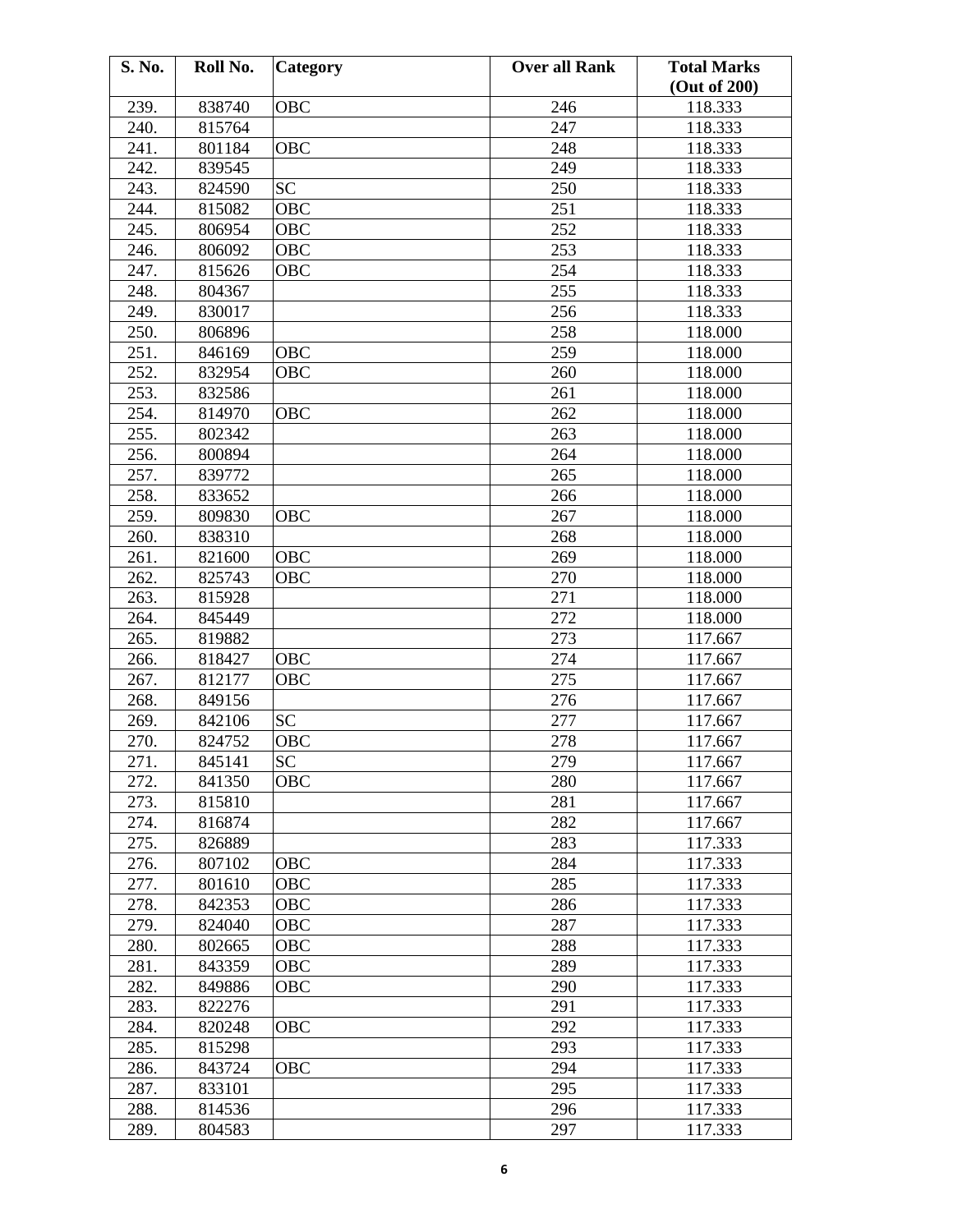| S. No. | Roll No. | <b>Category</b> | <b>Over all Rank</b> | <b>Total Marks</b><br>(Out of 200) |
|--------|----------|-----------------|----------------------|------------------------------------|
| 290.   | 817955   |                 | 298                  | 117.333                            |
| 291.   | 807728   | <b>SC</b>       | 299                  | 117.000                            |
| 292.   | 825693   | OBC             | 300                  | 117.000                            |
| 293.   | 844289   | OBC             | 301                  | 117.000                            |
| 294.   | 821351   |                 | 302                  | 117.000                            |
| 295.   | 811420   |                 | 303                  | 117.000                            |
| 296.   | 803216   |                 | 304                  | 117.000                            |
| 297.   | 825379   |                 | 305                  | 117.000                            |
| 298.   | 812062   | OBC             | 306                  | 117.000                            |
| 299.   | 824741   |                 | 307                  | 117.000                            |
| 300.   | 834477   | <b>SC</b>       | 308                  | 117.000                            |
| 301.   | 809279   | <b>OBC</b>      | 309                  | 117.000                            |
| 302.   | 800179   |                 | 310                  | 117.000                            |
| 303.   | 810502   |                 | 311                  | 117.000                            |
| 304.   | 837815   | OBC             | 312                  | 117.000                            |
| 305.   | 808873   | OBC             | 313                  | 117.000                            |
| 306.   | 804652   |                 | 314                  | 117.000                            |
| 307.   | 811643   | <b>SC</b>       | 315                  | 117.000                            |
| 308.   | 802505   | <b>OBC</b>      | 316                  | 117.000                            |
| 309.   | 813145   |                 | 317                  | 117.000                            |
| 310.   | 835288   |                 | 318                  | 117.000                            |
| 311.   | 801729   | OBC             | 319                  | 117.000                            |
| 312.   | 800673   |                 | 320                  | 116.667                            |
| 313.   | 810897   |                 | 321                  | 116.667                            |
| 314.   | 825019   | OBC             | 322                  | 116.667                            |
| 315.   | 806593   |                 | 323                  | 116.667                            |
| 316.   | 837342   | <b>OBC</b>      | 324                  | 116.667                            |
| 317.   | 829921   |                 | 325                  | 116.667                            |
| 318.   | 831418   |                 | 326                  | 116.667                            |
| 319.   | 816505   | OBC             | 327                  | 116.667                            |
| 320.   | 824665   | OBC             | 328                  | 116.667                            |
| 321.   | 814381   |                 | 329                  | 116.667                            |
| 322.   | 817359   |                 | 330                  | 116.667                            |
| 323.   | 818328   |                 | 331                  | 116.667                            |
| 324.   | 839155   | OBC             | 332                  | 116.667                            |
| 325.   | 817764   | OBC             | 333                  | 116.667                            |
| 326.   | 811200   | <b>SC</b>       | 334                  | 116.667                            |
| 327.   | 835870   |                 | 335                  | 116.667                            |
| 328.   | 815174   | OBC             | 336                  | 116.667                            |
| 329.   | 831062   |                 | 337                  | 116.667                            |
| 330.   | 805914   |                 | 338                  | 116.667                            |
| 331.   | 807870   |                 | 339                  | 116.667                            |
| 332.   | 827145   |                 | 340                  | 116.333                            |
| 333.   | 810811   | OBC             | 341                  | 116.333                            |
| 334.   | 800971   |                 | 342                  | 116.333                            |
| 335.   | 829141   | OBC             | 343                  | 116.333                            |
| 336.   | 819912   | OBC             | 344                  | 116.333                            |
| 337.   | 816405   | <b>OBC</b>      | 345                  | 116.333                            |
| 338.   | 829723   |                 | 346                  | 116.333                            |
| 339.   | 835927   | OBC             | 347                  | 116.333                            |
| 340.   | 835272   | OBC             | 348                  | 116.333                            |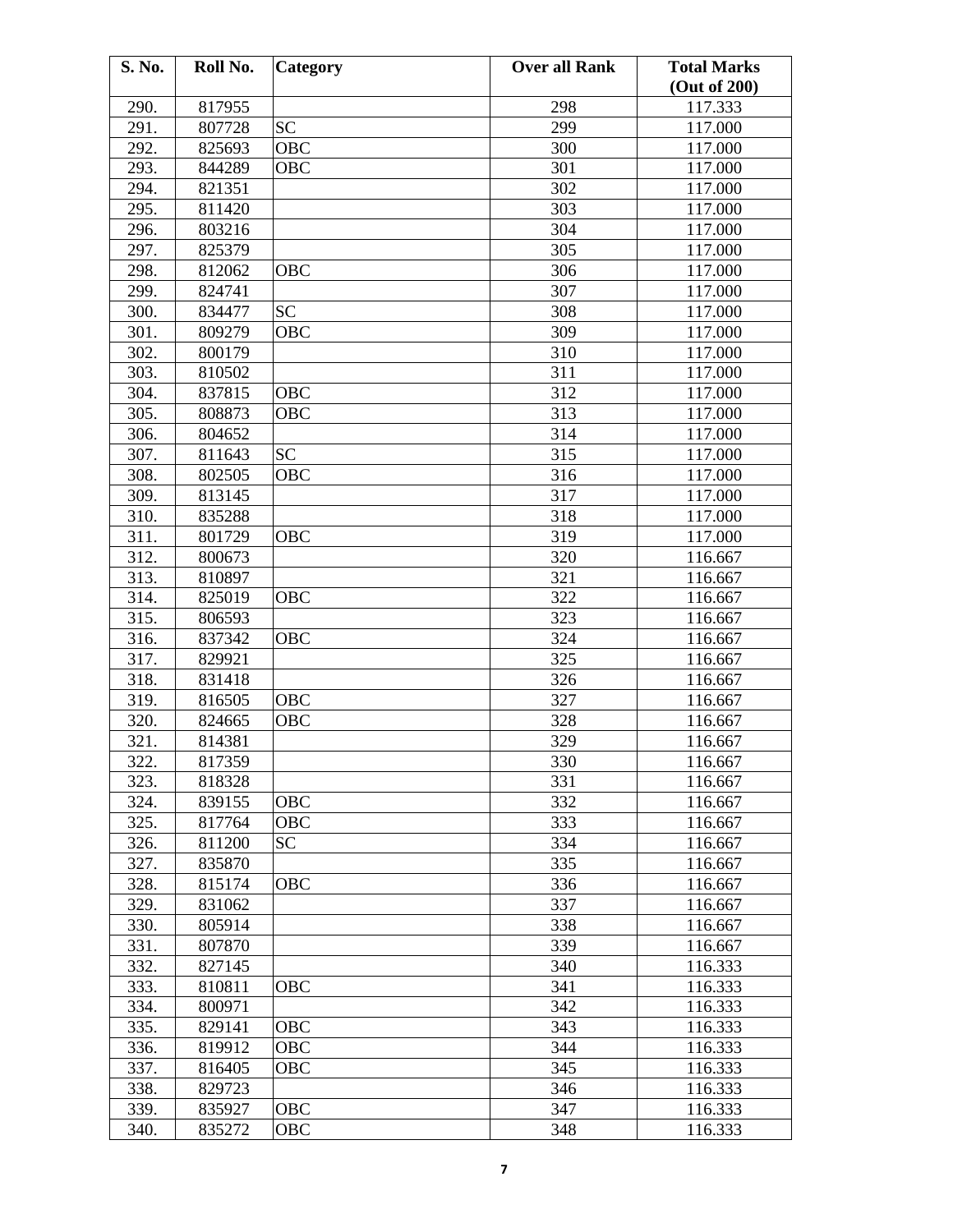| S. No. | Roll No. | Category   | <b>Over all Rank</b> | <b>Total Marks</b> |
|--------|----------|------------|----------------------|--------------------|
|        |          |            |                      | (Out of 200)       |
| 341.   | 847364   |            | 349                  | 116.333            |
| 342.   | 806225   | <b>OBC</b> | 350                  | 116.333            |
| 343.   | 812329   | <b>SC</b>  | 351                  | 116.333            |
| 344.   | 815622   | OBC        | 352                  | 116.333            |
| 345.   | 827963   |            | 353                  | 116.333            |
| 346.   | 831400   | OBC        | 354                  | 116.333            |
| 347.   | 810550   |            | 355                  | 116.333            |
| 348.   | 849925   |            | 356                  | 116.333            |
| 349.   | 836833   | OBC        | 357                  | 116.333            |
| 350.   | 802419   | OBC        | 358                  | 116.333            |
| 351.   | 832378   | OBC        | 359                  | 116.333            |
| 352.   | 843096   |            | 361                  | 116.000            |
| 353.   | 846887   |            | 362                  | 116.000            |
| 354.   | 811193   | OBC        | 363                  | 116.000            |
| 355.   | 814084   |            | 364                  | 116.000            |
| 356.   | 842092   |            | 365                  | 116.000            |
| 357.   | 830517   |            | 366                  | 116.000            |
| 358.   | 827582   | <b>OBC</b> | 367                  | 116.000            |
| 359.   | 812985   | OBC        | 368                  | 116.000            |
| 360.   | 813979   | OBC        | 369                  | 116.000            |
| 361.   | 847843   |            | 370                  | 116.000            |
|        |          |            |                      |                    |
| 362.   | 827322   | OBC        | 371                  | 116.000            |
| 363.   | 837542   |            | 372                  | 116.000            |
| 364.   | 800239   | <b>OBC</b> | 373                  | 116.000            |
| 365.   | 842084   |            | 374                  | 115.667            |
| 366.   | 843249   |            | 375                  | 115.667            |
| 367.   | 844677   |            | 376                  | 115.667            |
| 368.   | 822008   | <b>OBC</b> | 377                  | 115.667            |
| 369.   | 831494   | OBC        | 378                  | 115.667            |
| 370.   | 836629   |            | 379                  | 115.667            |
| 371.   | 813893   |            | 380                  | 115.667            |
| 372.   | 806669   |            | 381                  | 115.667            |
| 373.   | 843146   |            | 382                  | 115.667            |
| 374.   | 819956   |            | 383                  | 115.667            |
| 375.   | 821632   |            | 384                  | 115.667            |
| 376.   | 821054   | OBC        | 385                  | 115.667            |
| 377.   | 827756   | OBC        | 386                  | 115.667            |
| 378.   | 824779   | OBC        | 387                  | 115.667            |
| 379.   | 807001   | <b>OBC</b> | 388                  | 115.667            |
| 380.   | 842217   |            | 389                  | 115.667            |
| 381.   | 849146   | OBC        | 391                  | 115.333            |
| 382.   | 837630   | <b>SC</b>  | 392                  | 115.333            |
| 383.   | 844272   | OBC        | 393                  | 115.333            |
| 384.   | 824909   |            | 394                  | 115.333            |
| 385.   | 830743   |            | 395                  | 115.333            |
| 386.   | 818000   | OBC        | 396                  | 115.333            |
| 387.   | 813790   | OBC        | 397                  | 115.333            |
| 388.   | 848559   | <b>SC</b>  | 398                  | 115.000            |
| 389.   | 848550   |            | 399                  | 115.000            |
| 390.   | 838216   | OBC        | 400                  | 115.000            |
| 391.   | 849726   |            | 401                  | 115.000            |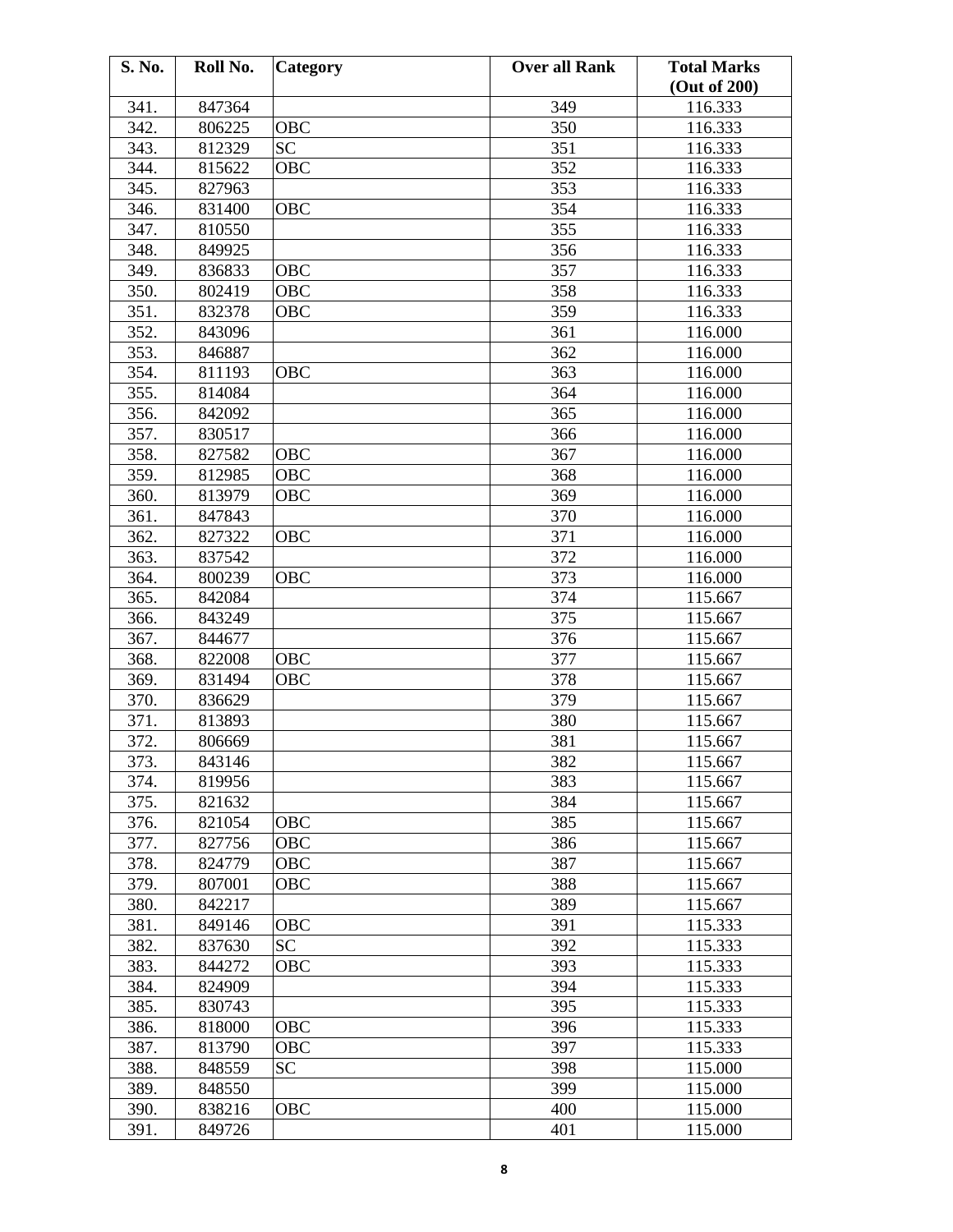| S. No. | Roll No. | Category   | <b>Over all Rank</b> | <b>Total Marks</b> |
|--------|----------|------------|----------------------|--------------------|
|        |          |            |                      | (Out of 200)       |
| 392.   | 838579   | <b>OBC</b> | 402                  | 115.000            |
| 393.   | 830851   |            | 403                  | 115.000            |
| 394.   | 833250   | <b>OBC</b> | 404                  | 115.000            |
| 395.   | 819411   |            | 405                  | 115.000            |
| 396.   | 834161   | <b>OBC</b> | 406                  | 115.000            |
| 397.   | 834766   |            | 407                  | 115.000            |
| 398.   | 820296   | <b>SC</b>  | 408                  | 115.000            |
| 399.   | 828382   |            | 409                  | 115.000            |
| 400.   | 804638   |            | 410                  | 115.000            |
| 401.   | 819287   | OBC        | 411                  | 115.000            |
| 402.   | 847792   | <b>OBC</b> | 412                  | 115.000            |
| 403.   | 844541   |            | 413                  | 115.000            |
| 404.   | 824173   |            | 414                  | 115.000            |
| 405.   | 817823   | <b>SC</b>  | 415                  | 115.000            |
| 406.   | 812439   |            | 416                  | 115.000            |
| 407.   | 839731   |            | 417                  | 114.667            |
| 408.   | 842129   | <b>SC</b>  | 418                  | 114.667            |
| 409.   | 831292   | OBC        | 419                  | 114.667            |
| 410.   | 827591   | OBC        | 420                  | 114.667            |
| 411.   | 838539   | OBC        | 421                  | 114.667            |
| 412.   | 811364   |            | 422                  | 114.667            |
| 413.   | 841532   | <b>SC</b>  | 423                  | 114.667            |
| 414.   | 809345   |            | 424                  | 114.667            |
| 415.   | 812387   | <b>OBC</b> | 425                  | 114.667            |
| 416.   | 810446   |            | 426                  | 114.667            |
| 417.   | 819776   | <b>OBC</b> | 427                  | 114.667            |
| 418.   | 824803   | OBC        | 428                  | 114.667            |
| 419.   | 835973   | OBC        | 429                  | 114.667            |
| 420.   | 804248   | OBC        | 430                  | 114.667            |
| 421.   | 847153   | OBC        | 431                  | 114.667            |
| 422.   | 801135   |            | 432                  | 114.333            |
| 423.   | 843757   |            | 433                  | 114.333            |
| 424.   | 828358   | OBC        | 434                  | 114.333            |
| 425.   | 808596   | <b>OBC</b> | 435                  | 114.333            |
| 426.   | 810144   | OBC        | 436                  | 114.333            |
| 427.   | 848360   |            | 437                  | 114.333            |
| 428.   | 849082   |            | 438                  | 114.333            |
| 429.   | 837826   | OBC        | 439                  | 114.333            |
| 430.   | 839856   | OBC        | 440                  | 114.333            |
| 431.   | 805644   |            | 441                  | 114.333            |
| 432.   | 802206   | <b>OBC</b> | 442                  | 114.333            |
| 433.   | 831963   |            | 443                  | 114.333            |
| 434.   | 828474   | OBC        | 444                  | 114.333            |
| 435.   | 830645   |            | 445                  | 114.333            |
| 436.   | 807576   | <b>OBC</b> | 446                  | 114.333            |
| 437.   | 804807   | OBC        | 447                  | 114.333            |
| 438.   | 822488   |            | 448                  | 114.333            |
| 439.   | 841028   |            | 449                  | 114.333            |
| 440.   | 803941   | OBC        | 450                  | 114.333            |
| 441.   | 803899   | OBC        | 451                  | 114.333            |
| 442.   | 805102   | OBC        | 452                  | 114.333            |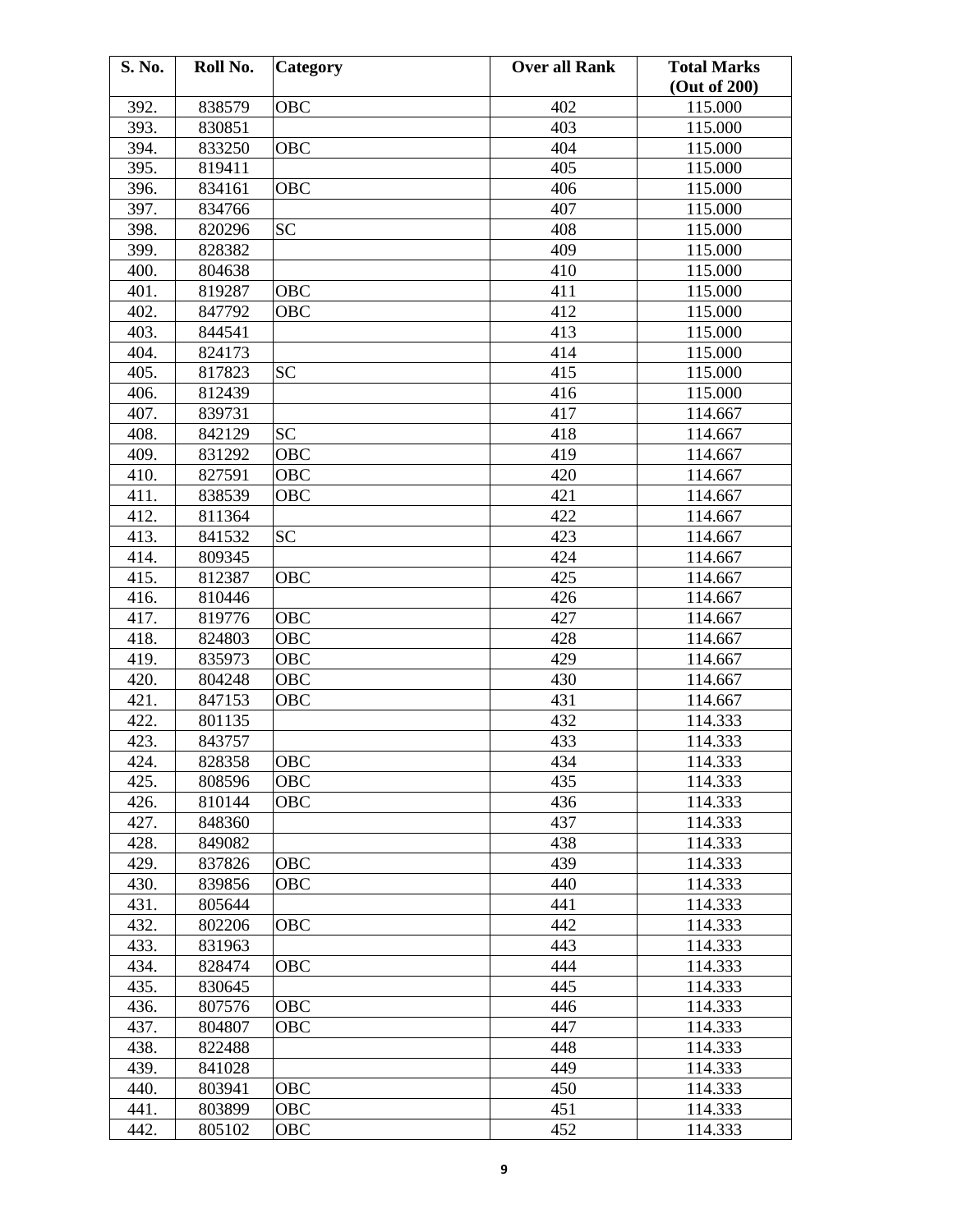| S. No. | Roll No. | <b>Category</b> | <b>Over all Rank</b> | <b>Total Marks</b><br>(Out of 200) |
|--------|----------|-----------------|----------------------|------------------------------------|
| 443.   | 837195   |                 | 454                  | 114.000                            |
| 444.   | 839289   | OBC             | 455                  | 114.000                            |
| 445.   | 847756   |                 | 456                  | 114.000                            |
|        |          |                 | 457                  |                                    |
| 446.   | 815695   | <b>OBC</b>      |                      | 114.000                            |
| 447.   | 835721   |                 | 458                  | 114.000                            |
| 448.   | 818939   |                 | 459                  | 114.000                            |
| 449.   | 806052   | OBC             | 460                  | 114.000                            |
| 450.   | 844161   |                 | 461                  | 114.000                            |
| 451.   | 802972   |                 | 462                  | 114.000                            |
| 452.   | 840864   |                 | 463                  | 114.000                            |
| 453.   | 811628   |                 | 464                  | 114.000                            |
| 454.   | 800996   |                 | 465                  | 114.000                            |
| 455.   | 818001   | <b>SC</b>       | 466                  | 114.000                            |
| 456.   | 809585   | <b>OBC</b>      | 467                  | 114.000                            |
| 457.   | 813553   | OBC             | 468                  | 114.000                            |
| 458.   | 810072   | OBC             | 469                  | 114.000                            |
| 459.   | 821035   |                 | 470                  | 113.667                            |
| 460.   | 839671   |                 | 471                  | 113.667                            |
| 461.   | 833260   | <b>SC</b>       | 472                  | 113.667                            |
| 462.   | 841424   | OBC             | 473                  | 113.667                            |
| 463.   | 802158   |                 | 474                  | 113.667                            |
| 464.   | 840596   |                 | 475                  | 113.667                            |
| 465.   | 836518   |                 | 476                  | 113.667                            |
| 466.   | 835381   | OBC             | 477                  | 113.667                            |
| 467.   | 823312   |                 | 478                  | 113.667                            |
| 468.   | 800976   | <b>OBC</b>      | 479                  | 113.667                            |
| 469.   | 832751   |                 | 480                  | 113.667                            |
| 470.   | 825150   |                 | 481                  | 113.667                            |
| 471.   | 802318   | <b>OBC</b>      | 482                  | 113.667                            |
| 472.   | 831937   | OBC             | 483                  | 113.667                            |
| 473.   | 841412   |                 | 484                  | 113.667                            |
| 474.   | 800417   |                 | 485                  | 113.667                            |
| 475.   | 831440   | <b>OBC</b>      | 486                  | 113.667                            |
| 476.   | 813464   | <b>OBC</b>      | 487                  | 113.667                            |
| 477.   | 842593   |                 | 488                  | 113.667                            |
| 478.   | 803133   | OBC             | 489                  | 113.667                            |
| 479.   | 835729   |                 | 490                  | 113.667                            |
| 480.   | 812935   | OBC             | 491                  | 113.333                            |
| 481.   | 819121   | OBC             | 492                  | 113.333                            |
| 482.   | 825007   | <b>OBC</b>      | 493                  | 113.333                            |
| 483.   | 807267   | <b>ST</b>       | 494                  | 113.333                            |
| 484.   | 838408   | <b>SC</b>       | 495                  | 113.333                            |
| 485.   | 828404   |                 | 496                  | 113.333                            |
| 486.   | 832497   |                 | 497                  | 113.333                            |
| 487.   |          |                 |                      |                                    |
|        | 819028   | OBC             | 498                  | 113.333                            |
| 488.   | 843305   | OBC             | 499                  | 113.333                            |
| 489.   | 806109   | OBC             | 500                  | 113.333                            |
| 490.   | 824771   |                 | 501                  | 113.333                            |
| 491.   | 810516   | OBC             | 502                  | 113.333                            |
| 492.   | 824501   | OBC             | 503                  | 113.333                            |
| 493.   | 847033   |                 | 504                  | 113.333                            |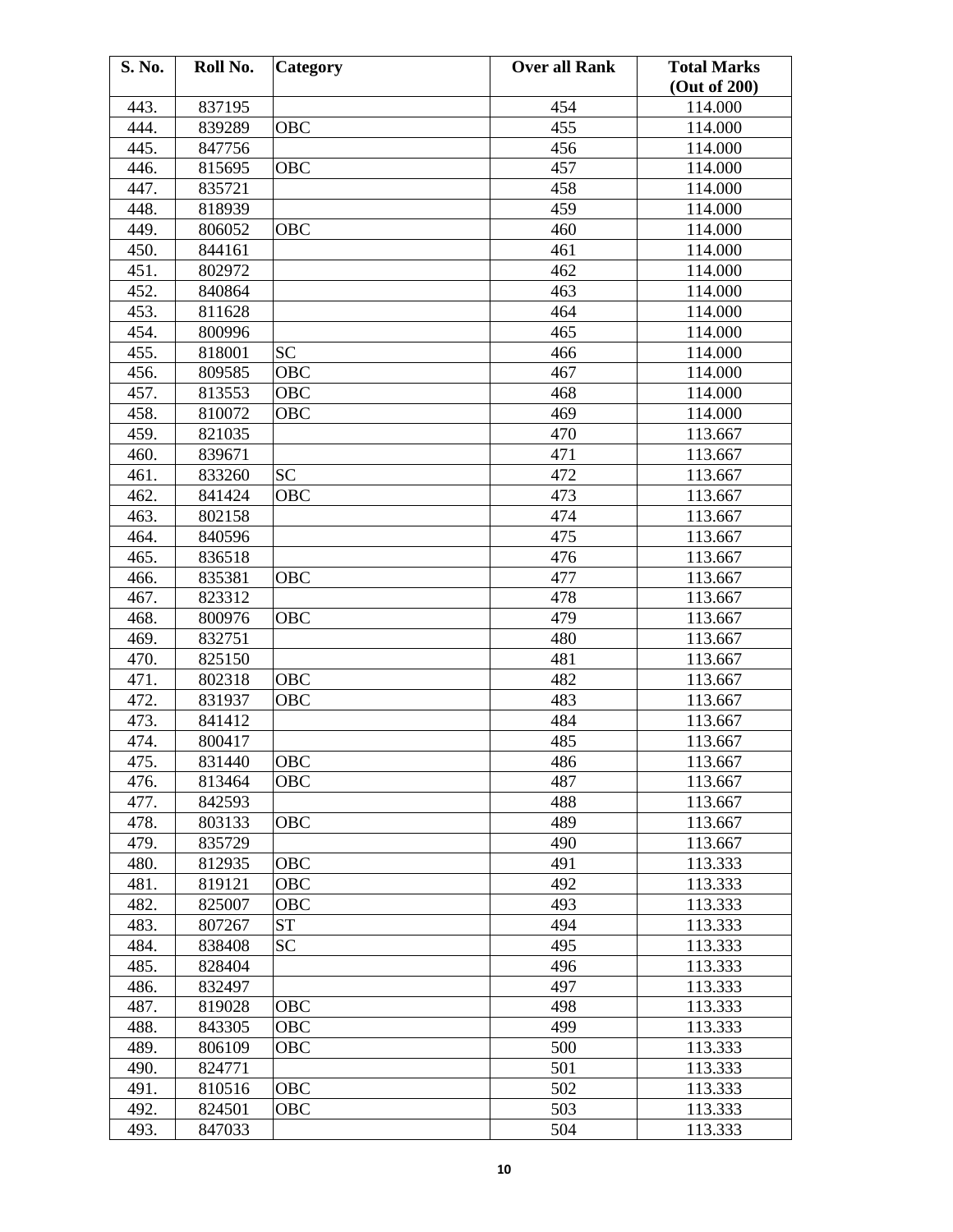| S. No. | Roll No. | Category   | <b>Over all Rank</b> | <b>Total Marks</b> |
|--------|----------|------------|----------------------|--------------------|
|        |          |            |                      | (Out of 200)       |
| 494.   | 809044   |            | 505                  | 113.333            |
| 495.   | 833207   |            | 506                  | 113.333            |
| 496.   | 833258   |            | 507                  | 113.333            |
| 497.   | 829852   | OBC        | 508                  | 113.333            |
| 498.   | 807956   | OBC        | 509                  | 113.000            |
| 499.   | 805583   | OBC        | 510                  | 113.000            |
| 500.   | 819627   | OBC        | 511                  | 113.000            |
| 501.   | 822904   |            | 512                  | 113.000            |
| 502.   | 819635   | OBC        | 513                  | 113.000            |
| 503.   | 828729   | OBC        | 514                  | 113.000            |
| 504.   | 818750   | <b>SC</b>  | 515                  | 113.000            |
| 505.   | 833090   |            | 516                  | 113.000            |
| 506.   | 832758   | OBC        | 517                  | 113.000            |
| 507.   | 839103   |            | 518                  | 113.000            |
| 508.   | 808166   |            | 519                  | 113.000            |
| 509.   | 824275   |            | 520                  | 113.000            |
| 510.   | 849606   |            | 521                  | 113.000            |
| 511.   | 832185   |            | 522                  | 113.000            |
| 512.   | 833505   |            | 523                  | 113.000            |
| 513.   | 820107   |            | 524                  | 113.000            |
| 514.   | 842110   | <b>SC</b>  | 525                  | 113.000            |
| 515.   | 846588   | <b>OBC</b> | 526                  | 113.000            |
|        |          |            |                      |                    |
| 516.   | 842029   | OBC        | 527                  | 113.000            |
| 517.   | 829558   |            | 528                  | 113.000            |
| 518.   | 834133   | OBC        | 529                  | 113.000            |
| 519.   | 836244   | OBC        | 530                  | 113.000            |
| 520.   | 845687   | OBC        | 531                  | 113.000            |
| 521.   | 846252   | OBC        | 532                  | 113.000            |
| 522.   | 826024   |            | 533                  | 113.000            |
| 523.   | 816848   | OBC        | 534                  | 113.000            |
| 524.   | 838676   | OBC        | 535                  | 112.667            |
| 525.   | 808988   | OBC        | 536                  | 112.667            |
| 526.   | 824170   | <b>ST</b>  | 537                  | 112.667            |
| 527.   | 835126   |            | 538                  | 112.667            |
| 528.   | 843393   | <b>OBC</b> | 539                  | 112.667            |
| 529.   | 807737   |            | 540                  | 112.667            |
| 530.   | 831385   |            | 541                  | 112.667            |
| 531.   | 846661   | OBC        | 542                  | 112.667            |
| 532.   | 848682   | OBC        | 543                  | 112.667            |
| 533.   | 811121   | OBC        | 544                  | 112.667            |
| 534.   | 831112   | OBC        | 545                  | 112.667            |
| 535.   | 814921   | OBC        | 546                  | 112.667            |
| 536.   | 848274   |            | 547                  | 112.667            |
| 537.   | 848638   |            | 548                  | 112.667            |
| 538.   | 809751   |            | 549                  | 112.667            |
| 539.   | 819978   |            | 550                  | 112.667            |
| 540.   | 819512   | <b>SC</b>  | 551                  | 112.667            |
| 541.   | 823124   | OBC        | 552                  | 112.667            |
| 542.   | 848030   |            | 553                  | 112.667            |
| 543.   | 825919   |            | 554                  | 112.667            |
| 544.   | 839582   | <b>OBC</b> | 555                  | 112.667            |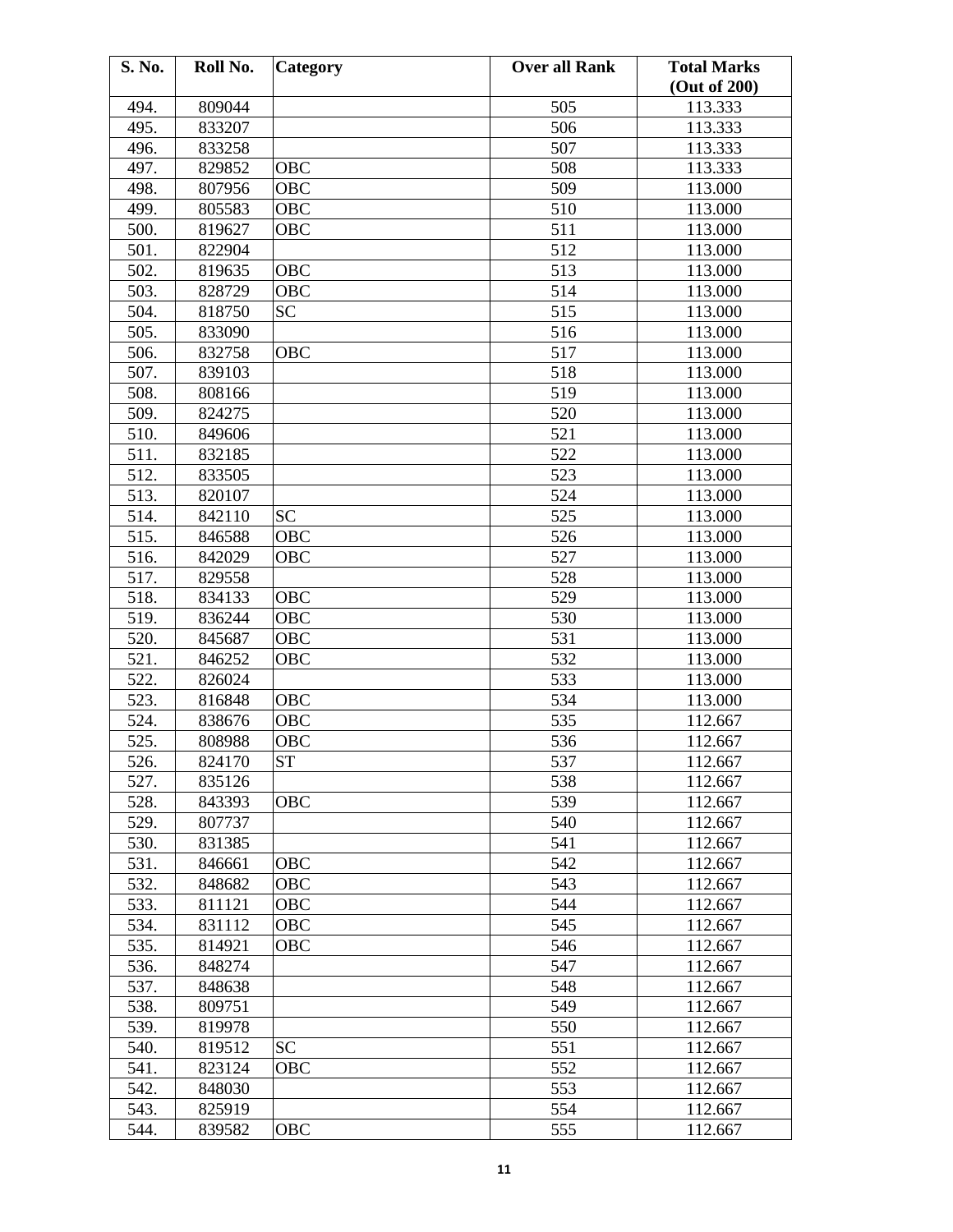| S. No. | Roll No. | Category   | <b>Over all Rank</b> | <b>Total Marks</b> |
|--------|----------|------------|----------------------|--------------------|
|        |          |            |                      | (Out of 200)       |
| 545.   | 801977   |            | 556                  | 112.667            |
| 546.   | 818964   | OBC        | 557                  | 112.333            |
| 547.   | 806425   | <b>OBC</b> | 558                  | 112.333            |
| 548.   | 812438   | <b>ST</b>  | 559                  | 112.333            |
| 549.   | 841352   | <b>ST</b>  | 560                  | 112.333            |
| 550.   | 810186   | OBC        | 561                  | 112.333            |
| 551.   | 837094   |            | 562                  | 112.333            |
| 552.   | 824533   |            | 563                  | 112.333            |
| 553.   | 828467   | OBC        | 564                  | 112.333            |
| 554.   | 849393   | OBC        | 565                  | 112.333            |
| 555.   | 830747   | <b>OBC</b> | 566                  | 112.333            |
| 556.   | 848818   | OBC        | 567                  | 112.333            |
| 557.   | 846124   |            | 568                  | 112.333            |
| 558.   | 828329   |            | 569                  | 112.333            |
| 559.   | 844044   |            | 570                  | 112.333            |
| 560.   | 833995   |            | 571                  | 112.333            |
| 561.   | 848880   | OBC        | 572                  | 112.333            |
| 562.   | 818560   |            | 573                  | 112.333            |
| 563.   | 841005   | OBC        | 574                  | 112.333            |
| 564.   | 822670   | <b>SC</b>  | 575                  | 112.333            |
| 565.   | 800205   | OBC        | 576                  | 112.333            |
| 566.   | 829832   |            | 577                  | 112.333            |
| 567.   | 813806   | OBC        | 579                  | 112.000            |
| 568.   | 837110   | OBC        | 580                  | 112.000            |
| 569.   | 810671   |            | 581                  | 112.000            |
| 570.   | 836776   | <b>OBC</b> | 582                  | 112.000            |
| 571.   | 820280   | OBC        | 583                  | 112.000            |
| 572.   |          |            | 584                  |                    |
| 573.   | 834287   |            | 585                  | 112.000            |
| 574.   | 800015   | OBC        |                      | 112.000            |
|        | 818882   |            | 586                  | 112.000            |
| 575.   | 841298   | OBC        | 587                  | 112.000            |
| 576.   | 807436   | <b>SC</b>  | 588                  | 112.000            |
| 577.   | 806846   | OBC        | 589                  | 112.000            |
| 578.   | 808834   | OBC        | 590                  | 112.000            |
| 579.   | 801881   |            | 591                  | 112.000            |
| 580.   | 825073   |            | 592                  | 112.000            |
| 581.   | 840135   |            | 593                  | 112.000            |
| 582.   | 820028   |            | 594                  | 112.000            |
| 583.   | 813555   | OBC        | 595                  | 112.000            |
| 584.   | 823399   | OBC        | 596                  | 112.000            |
| 585.   | 837390   | OBC        | 597                  | 112.000            |
| 586.   | 814334   |            | 598                  | 112.000            |
| 587.   | 820882   |            | 599                  | 112.000            |
| 588.   | 807243   |            | 600                  | 112.000            |
| 589.   | 826188   |            | 601                  | 112.000            |
| 590.   | 843758   | <b>SC</b>  | 602                  | 112.000            |
| 591.   | 836950   | OBC        | 603                  | 112.000            |
| 592.   | 801231   |            | 604                  | 112.000            |
| 593.   | 818950   | OBC        | 605                  | 112.000            |
| 594.   | 800477   |            | 606                  | 112.000            |
| 595.   | 817438   |            | 607                  | 112.000            |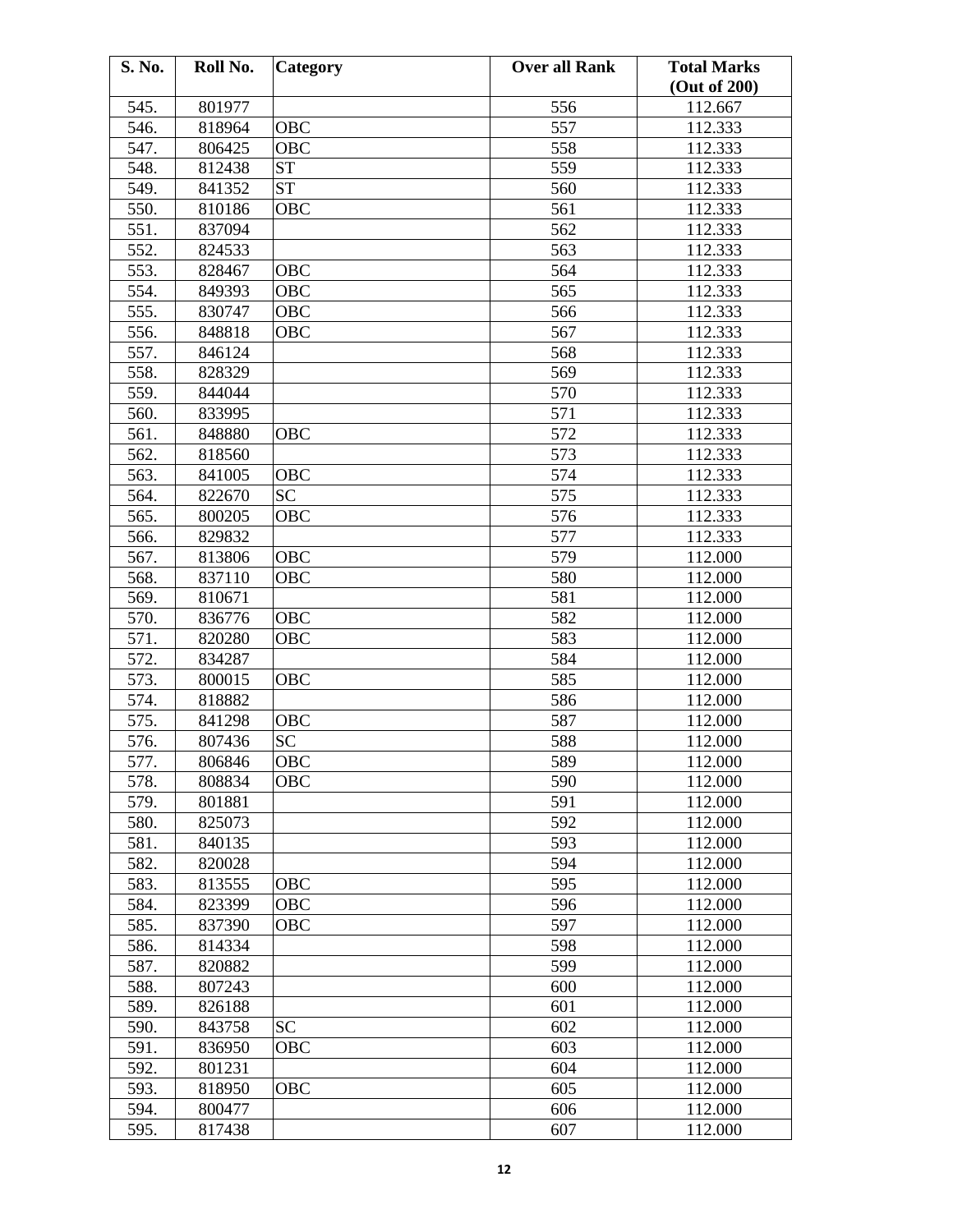| S. No. | Roll No. | Category   | <b>Over all Rank</b> | <b>Total Marks</b> |
|--------|----------|------------|----------------------|--------------------|
|        |          |            |                      | (Out of 200)       |
| 596.   | 819311   |            | 608                  | 112.000            |
| 597.   | 816425   |            | 609                  | 112.000            |
| 598.   | 826236   | OBC        | 610                  | 111.667            |
| 599.   | 819615   |            | 611                  | 111.667            |
| 600.   | 826014   | <b>OBC</b> | 613                  | 111.667            |
| 601.   | 824387   | <b>OBC</b> | 614                  | 111.667            |
| 602.   | 816688   | <b>SC</b>  | 615                  | 111.667            |
| 603.   | 809002   | <b>ST</b>  | 616                  | 111.667            |
| 604.   | 805363   | <b>OBC</b> | 617                  | 111.667            |
| 605.   | 825082   | OBC        | 618                  | 111.667            |
| 606.   | 801094   | <b>SC</b>  | 619                  | 111.667            |
| 607.   | 802344   | OBC        | 620                  | 111.667            |
| 608.   | 819874   | OBC        | 621                  | 111.667            |
| 609.   | 828572   |            | 622                  | 111.667            |
| 610.   | 830942   | <b>OBC</b> | 623                  | 111.667            |
| 611.   | 828081   |            | 624                  | 111.667            |
| 612.   | 817206   |            | 625                  | 111.667            |
| 613.   | 838511   | OBC        | 626                  | 111.667            |
| 614.   | 839031   |            | 627                  | 111.667            |
| 615.   | 823374   | OBC        | 628                  | 111.667            |
| 616.   | 809313   |            | 629                  | 111.667            |
| 617.   | 819025   | <b>OBC</b> | 630                  | 111.667            |
| 618.   | 826396   |            | 631                  | 111.667            |
| 619.   | 838956   |            | 632                  | 111.667            |
| 620.   | 800227   | OBC        | 633                  | 111.667            |
| 621.   | 822113   |            | 634                  | 111.667            |
| 622.   | 846888   | OBC        | 635                  | 111.667            |
| 623.   | 836501   |            | 636                  | 111.667            |
| 624.   | 839567   | OBC        | 637                  | 111.667            |
| 625.   | 807986   |            | 638                  | 111.667            |
| 626.   | 824290   |            | 639                  | 111.333            |
| 627.   | 848311   |            | 640                  | 111.333            |
| 628.   | 839960   |            | 641                  | 111.333            |
| 629.   | 801578   |            | 642                  | 111.333            |
| 630.   | 809806   |            | 643                  | 111.333            |
| 631.   | 803874   | OBC        | 644                  | 111.333            |
| 632.   | 824530   | <b>ST</b>  | 645                  | 111.333            |
| 633.   | 818025   |            | 646                  | 111.333            |
| 634.   | 817385   |            | 647                  | 111.333            |
| 635.   | 843729   |            | 648                  | 111.333            |
| 636.   | 845793   | OBC        | 649                  | 111.333            |
| 637.   | 810828   |            | 650                  | 111.333            |
| 638.   | 831519   | OBC        | 651                  | 111.333            |
| 639.   | 810199   |            | 652                  | 111.333            |
| 640.   | 844408   |            | 653                  | 111.333            |
| 641.   | 828630   |            | 654                  | 111.333            |
| 642.   | 806560   |            | 655                  | 111.333            |
| 643.   | 847036   | OBC        | 656                  | 111.333            |
| 644.   | 800450   | OBC        | 657                  | 111.333            |
| 645.   | 834332   | OBC        | 658                  | 111.333            |
| 646.   | 807361   | OBC        | 659                  | 111.333            |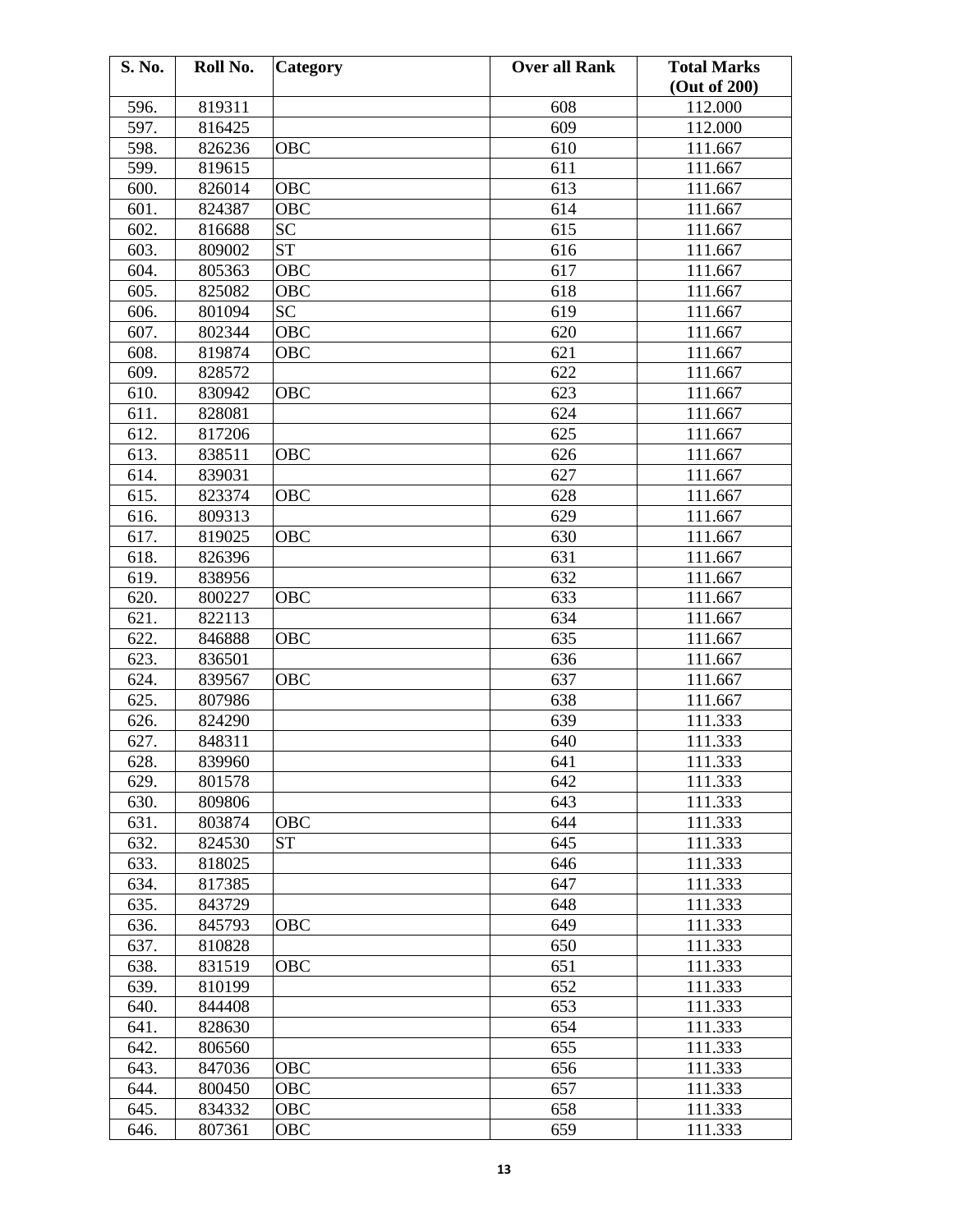| S. No. | Roll No. | Category   | <b>Over all Rank</b> | <b>Total Marks</b> |
|--------|----------|------------|----------------------|--------------------|
|        |          |            |                      | (Out of 200)       |
| 647.   | 830525   | OBC        | 660                  | 111.333            |
| 648.   | 846480   | OBC        | 661                  | 111.333            |
| 649.   | 849929   | <b>OBC</b> | 662                  | 111.000            |
| 650.   | 844896   |            | 663                  | 111.000            |
| 651.   | 839401   |            | 664                  | 111.000            |
| 652.   | 813878   | OBC        | 665                  | 111.000            |
| 653.   | 807739   |            | 666                  | 111.000            |
| 654.   | 839903   |            | 667                  | 111.000            |
| 655.   | 845810   | OBC        | 668                  | 111.000            |
| 656.   | 845951   | OBC        | 669                  | 111.000            |
| 657.   | 832372   |            | 670                  | 111.000            |
| 658.   | 812069   | OBC        | 671                  | 111.000            |
| 659.   | 842080   |            | 672                  | 111.000            |
| 660.   | 844443   | <b>OBC</b> | 673                  | 111.000            |
| 661.   | 814260   |            | 674                  | 111.000            |
| 662.   | 849039   |            | 675                  | 111.000            |
| 663.   | 812648   |            | 676                  | 111.000            |
| 664.   | 809392   | OBC        | 677                  | 111.000            |
| 665.   | 834344   | <b>SC</b>  | 678                  | 111.000            |
| 666.   | 839754   | OBC        | 679                  | 111.000            |
| 667.   | 820590   | OBC        | 680                  | 111.000            |
| 668.   | 800682   | OBC        | 681                  | 111.000            |
|        |          |            |                      |                    |
| 669.   | 805037   | OBC        | 682                  | 110.667            |
| 670.   | 848560   | OBC        | 683                  | 110.667            |
| 671.   | 831733   |            | 684                  | 110.667            |
| 672.   | 834142   |            | 685                  | 110.667            |
| 673.   | 844802   | OBC        | 686                  | 110.667            |
| 674.   | 833228   | OBC        | 687                  | 110.667            |
| 675.   | 825636   |            | 688                  | 110.667            |
| 676.   | 840569   | OBC        | 689                  | 110.667            |
| 677.   | 831707   | OBC        | 690                  | 110.667            |
| 678.   | 830450   | OBC        | 691                  | 110.667            |
| 679.   | 830768   | <b>SC</b>  | 692                  | 110.667            |
| 680.   | 803461   |            | 693                  | 110.667            |
| 681.   | 808800   | OBC        | 694                  | 110.667            |
| 682.   | 808609   | <b>OBC</b> | 695                  | 110.667            |
| 683.   | 843408   | <b>OBC</b> | 696                  | 110.667            |
| 684.   | 807239   |            | 697                  | 110.667            |
| 685.   | 803720   |            | 698                  | 110.667            |
| 686.   | 820089   |            | 699                  | 110.667            |
| 687.   | 828198   | OBC        | 700                  | 110.667            |
| 688.   | 821337   |            | 701                  | 110.667            |
| 689.   | 829255   |            | 702                  | 110.667            |
| 690.   | 802810   |            | 703                  | 110.667            |
| 691.   | 806600   |            | 704                  | 110.667            |
| 692.   | 826753   |            | 705                  | 110.667            |
| 693.   | 849877   |            | 706                  | 110.667            |
| 694.   | 842913   |            | 707                  | 110.667            |
| 695.   | 823383   |            | 708                  | 110.667            |
| 696.   | 810366   | OBC        | 709                  | 110.667            |
| 697.   | 841211   | <b>ST</b>  | 712                  | 110.333            |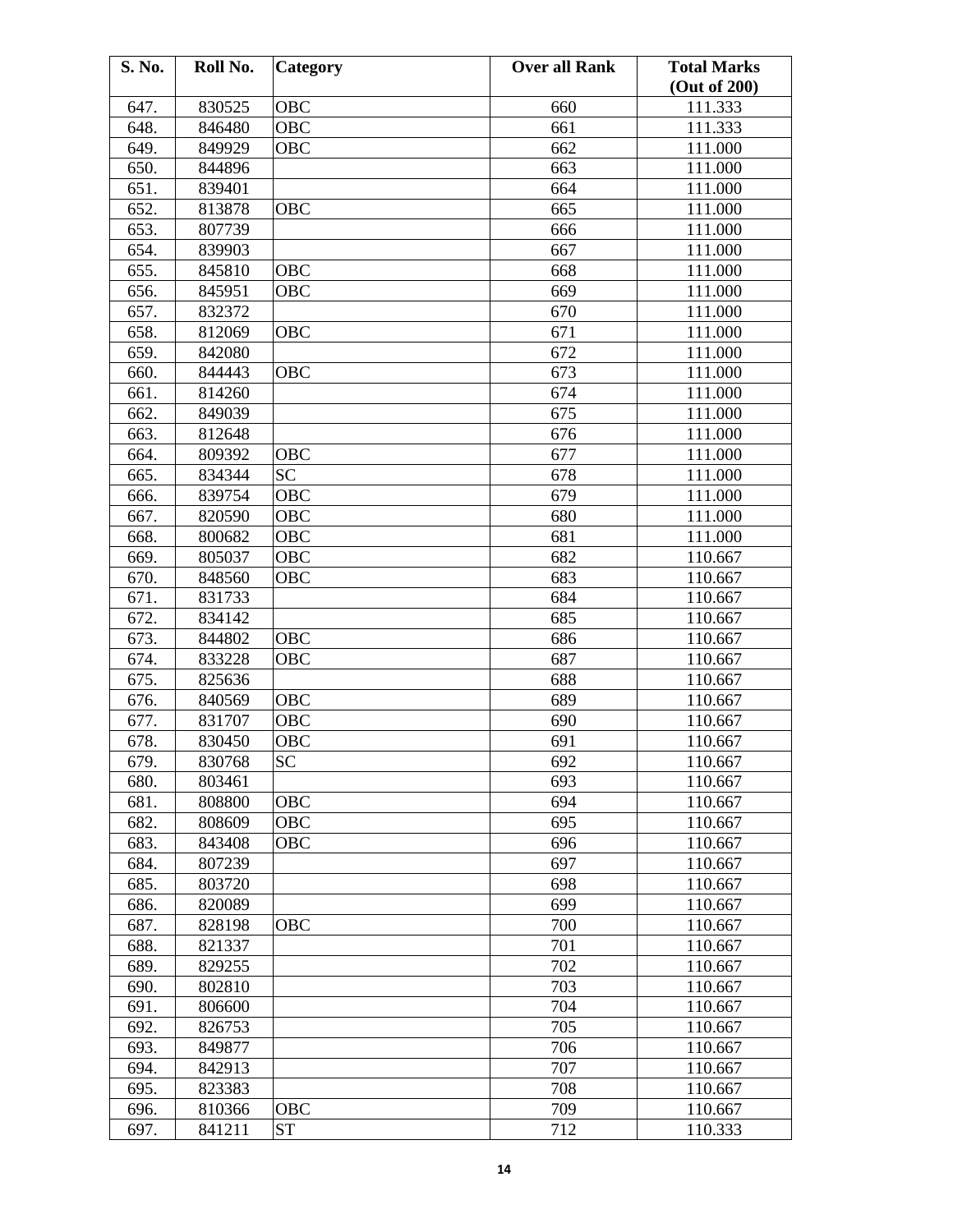| S. No. | Roll No. | Category   | <b>Over all Rank</b> | <b>Total Marks</b> |
|--------|----------|------------|----------------------|--------------------|
|        |          |            |                      | (Out of 200)       |
| 698.   | 801994   | OBC        | 713                  | 110.333            |
| 699.   | 843039   |            | 714                  | 110.333            |
| 700.   | 839510   |            | 715                  | 110.333            |
| 701.   | 832529   | <b>SC</b>  | 716                  | 110.333            |
| 702.   | 825551   | <b>OBC</b> | 717                  | 110.333            |
| 703.   | 834791   |            | 718                  | 110.333            |
| 704.   | 819681   | OBC        | 719                  | 110.333            |
| 705.   | 815839   | OBC        | 720                  | 110.333            |
| 706.   | 848981   | OBC        | 721                  | 110.333            |
| 707.   | 846263   |            | 722                  | 110.333            |
| 708.   | 804066   | <b>OBC</b> | 723                  | 110.333            |
| 709.   | 812631   |            | 724                  | 110.333            |
| 710.   | 812446   | <b>OBC</b> | 725                  | 110.333            |
| 711.   | 812587   | OBC        | 726                  | 110.333            |
| 712.   | 810178   |            | 727                  | 110.333            |
| 713.   | 835376   | OBC        | 728                  | 110.333            |
| 714.   | 811565   | <b>OBC</b> | 729                  | 110.333            |
| 715.   | 840696   | OBC        | 730                  | 110.333            |
| 716.   | 827200   |            | 731                  | 110.333            |
| 717.   | 840101   |            | 732                  | 110.333            |
| 718.   | 815316   | OBC        | 733                  | 110.333            |
| 719.   | 818520   |            | 734                  | 110.333            |
| 720.   | 847366   |            | 735                  | 110.333            |
| 721.   | 848521   | <b>OBC</b> | 736                  | 110.333            |
| 722.   | 826778   | OBC        | 737                  | 110.333            |
| 723.   | 817894   | OBC        | 738                  | 110.333            |
| 724.   | 848289   | OBC        | 739                  | 110.333            |
| 725.   | 843454   |            | 740                  | 110.333            |
| 726.   | 820964   | OBC        | 741                  | 110.000            |
| 727.   | 803012   |            | 742                  | 110.000            |
| 728.   | 839052   | OBC        | 743                  | 110.000            |
| 729.   | 804424   |            | 744                  | 110.000            |
| 730.   | 821297   |            | 745                  | 110.000            |
| 731.   | 802987   |            | 746                  | 110.000            |
| 732.   | 842915   | OBC        | 747                  | 110.000            |
| 733.   | 839553   |            | 748                  | 110.000            |
| 734.   | 829273   | OBC        | 749                  | 110.000            |
| 735.   | 831628   | <b>SC</b>  | 750                  | 110.000            |
| 736.   | 826508   |            | 751                  | 110.000            |
| 737.   | 836787   | OBC        | 752                  | 110.000            |
| 738.   | 832328   | OBC        | 753                  | 110.000            |
| 739.   | 829448   | OBC        | 754                  | 110.000            |
| 740.   | 839773   | OBC        | 755                  | 110.000            |
| 741.   | 817574   |            | 756                  | 110.000            |
| 742.   | 815282   |            | 757                  | 110.000            |
| 743.   | 848724   | OBC        | 758                  | 110.000            |
| 744.   | 820092   | OBC        | 759                  | 110.000            |
| 745.   | 841290   | <b>OBC</b> | 760                  | 110.000            |
| 746.   | 823179   |            | 761                  | 110.000            |
| 747.   | 846594   | OBC        | 762                  | 110.000            |
| 748.   | 826596   | <b>ST</b>  | 763                  | 110.000            |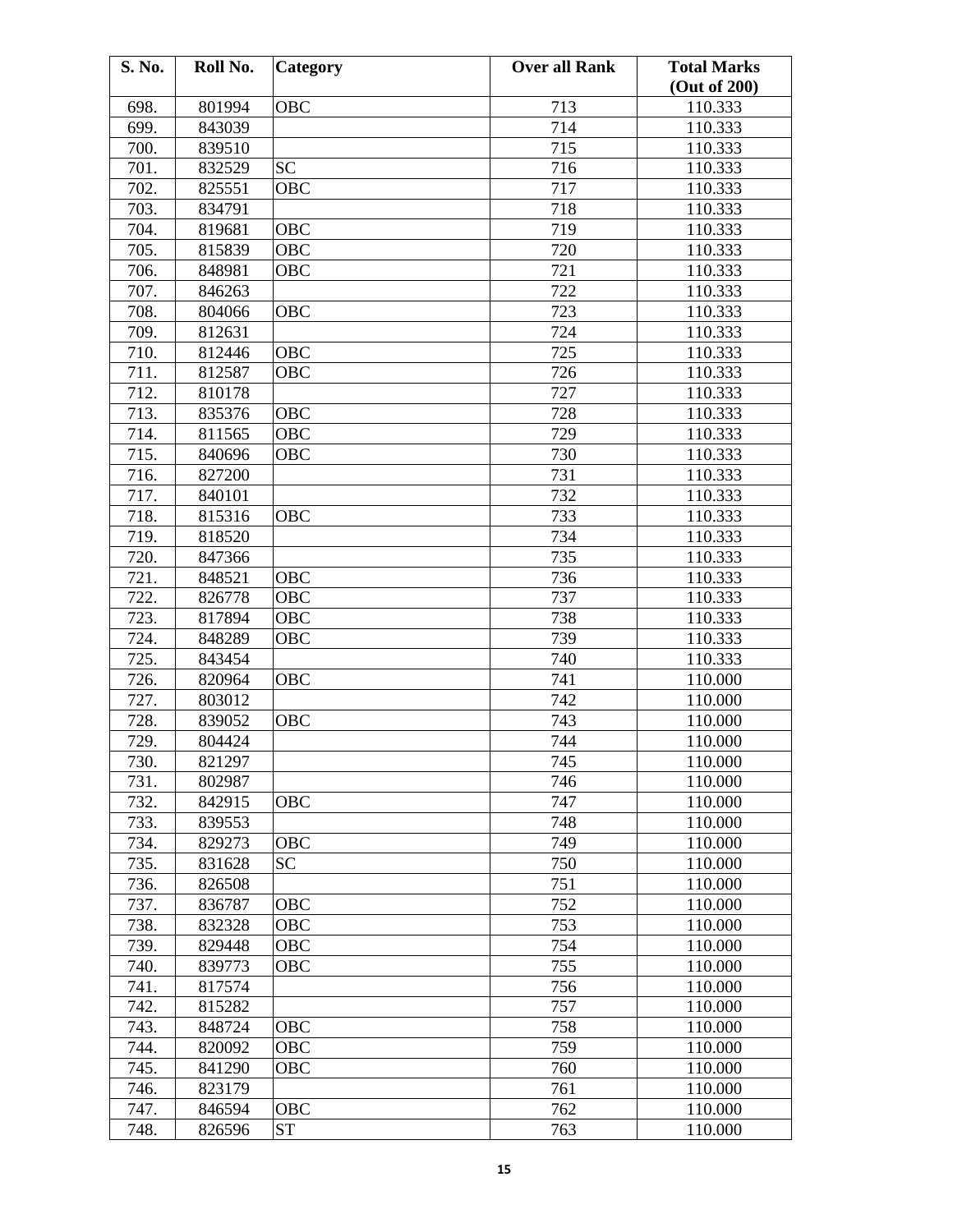| S. No. | Roll No. | Category   | <b>Over all Rank</b> | <b>Total Marks</b> |
|--------|----------|------------|----------------------|--------------------|
|        |          |            |                      | (Out of 200)       |
| 749.   | 840423   |            | 764                  | 110.000            |
| 750.   | 826956   |            | 765                  | 110.000            |
| 751.   | 810351   | <b>SC</b>  | 766                  | 110.000            |
| 752.   | 848738   | <b>SC</b>  | 767                  | 110.000            |
| 753.   | 831186   | OBC        | 768                  | 110.000            |
| 754.   | 810272   | OBC        | 769                  | 110.000            |
| 755.   | 810090   |            | 770                  | 109.667            |
| 756.   | 826459   | OBC        | 771                  | 109.667            |
| 757.   | 831089   | OBC        | 772                  | 109.667            |
| 758.   | 811592   |            | 773                  | 109.667            |
| 759.   | 827543   |            | 774                  | 109.667            |
| 760.   | 828403   | OBC        | 775                  | 109.667            |
| 761.   | 840892   | <b>SC</b>  | 776                  | 109.667            |
| 762.   | 849203   |            | 777                  | 109.667            |
| 763.   | 804356   | <b>SC</b>  | 778                  | 109.667            |
| 764.   | 833312   | OBC        | 779                  | 109.667            |
| 765.   | 808154   |            | 780                  | 109.667            |
| 766.   | 834278   | OBC        | 781                  | 109.667            |
| 767.   | 803706   | OBC        | 782                  | 109.667            |
| 768.   | 816709   | OBC        | 783                  | 109.667            |
| 769.   | 808169   |            | 784                  | 109.667            |
| 770.   | 800838   |            | 785                  | 109.667            |
| 771.   | 841856   |            | 786                  | 109.667            |
| 772.   | 817770   |            | 787                  | 109.667            |
| 773.   | 820881   |            | 788                  | 109.667            |
| 774.   | 835402   | <b>OBC</b> | 789                  | 109.667            |
| 775.   | 836355   |            | 790                  | 109.667            |
| 776.   | 828884   | <b>ST</b>  | 791                  | 109.667            |
| 777.   | 832837   |            | 792                  | 109.667            |
| 778.   | 804355   | <b>SC</b>  | 793                  | 109.667            |
| 779.   | 843897   |            | 794                  | 109.667            |
| 780.   | 839443   | <b>OBC</b> | 795                  | 109.667            |
| 781.   | 833102   |            | 796                  | 109.667            |
| 782.   | 827474   | <b>OBC</b> | 797                  | 109.667            |
| 783.   | 800751   | OBC        | 798                  | 109.667            |
| 784.   | 805302   |            | 799                  | 109.667            |
| 785.   | 841807   | OBC        | 800                  | 109.667            |
| 786.   | 826065   | OBC        | 801                  | 109.333            |
| 787.   | 805522   | OBC        | 802                  | 109.333            |
| 788.   | 807763   |            | 803                  | 109.333            |
| 789.   | 848847   |            | 804                  | 109.333            |
| 790.   | 824479   |            | 805                  | 109.333            |
| 791.   | 829271   | OBC        | 806                  | 109.333            |
| 792.   | 841620   | <b>ST</b>  | 807                  | 109.333            |
| 793.   | 841647   |            | 808                  | 109.333            |
| 794.   | 806172   |            | 809                  | 109.333            |
| 795.   | 847618   | OBC        | 810                  | 109.333            |
| 796.   | 847064   | <b>ST</b>  | 811                  | 109.333            |
| 797.   | 809237   | <b>SC</b>  | 812                  | 109.333            |
| 798.   | 818923   | OBC        | 813                  | 109.333            |
| 799.   | 800145   | <b>SC</b>  | 814                  | 109.333            |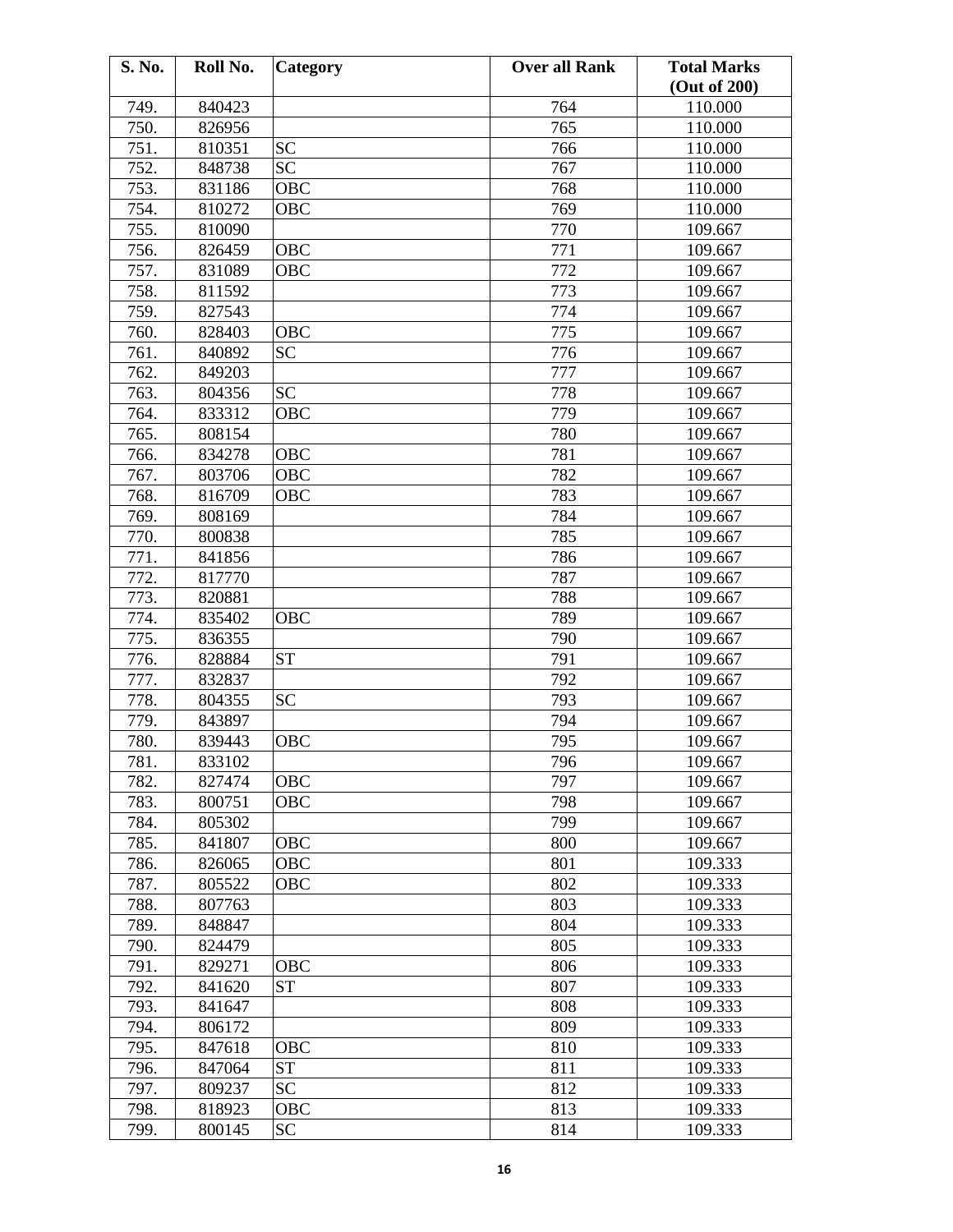| S. No. | Roll No. | Category   | <b>Over all Rank</b> | <b>Total Marks</b> |
|--------|----------|------------|----------------------|--------------------|
|        |          |            |                      | (Out of 200)       |
| 800.   | 812458   | OBC        | 815                  | 109.333            |
| 801.   | 813886   | <b>ST</b>  | 816                  | 109.333            |
| 802.   | 837764   | OBC        | 817                  | 109.333            |
| 803.   | 805291   |            | 818                  | 109.333            |
| 804.   | 830634   | <b>OBC</b> | 819                  | 109.333            |
| 805.   | 849091   |            | 820                  | 109.333            |
| 806.   | 841209   | OBC        | 821                  | 109.333            |
| 807.   | 803813   | OBC        | 822                  | 109.333            |
| 808.   | 849498   |            | 823                  | 109.333            |
| 809.   | 833404   |            | 824                  | 109.333            |
| 810.   | 803190   |            | 825                  | 109.333            |
| 811.   | 804251   | OBC        | 826                  | 109.333            |
| 812.   | 801930   | <b>OBC</b> | 827                  | 109.333            |
| 813.   | 830386   |            | 828                  | 109.333            |
| 814.   | 819006   | <b>OBC</b> | 829                  | 109.333            |
| 815.   | 812224   |            | 830                  | 109.333            |
| 816.   | 805220   | OBC        | 831                  | 109.333            |
| 817.   | 825463   | OBC        | 832                  | 109.333            |
| 818.   | 842682   | OBC        | 833                  | 109.333            |
|        |          |            | 834                  |                    |
| 819.   | 817156   |            |                      | 109.333            |
| 820.   | 801119   |            | 835                  | 109.333            |
| 821.   | 805275   |            | 836                  | 109.000            |
| 822.   | 800521   |            | 837                  | 109.000            |
| 823.   | 805026   |            | 838                  | 109.000            |
| 824.   | 840141   | OBC        | 839                  | 109.000            |
| 825.   | 810958   | OBC        | 840                  | 109.000            |
| 826.   | 802958   | <b>SC</b>  | 841                  | 109.000            |
| 827.   | 831416   |            | 842                  | 109.000            |
| 828.   | 825601   | OBC        | 843                  | 109.000            |
| 829.   | 847307   |            | 844                  | 109.000            |
| 830.   | 835175   |            | 845                  | 109.000            |
| 831.   | 831286   |            | 846                  | 109.000            |
| 832.   | 803471   |            | 847                  | 109.000            |
| 833.   | 810036   |            | 848                  | 109.000            |
| 834.   | 816577   | OBC        | 849                  | 109.000            |
| 835.   | 848321   | OBC        | 850                  | 109.000            |
| 836.   | 826366   | <b>SC</b>  | 851                  | 109.000            |
| 837.   | 843858   |            | 852                  | 109.000            |
| 838.   | 803803   | OBC        | 853                  | 109.000            |
| 839.   | 828351   | OBC        | 854                  | 109.000            |
| 840.   | 807370   |            | 855                  | 109.000            |
| 841.   | 813212   |            | 856                  | 109.000            |
| 842.   | 845859   |            | 857                  | 109.000            |
| 843.   | 801842   | OBC        | 858                  | 109.000            |
| 844.   | 841771   |            | 859                  | 109.000            |
| 845.   | 818891   | OBC        | 860                  | 109.000            |
| 846.   | 837788   |            | 861                  | 109.000            |
| 847.   | 841617   |            | 862                  | 109.000            |
| 848.   | 800247   | OBC        | 863                  | 109.000            |
| 849.   | 841496   |            | 864                  | 109.000            |
| 850.   | 837263   | OBC        | 865                  | 109.000            |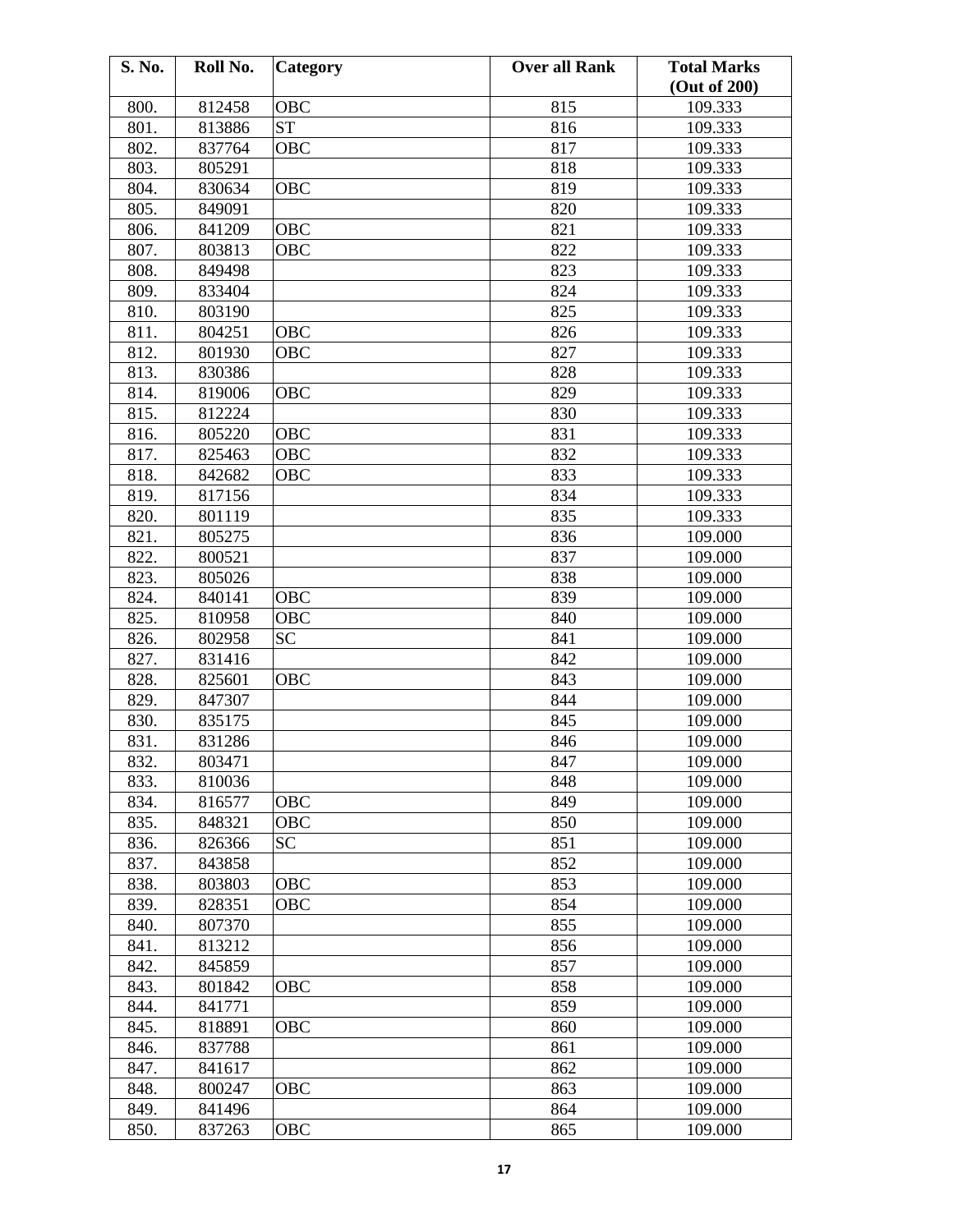| 851.<br>806307<br>OBC<br>866<br>109.000<br>852.<br>805824<br>OBC<br>867<br>109.000<br>853.<br>820319<br>868<br>109.000<br>854.<br><b>OBC</b><br>824439<br>869<br>108.667<br>855.<br>870<br>814859<br>108.667<br>871<br>856.<br>842019<br>108.667<br>857.<br>872<br>803261<br>108.667<br>873<br>858.<br>819930<br><b>OBC</b><br>108.667<br>859.<br>831245<br>OBC<br>874<br>108.667<br>875<br>860.<br>841778<br>108.667<br>OBC<br>876<br>108.667<br>861.<br>831616<br><b>SC</b><br>877<br>862.<br>841680<br>108.667<br>878<br>863.<br>815665<br>OBC<br>108.667<br>864.<br>879<br>836068<br>108.667<br><b>SC</b><br>865.<br>847215<br>880<br>108.667<br>866.<br>817582<br><b>OBC</b><br>881<br>108.667<br>882<br>867.<br>806496<br>108.667<br>868.<br>883<br>827883<br>108.667<br>869.<br>884<br>817348<br>108.667<br>870.<br>847380<br>885<br>108.667<br>871.<br>804603<br>OBC<br>886<br>108.667<br>887<br>872.<br>801720<br>108.667<br>OBC<br>873.<br>822712<br>888<br>108.333<br>874.<br>889<br>108.333<br>810639<br>875.<br>816434<br>890<br>108.333<br>891<br>876.<br>827386<br>108.333<br><b>OBC</b><br>892<br>108.333<br>877.<br>841737<br>878.<br>818787<br>OBC<br>893<br>108.333<br>879.<br>894<br>844135<br>108.333<br>880.<br>824347<br>OBC<br>895<br>108.333<br>881.<br>839753<br>OBC<br>896<br>108.333<br>882.<br>108.333<br>835723<br>OBC<br>897<br>898<br>883.<br>810341<br>108.333<br>884.<br>899<br>803705<br>OBC<br>108.333<br>885.<br>805496<br>OBC<br>900<br>108.333<br>108.333<br>886.<br>834437<br>OBC<br>901<br>887.<br>902<br>108.333<br>839963<br>903<br>888.<br>814430<br>108.333<br>889.<br>821683<br>904<br>108.333<br><b>SC</b><br>835539<br>905<br>890.<br>108.333 | S. No. | Roll No. | Category | <b>Over all Rank</b> | <b>Total Marks</b><br>(Out of 200) |
|-----------------------------------------------------------------------------------------------------------------------------------------------------------------------------------------------------------------------------------------------------------------------------------------------------------------------------------------------------------------------------------------------------------------------------------------------------------------------------------------------------------------------------------------------------------------------------------------------------------------------------------------------------------------------------------------------------------------------------------------------------------------------------------------------------------------------------------------------------------------------------------------------------------------------------------------------------------------------------------------------------------------------------------------------------------------------------------------------------------------------------------------------------------------------------------------------------------------------------------------------------------------------------------------------------------------------------------------------------------------------------------------------------------------------------------------------------------------------------------------------------------------------------------------------------------------------------------------------------------------------------------------------------------------------------------------------|--------|----------|----------|----------------------|------------------------------------|
|                                                                                                                                                                                                                                                                                                                                                                                                                                                                                                                                                                                                                                                                                                                                                                                                                                                                                                                                                                                                                                                                                                                                                                                                                                                                                                                                                                                                                                                                                                                                                                                                                                                                                               |        |          |          |                      |                                    |
|                                                                                                                                                                                                                                                                                                                                                                                                                                                                                                                                                                                                                                                                                                                                                                                                                                                                                                                                                                                                                                                                                                                                                                                                                                                                                                                                                                                                                                                                                                                                                                                                                                                                                               |        |          |          |                      |                                    |
|                                                                                                                                                                                                                                                                                                                                                                                                                                                                                                                                                                                                                                                                                                                                                                                                                                                                                                                                                                                                                                                                                                                                                                                                                                                                                                                                                                                                                                                                                                                                                                                                                                                                                               |        |          |          |                      |                                    |
|                                                                                                                                                                                                                                                                                                                                                                                                                                                                                                                                                                                                                                                                                                                                                                                                                                                                                                                                                                                                                                                                                                                                                                                                                                                                                                                                                                                                                                                                                                                                                                                                                                                                                               |        |          |          |                      |                                    |
|                                                                                                                                                                                                                                                                                                                                                                                                                                                                                                                                                                                                                                                                                                                                                                                                                                                                                                                                                                                                                                                                                                                                                                                                                                                                                                                                                                                                                                                                                                                                                                                                                                                                                               |        |          |          |                      |                                    |
|                                                                                                                                                                                                                                                                                                                                                                                                                                                                                                                                                                                                                                                                                                                                                                                                                                                                                                                                                                                                                                                                                                                                                                                                                                                                                                                                                                                                                                                                                                                                                                                                                                                                                               |        |          |          |                      |                                    |
|                                                                                                                                                                                                                                                                                                                                                                                                                                                                                                                                                                                                                                                                                                                                                                                                                                                                                                                                                                                                                                                                                                                                                                                                                                                                                                                                                                                                                                                                                                                                                                                                                                                                                               |        |          |          |                      |                                    |
|                                                                                                                                                                                                                                                                                                                                                                                                                                                                                                                                                                                                                                                                                                                                                                                                                                                                                                                                                                                                                                                                                                                                                                                                                                                                                                                                                                                                                                                                                                                                                                                                                                                                                               |        |          |          |                      |                                    |
|                                                                                                                                                                                                                                                                                                                                                                                                                                                                                                                                                                                                                                                                                                                                                                                                                                                                                                                                                                                                                                                                                                                                                                                                                                                                                                                                                                                                                                                                                                                                                                                                                                                                                               |        |          |          |                      |                                    |
|                                                                                                                                                                                                                                                                                                                                                                                                                                                                                                                                                                                                                                                                                                                                                                                                                                                                                                                                                                                                                                                                                                                                                                                                                                                                                                                                                                                                                                                                                                                                                                                                                                                                                               |        |          |          |                      |                                    |
|                                                                                                                                                                                                                                                                                                                                                                                                                                                                                                                                                                                                                                                                                                                                                                                                                                                                                                                                                                                                                                                                                                                                                                                                                                                                                                                                                                                                                                                                                                                                                                                                                                                                                               |        |          |          |                      |                                    |
|                                                                                                                                                                                                                                                                                                                                                                                                                                                                                                                                                                                                                                                                                                                                                                                                                                                                                                                                                                                                                                                                                                                                                                                                                                                                                                                                                                                                                                                                                                                                                                                                                                                                                               |        |          |          |                      |                                    |
|                                                                                                                                                                                                                                                                                                                                                                                                                                                                                                                                                                                                                                                                                                                                                                                                                                                                                                                                                                                                                                                                                                                                                                                                                                                                                                                                                                                                                                                                                                                                                                                                                                                                                               |        |          |          |                      |                                    |
|                                                                                                                                                                                                                                                                                                                                                                                                                                                                                                                                                                                                                                                                                                                                                                                                                                                                                                                                                                                                                                                                                                                                                                                                                                                                                                                                                                                                                                                                                                                                                                                                                                                                                               |        |          |          |                      |                                    |
|                                                                                                                                                                                                                                                                                                                                                                                                                                                                                                                                                                                                                                                                                                                                                                                                                                                                                                                                                                                                                                                                                                                                                                                                                                                                                                                                                                                                                                                                                                                                                                                                                                                                                               |        |          |          |                      |                                    |
|                                                                                                                                                                                                                                                                                                                                                                                                                                                                                                                                                                                                                                                                                                                                                                                                                                                                                                                                                                                                                                                                                                                                                                                                                                                                                                                                                                                                                                                                                                                                                                                                                                                                                               |        |          |          |                      |                                    |
|                                                                                                                                                                                                                                                                                                                                                                                                                                                                                                                                                                                                                                                                                                                                                                                                                                                                                                                                                                                                                                                                                                                                                                                                                                                                                                                                                                                                                                                                                                                                                                                                                                                                                               |        |          |          |                      |                                    |
|                                                                                                                                                                                                                                                                                                                                                                                                                                                                                                                                                                                                                                                                                                                                                                                                                                                                                                                                                                                                                                                                                                                                                                                                                                                                                                                                                                                                                                                                                                                                                                                                                                                                                               |        |          |          |                      |                                    |
|                                                                                                                                                                                                                                                                                                                                                                                                                                                                                                                                                                                                                                                                                                                                                                                                                                                                                                                                                                                                                                                                                                                                                                                                                                                                                                                                                                                                                                                                                                                                                                                                                                                                                               |        |          |          |                      |                                    |
|                                                                                                                                                                                                                                                                                                                                                                                                                                                                                                                                                                                                                                                                                                                                                                                                                                                                                                                                                                                                                                                                                                                                                                                                                                                                                                                                                                                                                                                                                                                                                                                                                                                                                               |        |          |          |                      |                                    |
|                                                                                                                                                                                                                                                                                                                                                                                                                                                                                                                                                                                                                                                                                                                                                                                                                                                                                                                                                                                                                                                                                                                                                                                                                                                                                                                                                                                                                                                                                                                                                                                                                                                                                               |        |          |          |                      |                                    |
|                                                                                                                                                                                                                                                                                                                                                                                                                                                                                                                                                                                                                                                                                                                                                                                                                                                                                                                                                                                                                                                                                                                                                                                                                                                                                                                                                                                                                                                                                                                                                                                                                                                                                               |        |          |          |                      |                                    |
|                                                                                                                                                                                                                                                                                                                                                                                                                                                                                                                                                                                                                                                                                                                                                                                                                                                                                                                                                                                                                                                                                                                                                                                                                                                                                                                                                                                                                                                                                                                                                                                                                                                                                               |        |          |          |                      |                                    |
|                                                                                                                                                                                                                                                                                                                                                                                                                                                                                                                                                                                                                                                                                                                                                                                                                                                                                                                                                                                                                                                                                                                                                                                                                                                                                                                                                                                                                                                                                                                                                                                                                                                                                               |        |          |          |                      |                                    |
|                                                                                                                                                                                                                                                                                                                                                                                                                                                                                                                                                                                                                                                                                                                                                                                                                                                                                                                                                                                                                                                                                                                                                                                                                                                                                                                                                                                                                                                                                                                                                                                                                                                                                               |        |          |          |                      |                                    |
|                                                                                                                                                                                                                                                                                                                                                                                                                                                                                                                                                                                                                                                                                                                                                                                                                                                                                                                                                                                                                                                                                                                                                                                                                                                                                                                                                                                                                                                                                                                                                                                                                                                                                               |        |          |          |                      |                                    |
|                                                                                                                                                                                                                                                                                                                                                                                                                                                                                                                                                                                                                                                                                                                                                                                                                                                                                                                                                                                                                                                                                                                                                                                                                                                                                                                                                                                                                                                                                                                                                                                                                                                                                               |        |          |          |                      |                                    |
|                                                                                                                                                                                                                                                                                                                                                                                                                                                                                                                                                                                                                                                                                                                                                                                                                                                                                                                                                                                                                                                                                                                                                                                                                                                                                                                                                                                                                                                                                                                                                                                                                                                                                               |        |          |          |                      |                                    |
|                                                                                                                                                                                                                                                                                                                                                                                                                                                                                                                                                                                                                                                                                                                                                                                                                                                                                                                                                                                                                                                                                                                                                                                                                                                                                                                                                                                                                                                                                                                                                                                                                                                                                               |        |          |          |                      |                                    |
|                                                                                                                                                                                                                                                                                                                                                                                                                                                                                                                                                                                                                                                                                                                                                                                                                                                                                                                                                                                                                                                                                                                                                                                                                                                                                                                                                                                                                                                                                                                                                                                                                                                                                               |        |          |          |                      |                                    |
|                                                                                                                                                                                                                                                                                                                                                                                                                                                                                                                                                                                                                                                                                                                                                                                                                                                                                                                                                                                                                                                                                                                                                                                                                                                                                                                                                                                                                                                                                                                                                                                                                                                                                               |        |          |          |                      |                                    |
|                                                                                                                                                                                                                                                                                                                                                                                                                                                                                                                                                                                                                                                                                                                                                                                                                                                                                                                                                                                                                                                                                                                                                                                                                                                                                                                                                                                                                                                                                                                                                                                                                                                                                               |        |          |          |                      |                                    |
|                                                                                                                                                                                                                                                                                                                                                                                                                                                                                                                                                                                                                                                                                                                                                                                                                                                                                                                                                                                                                                                                                                                                                                                                                                                                                                                                                                                                                                                                                                                                                                                                                                                                                               |        |          |          |                      |                                    |
|                                                                                                                                                                                                                                                                                                                                                                                                                                                                                                                                                                                                                                                                                                                                                                                                                                                                                                                                                                                                                                                                                                                                                                                                                                                                                                                                                                                                                                                                                                                                                                                                                                                                                               |        |          |          |                      |                                    |
|                                                                                                                                                                                                                                                                                                                                                                                                                                                                                                                                                                                                                                                                                                                                                                                                                                                                                                                                                                                                                                                                                                                                                                                                                                                                                                                                                                                                                                                                                                                                                                                                                                                                                               |        |          |          |                      |                                    |
|                                                                                                                                                                                                                                                                                                                                                                                                                                                                                                                                                                                                                                                                                                                                                                                                                                                                                                                                                                                                                                                                                                                                                                                                                                                                                                                                                                                                                                                                                                                                                                                                                                                                                               |        |          |          |                      |                                    |
|                                                                                                                                                                                                                                                                                                                                                                                                                                                                                                                                                                                                                                                                                                                                                                                                                                                                                                                                                                                                                                                                                                                                                                                                                                                                                                                                                                                                                                                                                                                                                                                                                                                                                               |        |          |          |                      |                                    |
|                                                                                                                                                                                                                                                                                                                                                                                                                                                                                                                                                                                                                                                                                                                                                                                                                                                                                                                                                                                                                                                                                                                                                                                                                                                                                                                                                                                                                                                                                                                                                                                                                                                                                               |        |          |          |                      |                                    |
|                                                                                                                                                                                                                                                                                                                                                                                                                                                                                                                                                                                                                                                                                                                                                                                                                                                                                                                                                                                                                                                                                                                                                                                                                                                                                                                                                                                                                                                                                                                                                                                                                                                                                               |        |          |          |                      |                                    |
|                                                                                                                                                                                                                                                                                                                                                                                                                                                                                                                                                                                                                                                                                                                                                                                                                                                                                                                                                                                                                                                                                                                                                                                                                                                                                                                                                                                                                                                                                                                                                                                                                                                                                               |        |          |          |                      |                                    |
|                                                                                                                                                                                                                                                                                                                                                                                                                                                                                                                                                                                                                                                                                                                                                                                                                                                                                                                                                                                                                                                                                                                                                                                                                                                                                                                                                                                                                                                                                                                                                                                                                                                                                               |        |          |          |                      |                                    |
| <b>SC</b><br>831757<br>108.333<br>891.<br>906                                                                                                                                                                                                                                                                                                                                                                                                                                                                                                                                                                                                                                                                                                                                                                                                                                                                                                                                                                                                                                                                                                                                                                                                                                                                                                                                                                                                                                                                                                                                                                                                                                                 |        |          |          |                      |                                    |
| 892.<br>802204<br>907<br>108.333                                                                                                                                                                                                                                                                                                                                                                                                                                                                                                                                                                                                                                                                                                                                                                                                                                                                                                                                                                                                                                                                                                                                                                                                                                                                                                                                                                                                                                                                                                                                                                                                                                                              |        |          |          |                      |                                    |
| <b>SC</b><br>803913<br>908<br>108.333<br>893.                                                                                                                                                                                                                                                                                                                                                                                                                                                                                                                                                                                                                                                                                                                                                                                                                                                                                                                                                                                                                                                                                                                                                                                                                                                                                                                                                                                                                                                                                                                                                                                                                                                 |        |          |          |                      |                                    |
| OBC<br>894.<br>909<br>108.333<br>833030                                                                                                                                                                                                                                                                                                                                                                                                                                                                                                                                                                                                                                                                                                                                                                                                                                                                                                                                                                                                                                                                                                                                                                                                                                                                                                                                                                                                                                                                                                                                                                                                                                                       |        |          |          |                      |                                    |
| 895.<br>804170<br>OBC<br>910<br>108.333                                                                                                                                                                                                                                                                                                                                                                                                                                                                                                                                                                                                                                                                                                                                                                                                                                                                                                                                                                                                                                                                                                                                                                                                                                                                                                                                                                                                                                                                                                                                                                                                                                                       |        |          |          |                      |                                    |
| 911<br>896.<br>819226<br>OBC<br>108.333                                                                                                                                                                                                                                                                                                                                                                                                                                                                                                                                                                                                                                                                                                                                                                                                                                                                                                                                                                                                                                                                                                                                                                                                                                                                                                                                                                                                                                                                                                                                                                                                                                                       |        |          |          |                      |                                    |
| 897.<br>912<br>801113<br>OBC<br>108.333                                                                                                                                                                                                                                                                                                                                                                                                                                                                                                                                                                                                                                                                                                                                                                                                                                                                                                                                                                                                                                                                                                                                                                                                                                                                                                                                                                                                                                                                                                                                                                                                                                                       |        |          |          |                      |                                    |
| 898.<br>827023<br>913<br>108.333                                                                                                                                                                                                                                                                                                                                                                                                                                                                                                                                                                                                                                                                                                                                                                                                                                                                                                                                                                                                                                                                                                                                                                                                                                                                                                                                                                                                                                                                                                                                                                                                                                                              |        |          |          |                      |                                    |
| 899.<br>817523<br>914<br>108.333                                                                                                                                                                                                                                                                                                                                                                                                                                                                                                                                                                                                                                                                                                                                                                                                                                                                                                                                                                                                                                                                                                                                                                                                                                                                                                                                                                                                                                                                                                                                                                                                                                                              |        |          |          |                      |                                    |
| 900.<br>827732<br>108.333<br>915                                                                                                                                                                                                                                                                                                                                                                                                                                                                                                                                                                                                                                                                                                                                                                                                                                                                                                                                                                                                                                                                                                                                                                                                                                                                                                                                                                                                                                                                                                                                                                                                                                                              |        |          |          |                      |                                    |
| <b>SC</b><br>901.<br>818008<br>916<br>108.333                                                                                                                                                                                                                                                                                                                                                                                                                                                                                                                                                                                                                                                                                                                                                                                                                                                                                                                                                                                                                                                                                                                                                                                                                                                                                                                                                                                                                                                                                                                                                                                                                                                 |        |          |          |                      |                                    |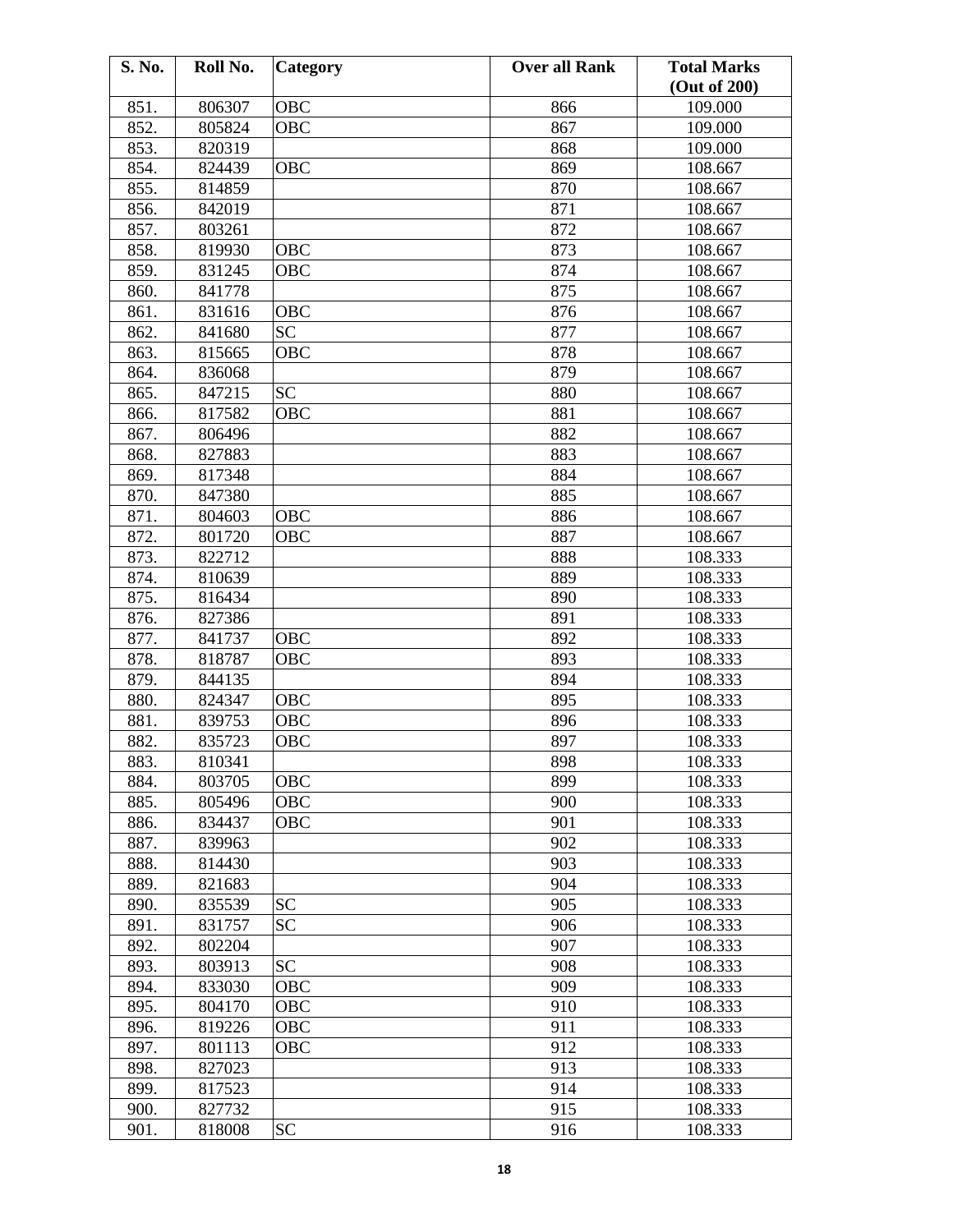| S. No.       | Roll No.         | Category   | <b>Over all Rank</b> | <b>Total Marks</b> |
|--------------|------------------|------------|----------------------|--------------------|
|              |                  |            |                      | (Out of 200)       |
| 902.         | 831110           |            | 917                  | 108.333            |
| 903.         | 828591           |            | 918                  | 108.333            |
| 904.         | 815977           |            | 919                  | 108.333            |
| 905.         | 834837           |            | 920                  | 108.333            |
| 906.         | 839409           | <b>OBC</b> | 921                  | 108.333            |
| 907.         | 807199           | OBC        | 922                  | 108.333            |
| 908.         | 837879           | <b>SC</b>  | 923                  | 108.333            |
| 909.         | 810236           |            | 924                  | 108.333            |
| 910.         | 806572           |            | 929                  | 108.000            |
| 911.         | 833448           |            | 930                  | 108.000            |
| 912.         | 839013           |            | 931                  | 108.000            |
| 913.         | 805265           | OBC        | 932                  | 108.000            |
| 914.         | 836625           | <b>SC</b>  | 933                  | 108.000            |
| 915.         | 801031           | OBC        | 934                  | 108.000            |
| 916.         | 817049           |            | 935                  | 108.000            |
| 917.         | 819868           | <b>OBC</b> | 936                  | 108.000            |
| 918.         | 816757           |            | 937                  | 108.000            |
| 919.         | 815269           |            | 938                  | 108.000            |
| 920.         | 810952           | <b>SC</b>  | 939                  | 108.000            |
| 921.         | 805797           | <b>ST</b>  | 940                  | 108.000            |
| 922.         | 840058           | OBC        | 941                  | 108.000            |
| 923.         | 820838           | <b>SC</b>  | 942                  | 108.000            |
| 924.         | 844386           | <b>ST</b>  | 943                  | 108.000            |
| 925.         | 818785           | <b>OBC</b> | 944                  | 108.000            |
| 926.         | 806336           | <b>SC</b>  | 945                  | 108.000            |
| 927.         | 805117           |            | 946                  | 108.000            |
| 928.         | 848640           |            | 947                  | 108.000            |
| 929.         | 813057           | OBC        | 948                  | 108.000            |
| 930.         | 801683           | OBC        | 949                  | 108.000            |
| 931.         | 835468           | OBC        | 950                  | 108.000            |
| 932.         | 846671           | OBC        | 951                  | 108.000            |
| 933.         | 841553           | <b>SC</b>  | 952                  | 108.000            |
| 934.         | 835591           | OBC        | 953                  | 108.000            |
| 935.         | 825445           | <b>ST</b>  | 954                  | 108.000            |
| 936.         | 816499           | OBC        | 955                  | 108.000            |
| 937.         | 810567           | OBC        | 956                  | 107.667            |
| 938.         | 833264           |            | 957                  | 107.667            |
| 939.         | 824339           |            | 958                  | 107.667            |
| 940.         | 826988           | OBC        | 959                  | 107.667            |
| 941.         | 833114           | OBC        | 960                  | 107.667            |
| 942.         | 842643           | OBC        | 961                  | 107.667            |
| 943.         | 824728           |            | 962                  | 107.667            |
| 944.         | 817440           | <b>SC</b>  | 963                  | 107.667            |
| 945.         | 807155           | <b>SC</b>  | 964                  | 107.667            |
| 946.         | 834218           | OBC        | 965                  | 107.667            |
|              |                  |            |                      |                    |
| 947.<br>948. | 844374           | OBC<br>OBC | 966<br>967           | 107.667<br>107.667 |
|              | 816089<br>800335 | OBC        |                      | 107.667            |
| 949.<br>950. |                  |            | 968<br>969           | 107.667            |
|              | 811301           | OBC        |                      |                    |
| 951.         | 826248           |            | 970                  | 107.667            |
| 952.         | 805221           | <b>SC</b>  | 971                  | 107.667            |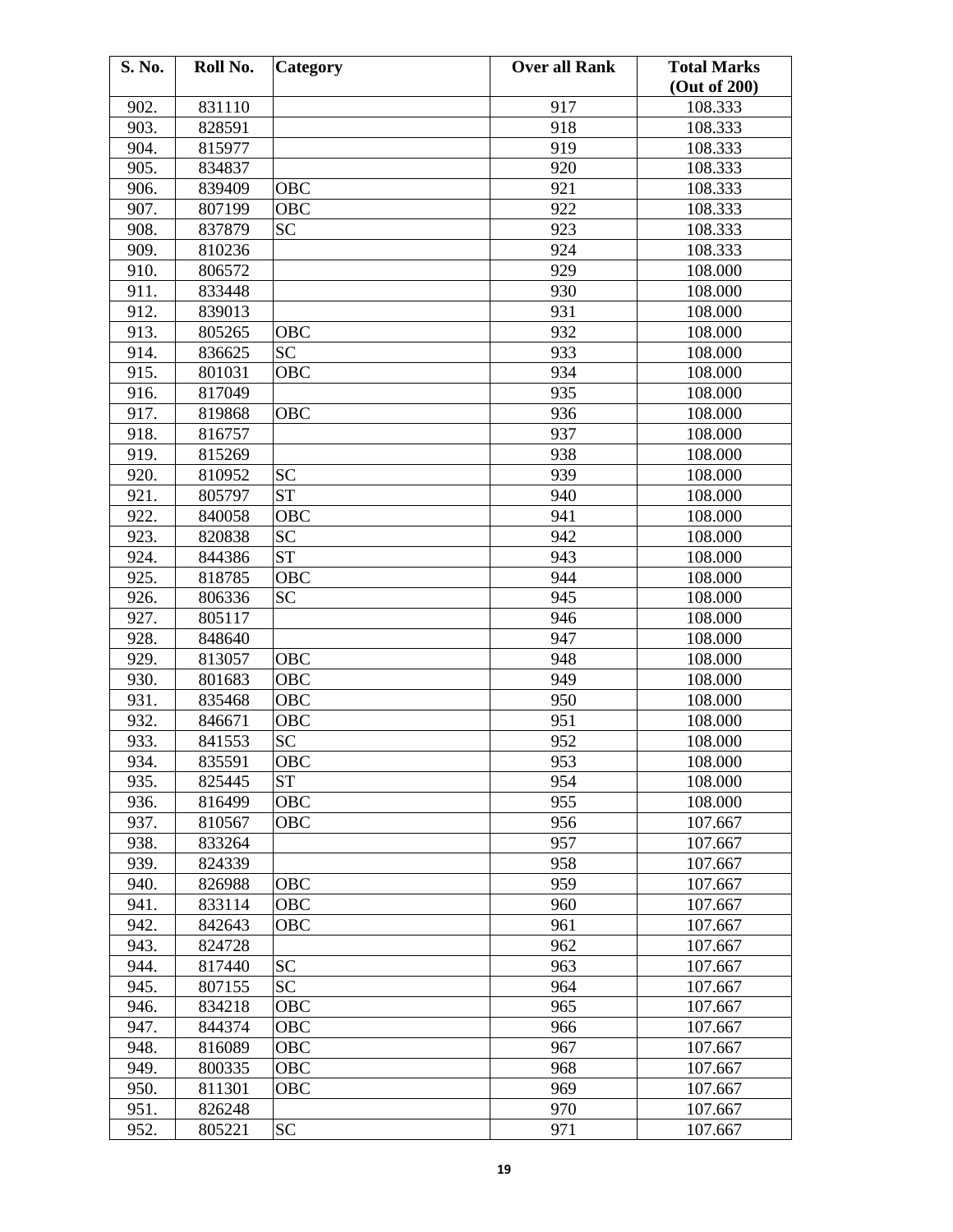| S. No. | Roll No. | Category   | <b>Over all Rank</b> | <b>Total Marks</b> |
|--------|----------|------------|----------------------|--------------------|
|        |          |            |                      | (Out of 200)       |
| 953.   | 805729   | OBC        | 972                  | 107.667            |
| 954.   | 809438   | OBC        | 973                  | 107.667            |
| 955.   | 848105   | OBC        | 974                  | 107.667            |
| 956.   | 825993   | OBC        | 975                  | 107.667            |
| 957.   | 806242   | OBC        | 976                  | 107.667            |
| 958.   | 831021   | OBC        | 977                  | 107.667            |
| 959.   | 802646   | <b>SC</b>  | 978                  | 107.667            |
| 960.   | 830049   |            | 979                  | 107.667            |
| 961.   | 812092   |            | 980                  | 107.667            |
| 962.   | 828561   | OBC        | 981                  | 107.667            |
| 963.   | 817760   | <b>SC</b>  | 982                  | 107.667            |
| 964.   | 827328   |            | 983                  | 107.667            |
| 965.   | 848820   |            | 984                  | 107.667            |
| 966.   | 844670   | OBC        | 985                  | 107.667            |
| 967.   | 839102   |            | 986                  | 107.667            |
| 968.   | 838130   | <b>SC</b>  | 987                  | 107.667            |
| 969.   | 829867   | <b>OBC</b> | 988                  | 107.333            |
| 970.   | 808575   | OBC        | 989                  | 107.333            |
| 971.   | 847739   | <b>SC</b>  | 990                  | 107.333            |
| 972.   | 806243   |            | 991                  | 107.333            |
| 973.   | 837742   |            | 992                  | 107.333            |
| 974.   | 800622   | <b>SC</b>  | 993                  | 107.333            |
| 975.   | 826052   | OBC        | 994                  | 107.333            |
| 976.   | 808551   | <b>OBC</b> | 995                  | 107.333            |
| 977.   | 821303   | <b>ST</b>  | 996                  | 107.333            |
| 978.   | 827968   | OBC        | 997                  | 107.333            |
| 979.   | 847682   | OBC        | 998                  | 107.333            |
| 980.   | 826903   |            | 999                  | 107.333            |
| 981.   | 848190   | OBC        | 1000                 | 107.333            |
| 982.   | 802346   |            | 1001                 | 107.333            |
| 983.   | 846583   | OBC        | 1002                 | 107.333            |
| 984.   | 830796   | <b>OBC</b> | 1003                 | 107.333            |
| 985.   | 829881   | OBC        | 1004                 | 107.333            |
| 986.   | 811356   |            | 1005                 | 107.333            |
| 987.   | 800638   | OBC        | 1006                 | 107.333            |
| 988.   | 819548   | OBC        | 1007                 | 107.333            |
| 989.   | 843800   | <b>ST</b>  | 1008                 | 107.333            |
| 990.   | 801322   |            | 1009                 | 107.333            |
| 991.   | 827786   | OBC        | 1010                 | 107.333            |
| 992.   | 837021   | OBC        | 1011                 | 107.333            |
| 993.   | 832142   | <b>SC</b>  | 1012                 | 107.333            |
| 994.   | 825328   | OBC        | 1013                 | 107.333            |
| 995.   | 807949   |            | 1014                 | 107.333            |
| 996.   | 800738   |            | 1015                 | 107.333            |
| 997.   | 843857   |            | 1016                 | 107.333            |
| 998.   | 829446   | OBC        | 1017                 | 107.333            |
| 999.   | 826718   |            | 1018                 | 107.333            |
| 1000.  | 808709   |            | 1019                 | 107.333            |
| 1001.  | 834779   |            | 1021                 | 107.000            |
| 1002.  | 802593   | OBC        | 1022                 | 107.000            |
| 1003.  | 834465   | OBC        | 1023                 | 107.000            |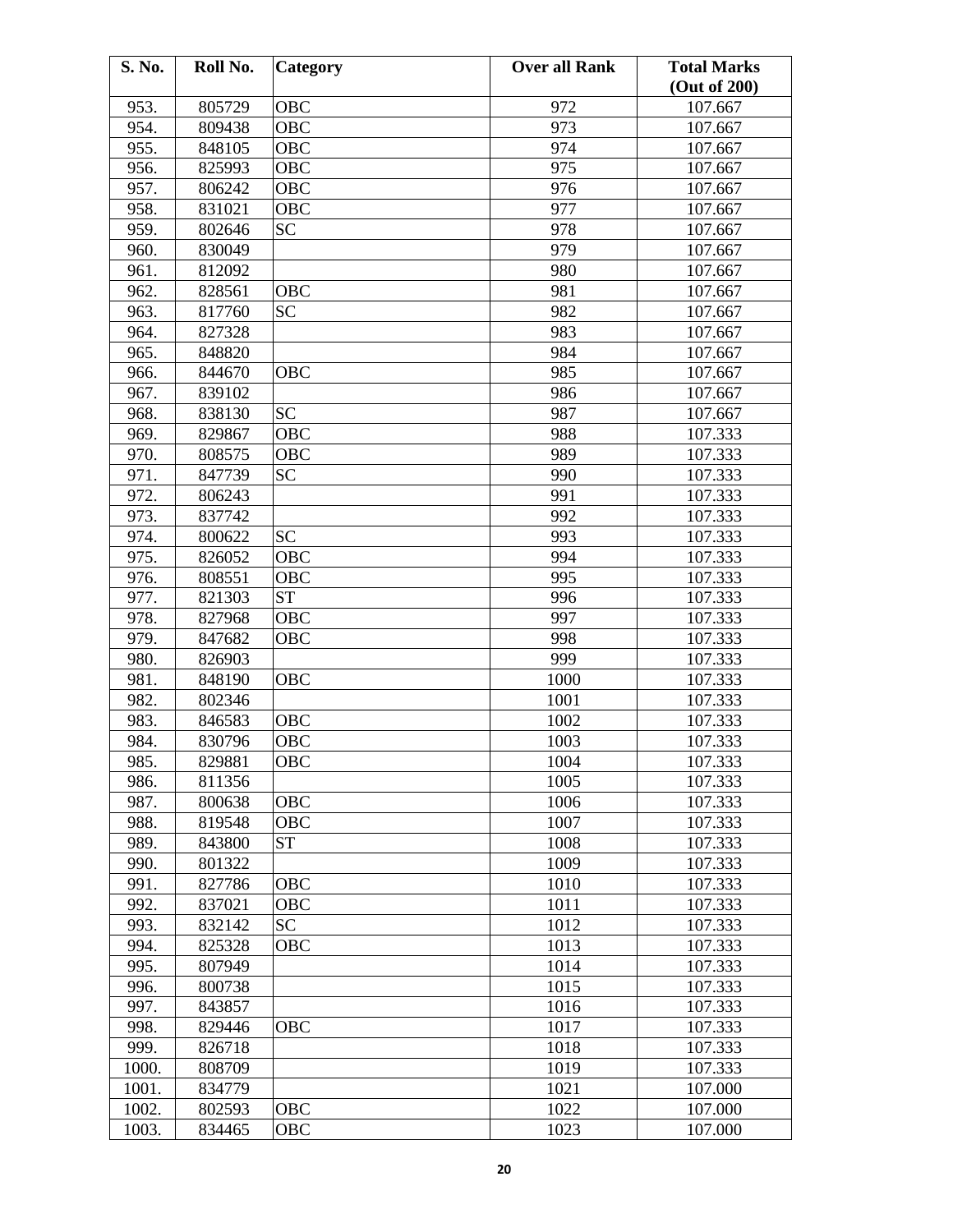| S. No. | Roll No. | Category   | <b>Over all Rank</b> | <b>Total Marks</b> |
|--------|----------|------------|----------------------|--------------------|
|        |          |            |                      | (Out of 200)       |
| 1004.  | 842105   | <b>OBC</b> | 1024                 | 107.000            |
| 1005.  | 845371   |            | 1025                 | 107.000            |
| 1006.  | 809982   | OBC        | 1026                 | 107.000            |
| 1007.  | 817787   | <b>SC</b>  | 1027                 | 107.000            |
| 1008.  | 819673   | <b>OBC</b> | 1028                 | 107.000            |
| 1009.  | 802790   | <b>OBC</b> | 1029                 | 107.000            |
| 1010.  | 841669   |            | 1030                 | 107.000            |
| 1011.  | 806063   | OBC        | 1031                 | 107.000            |
| 1012.  | 829294   | <b>OBC</b> | 1032                 | 107.000            |
| 1013.  | 817242   | <b>OBC</b> | 1033                 | 107.000            |
| 1014.  | 837484   |            | 1034                 | 107.000            |
| 1015.  | 838519   |            | 1035                 | 107.000            |
| 1016.  | 807992   |            | 1036                 | 107.000            |
| 1017.  | 806117   |            | 1037                 | 107.000            |
| 1018.  | 815489   |            | 1038                 | 107.000            |
| 1019.  | 819144   |            | 1039                 | 107.000            |
| 1020.  | 805155   | <b>OBC</b> | 1040                 | 107.000            |
| 1021.  | 812834   | OBC        | 1041                 | 107.000            |
| 1022.  | 833040   |            | 1042                 | 107.000            |
| 1023.  | 800282   | <b>OBC</b> | 1043                 | 107.000            |
| 1024.  | 804140   | <b>OBC</b> | 1044                 | 107.000            |
| 1025.  | 849449   | <b>OBC</b> | 1045                 | 107.000            |
| 1026.  | 815900   | OBC        | 1046                 | 107.000            |
| 1027.  | 824272   | <b>SC</b>  | 1047                 | 107.000            |
| 1028.  | 824352   |            | 1048                 | 107.000            |
| 1029.  | 835253   |            | 1049                 | 107.000            |
| 1030.  | 823174   |            | 1050                 | 106.667            |
| 1031.  | 834562   | <b>OBC</b> | 1051                 | 106.667            |
| 1032.  | 809942   |            | 1052                 | 106.667            |

### OBC (NCL) Category

| S. No. | Roll No. | <b>Over all Rank</b> | <b>Total Marks</b><br>(Out of 200) |
|--------|----------|----------------------|------------------------------------|
| 1.     | 819900   | $92*$                | 124.333                            |
| 2.     | 822717   | $108*$               | 123.667                            |
| 3.     | 846279   | $128*$               | 122.667                            |
| 4.     | 824212   | $173*$               | 120.333                            |
| 5.     | 834097   | 194*                 | 119.667                            |
| 6.     | 800386   | $218*$               | 119.000                            |
| 7.     | 806587   | $229*$               | 118.667                            |
| 8.     | 835330   | $257*$               | 118.000                            |
| 9.     | 825019   | 322                  | 116.667                            |
| 10.    | 837342   | 324                  | 116.667                            |
| 11.    | 816505   | 327                  | 116.667                            |
| 12.    | 824665   | 328                  | 116.667                            |
| 13.    | 839155   | 332                  | 116.667                            |
| 14.    | 817764   | 333                  | 116.667                            |
| 15.    | 815174   | 336                  | 116.667                            |
| 16.    | 810811   | 341                  | 116.333                            |
| 17.    | 829141   | 343                  | 116.333                            |
| 18.    | 819912   | 344                  | 116.333                            |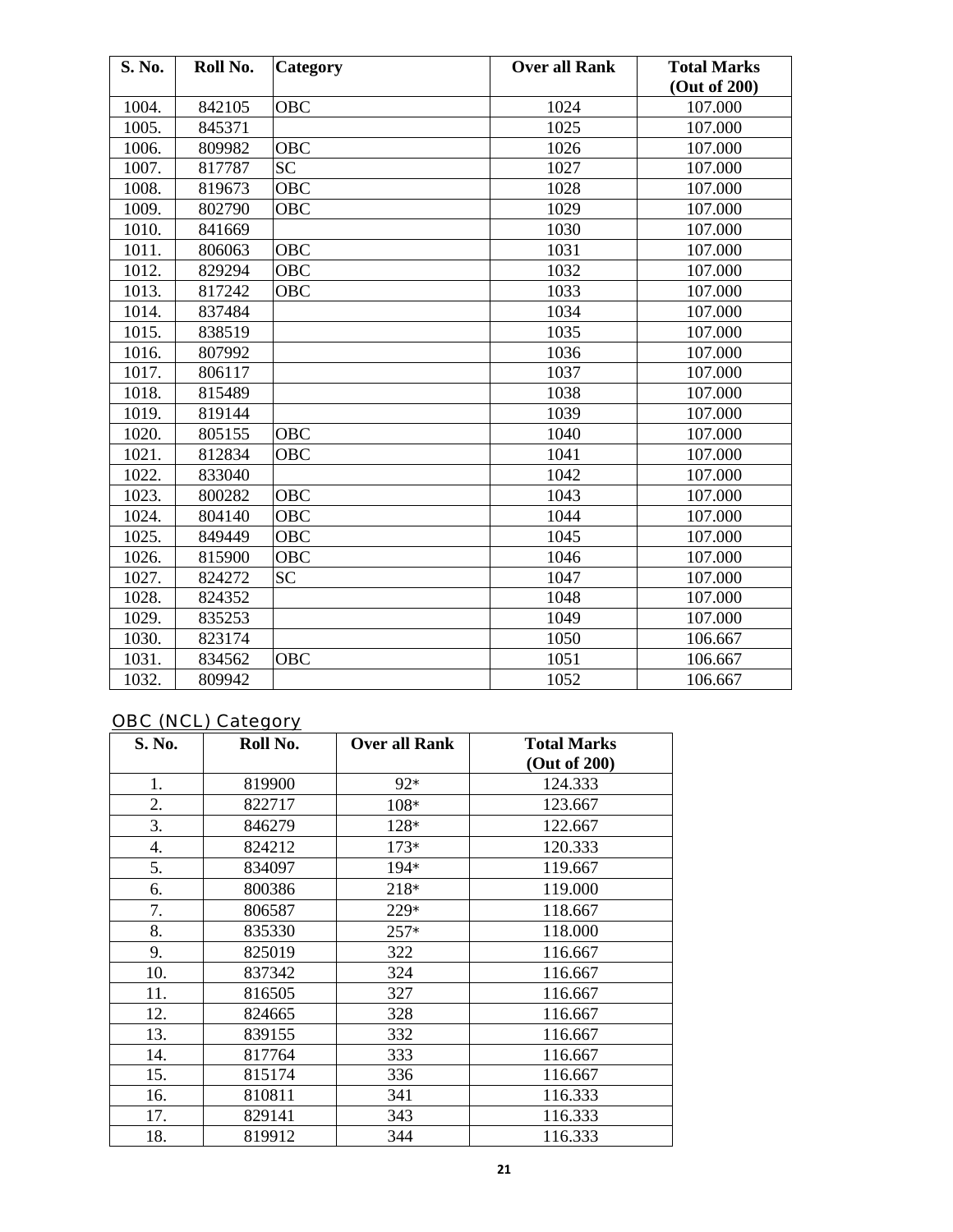| S. No. | Roll No. | <b>Over all Rank</b> | <b>Total Marks</b> |
|--------|----------|----------------------|--------------------|
|        |          |                      | (Out of 200)       |
| 19.    | 816405   | 345                  | 116.333            |
| 20.    | 835927   | 347                  | 116.333            |
| 21.    | 835272   | 348                  | 116.333            |
| 22.    | 806225   | 350                  | 116.333            |
| 23.    | 815622   | 352                  | 116.333            |
| 24.    | 831400   | 354                  | 116.333            |
| 25.    | 836833   | 357                  | 116.333            |
| 26.    | 802419   | 358                  | 116.333            |
| 27.    | 832378   | 359                  | 116.333            |
| 28.    | 842178   | $360*$               | 116.000            |
| 29.    | 811193   | 363                  | 116.000            |
| 30.    | 827582   | 367                  | 116.000            |
| 31.    | 812985   | 368                  | 116.000            |
| 32.    | 813979   | 369                  | 116.000            |
| 33.    | 827322   | 371                  | 116.000            |
| 34.    | 800239   | 373                  | 116.000            |
| 35.    | 822008   | 377                  | 115.667            |
| 36.    | 831494   | 378                  | 115.667            |
| 37.    | 821054   | 385                  | 115.667            |
| 38.    | 827756   | 386                  | 115.667            |
| 39.    | 824779   | 387                  | 115.667            |
| 40.    | 807001   | 388                  | 115.667            |
| 41.    | 810301   | 390*                 | 115.333            |
| 42.    | 849146   |                      |                    |
|        |          | 391                  | 115.333            |
| 43.    | 844272   | 393                  | 115.333            |
| 44.    | 818000   | 396                  | 115.333            |
| 45.    | 813790   | 397                  | 115.333            |
| 46.    | 838216   | 400                  | 115.000            |
| 47.    | 838579   | 402                  | 115.000            |
| 48.    | 833250   | 404                  | 115.000            |
| 49.    | 834161   | 406                  | 115.000            |
| 50.    | 819287   | 411                  | 115.000            |
| 51.    | 847792   | 412                  | 115.000            |
| 52.    | 831292   | 419                  | 114.667            |
| 53.    | 827591   | 420                  | 114.667            |
| 54.    | 838539   | 421                  | 114.667            |
| 55.    | 812387   | 425                  | 114.667            |
| 56.    | 819776   | 427                  | 114.667            |
| 57.    | 824803   | 428                  | 114.667            |
| 58.    | 835973   | 429                  | 114.667            |
| 59.    | 804248   | 430                  | 114.667            |
| 60.    | 847153   | 431                  | 114.667            |
| 61.    | 828358   | 434                  | 114.333            |
| 62.    | 808596   | 435                  | 114.333            |
| 63.    | 810144   | 436                  | 114.333            |
| 64.    | 837826   | 439                  | 114.333            |
| 65.    | 839856   | 440                  | 114.333            |
| 66.    | 802206   | 442                  | 114.333            |
| 67.    | 828474   | 444                  | 114.333            |
| 68.    | 807576   | 446                  | 114.333            |
| 69.    | 804807   | 447                  | 114.333            |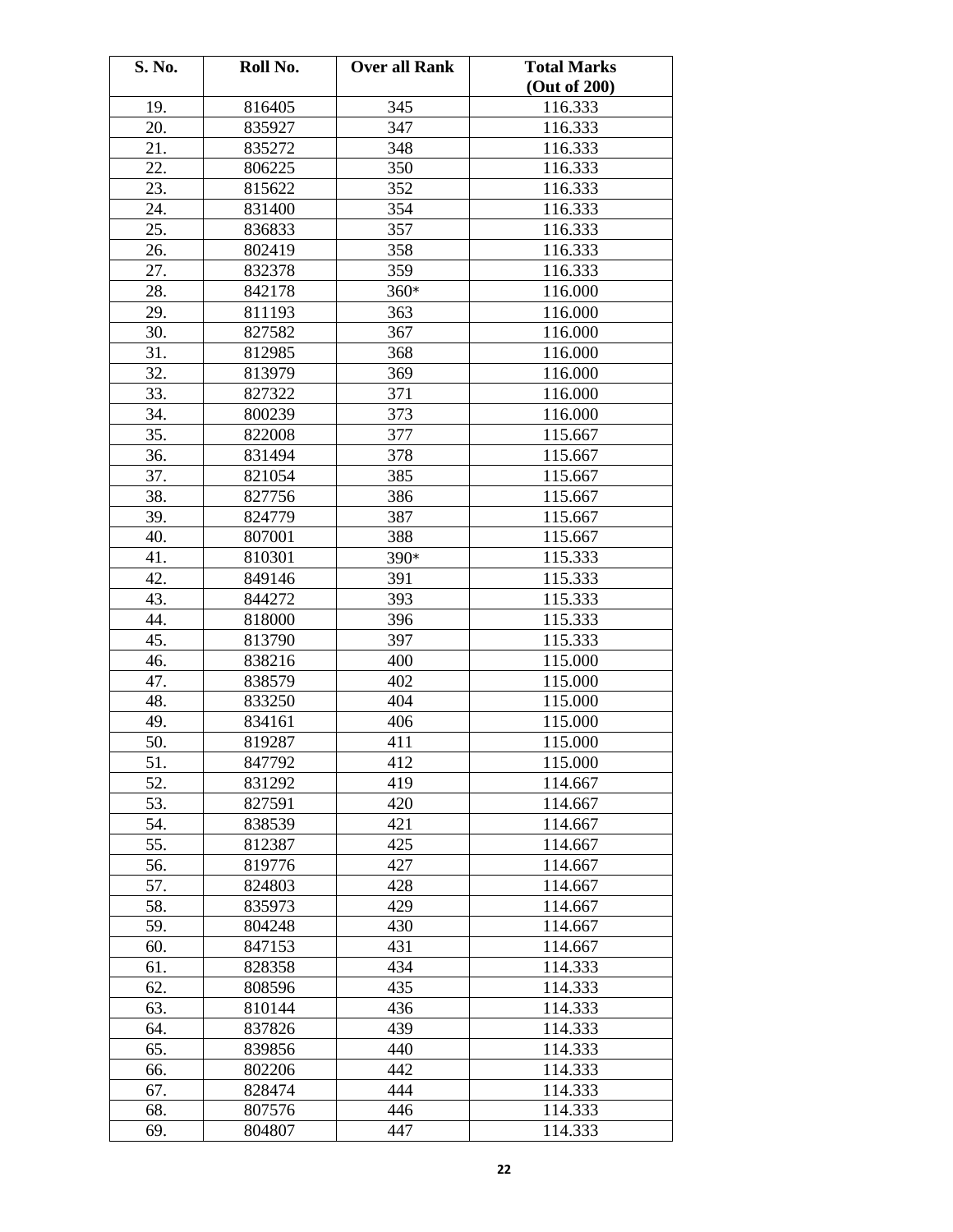| S. No. | Roll No. | <b>Over all Rank</b> | <b>Total Marks</b> |
|--------|----------|----------------------|--------------------|
|        |          |                      | (Out of 200)       |
| 70.    | 803941   | 450                  | 114.333            |
| 71.    | 803899   | 451                  | 114.333            |
| 72.    | 805102   | 452                  | 114.333            |
| 73.    | 839289   | 455                  | 114.000            |
| 74.    | 815695   | 457                  | 114.000            |
| 75.    | 806052   | 460                  | 114.000            |
| 76.    | 809585   | 467                  | 114.000            |
| 77.    | 813553   | 468                  | 114.000            |
| 78.    | 810072   | 469                  | 114.000            |
| 79.    | 841424   | 473                  | 113.667            |
| 80.    | 835381   | 477                  | 113.667            |
| 81.    | 800976   | 479                  | 113.667            |
| 82.    | 802318   | 482                  | 113.667            |
| 83.    | 831937   | 483                  | 113.667            |
| 84.    | 831440   | 486                  | 113.667            |
| 85.    | 813464   | 487                  | 113.667            |
| 86.    | 803133   | 489                  | 113.667            |
| 87.    | 812935   | 491                  | 113.333            |
| 88.    | 819121   | 492                  | 113.333            |
| 89.    | 825007   | 493                  | 113.333            |
| 90.    | 819028   | 498                  | 113.333            |
| 91.    | 843305   | 499                  | 113.333            |
| 92.    | 806109   | 500                  | 113.333            |
| 93.    | 810516   | 502                  | 113.333            |
| 94.    | 824501   | 503                  | 113.333            |
| 95.    | 829852   | 508                  | 113.333            |
| 96.    | 807956   | 509                  | 113.000            |
| 97.    | 805583   | 510                  | 113.000            |
| 98.    | 819627   | 511                  | 113.000            |
| 99.    | 819635   | 513                  | 113.000            |
| 100.   | 828729   | 514                  | 113.000            |
| 101.   | 832758   | 517                  | 113.000            |
| 102.   | 846588   | 526                  | 113.000            |
| 103.   | 842029   | 527                  | 113.000            |
| 104.   | 834133   | 529                  | 113.000            |
| 105.   | 836244   | 530                  | 113.000            |
| 106.   | 845687   | 531                  | 113.000            |
| 107.   | 846252   | 532                  | 113.000            |
| 108.   | 816848   | 534                  | 113.000            |
| 109.   | 838676   | 535                  | 112.667            |
| 110.   | 808988   | 536                  | 112.667            |
| 111.   | 843393   | 539                  | 112.667            |
| 112.   | 846661   | 542                  | 112.667            |
| 113.   | 848682   | 543                  | 112.667            |
| 114.   | 811121   | 544                  | 112.667            |
| 115.   | 831112   | 545                  | 112.667            |
| 116.   | 814921   | 546                  | 112.667            |
| 117.   | 823124   | 552                  | 112.667            |
| 118.   | 839582   | 555                  | 112.667            |
| 119.   | 818964   | 557                  | 112.333            |
| 120.   | 806425   | 558                  | 112.333            |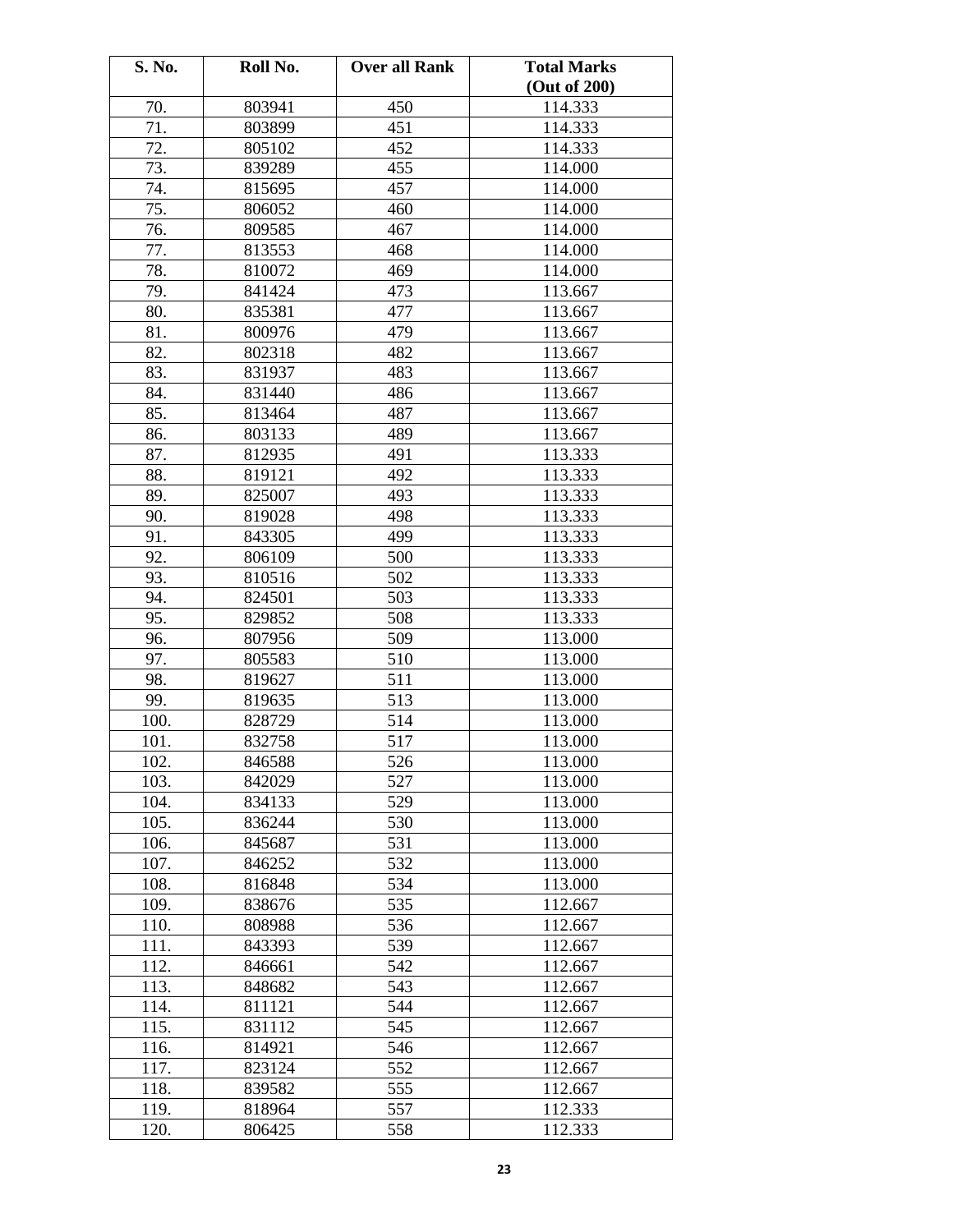| S. No. | Roll No. | <b>Over all Rank</b> | <b>Total Marks</b> |
|--------|----------|----------------------|--------------------|
|        |          |                      | (Out of 200)       |
| 121.   | 810186   | 561                  | 112.333            |
| 122.   | 828467   | 564                  | 112.333            |
| 123.   | 849393   | 565                  | 112.333            |
| 124.   | 830747   | 566                  | 112.333            |
| 125.   | 848818   | 567                  | 112.333            |
| 126.   | 848880   | 572                  | 112.333            |
| 127.   | 841005   | 574                  | 112.333            |
| 128.   | 800205   | 576                  | 112.333            |
| 129.   | 841374   | 578*                 | 112.000            |
| 130.   | 813806   | 579                  | 112.000            |
| 131.   | 837110   | 580                  | 112.000            |
| 132.   | 836776   | 582                  | 112.000            |
| 133.   | 820280   | 583                  | 112.000            |
| 134.   | 800015   | 585                  | 112.000            |
| 135.   | 841298   | 587                  | 112.000            |
| 136.   | 806846   | 589                  | 112.000            |
| 137.   | 808834   | 590                  | 112.000            |
| 138.   | 813555   | 595                  | 112.000            |
| 139.   | 823399   | 596                  | 112.000            |
| 140.   |          | 597                  |                    |
|        | 837390   |                      | 112.000            |
| 141.   | 836950   | 603                  | 112.000            |
| 142.   | 818950   | 605                  | 112.000            |
| 143.   | 826236   | 610                  | 111.667            |
| 144.   | 843558   | $612*$               | 111.667            |
| 145.   | 826014   | 613                  | 111.667            |
| 146.   | 824387   | 614                  | 111.667            |
| 147.   | 805363   | 617                  | 111.667            |
| 148.   | 825082   | 618                  | 111.667            |
| 149.   | 802344   | 620                  | 111.667            |
| 150.   | 819874   | 621                  | 111.667            |
| 151.   | 830942   | 623                  | 111.667            |
| 152.   | 838511   | 626                  | 111.667            |
| 153.   | 823374   | 628                  | 111.667            |
| 154.   | 819025   | 630                  | 111.667            |
| 155.   | 800227   | 633                  | 111.667            |
| 156.   | 846888   | 635                  | 111.667            |
| 157.   | 839567   | 637                  | 111.667            |
| 158.   | 803874   | 644                  | 111.333            |
| 159.   | 845793   | 649                  | 111.333            |
| 160.   | 831519   | 651                  | 111.333            |
| 161.   | 847036   | 656                  | 111.333            |
| 162.   | 800450   | 657                  | 111.333            |
| 163.   | 834332   | 658                  | 111.333            |
| 164.   | 807361   | 659                  | 111.333            |
| 165.   | 830525   | 660                  | 111.333            |
| 166.   | 846480   | 661                  | 111.333            |
| 167.   | 849929   | 662                  | 111.000            |
| 168.   | 813878   | 665                  | 111.000            |
| 169.   | 845810   | 668                  | 111.000            |
| 170.   | 845951   | 669                  | 111.000            |
| 171.   | 812069   | 671                  | 111.000            |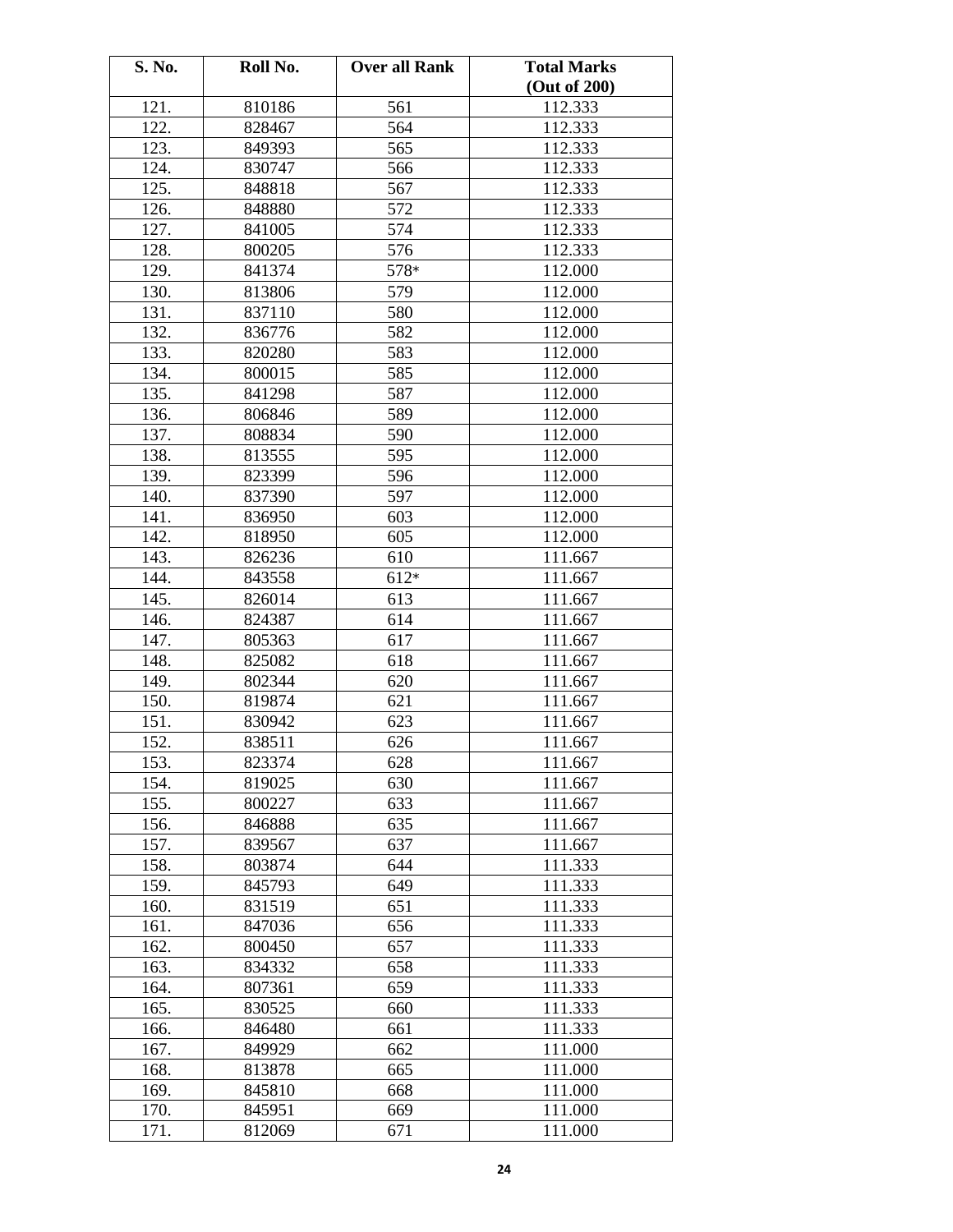| S. No. | Roll No. | <b>Over all Rank</b> | <b>Total Marks</b> |
|--------|----------|----------------------|--------------------|
|        |          |                      | (Out of 200)       |
| 172.   | 844443   | 673                  | 111.000            |
| 173.   | 809392   | 677                  | 111.000            |
| 174.   | 839754   | 679                  | 111.000            |
| 175.   | 820590   | 680                  | 111.000            |
| 176.   | 800682   | 681                  | 111.000            |
| 177.   | 805037   | 682                  | 110.667            |
| 178.   | 848560   | 683                  | 110.667            |
| 179.   | 844802   | 686                  | 110.667            |
| 180.   | 833228   | 687                  | 110.667            |
| 181.   | 840569   | 689                  | 110.667            |
| 182.   | 831707   | 690                  | 110.667            |
| 183.   | 830450   | 691                  | 110.667            |
| 184.   | 808800   | 694                  | 110.667            |
| 185.   | 808609   | 695                  | 110.667            |
| 186.   | 843408   | 696                  | 110.667            |
| 187.   | 828198   | 700                  | 110.667            |
| 188.   | 810366   | 709                  | 110.667            |
| 189.   | 801126   | $710*$               | 110.333            |
| 190.   | 801994   | 713                  | 110.333            |
| 191.   | 825551   | 717                  | 110.333            |
| 192.   | 819681   | 719                  | 110.333            |
| 193.   | 815839   | 720                  | 110.333            |
| 194.   | 848981   | 721                  | 110.333            |
| 195.   | 804066   | 723                  | 110.333            |
| 196.   | 812446   | 725                  | 110.333            |
| 197.   | 812587   | 726                  | 110.333            |
| 198.   | 835376   | 728                  | 110.333            |
| 199.   | 811565   | 729                  | 110.333            |
| 200.   | 840696   | 730                  | 110.333            |
| 201.   | 815316   | 733                  | 110.333            |
| 202.   | 848521   | 736                  | 110.333            |
| 203.   | 826778   | 737                  | 110.333            |
| 204.   | 817894   | 738                  | 110.333            |
| 205.   | 848289   | 739                  | 110.333            |
| 206.   | 820964   | 741                  | 110.000            |
| 207.   | 839052   | 743                  | 110.000            |
| 208.   | 842915   | 747                  | 110.000            |
| 209.   | 829273   | 749                  | 110.000            |
| 210.   | 836787   | 752                  | 110.000            |
| 211.   | 832328   | 753                  | 110.000            |
| 212.   | 829448   | 754                  | 110.000            |
| 213.   | 839773   | 755                  | 110.000            |
| 214.   | 848724   | 758                  | 110.000            |
| 215.   | 820092   | 759                  | 110.000            |
| 216.   | 841290   | 760                  | 110.000            |
| 217.   | 846594   | 762                  | 110.000            |
| 218.   | 831186   | 768                  | 110.000            |
| 219.   | 810272   | 769                  | 110.000            |
| 220.   | 826459   | 771                  | 109.667            |
| 221.   | 831089   | 772                  | 109.667            |
| 222.   | 828403   | 775                  | 109.667            |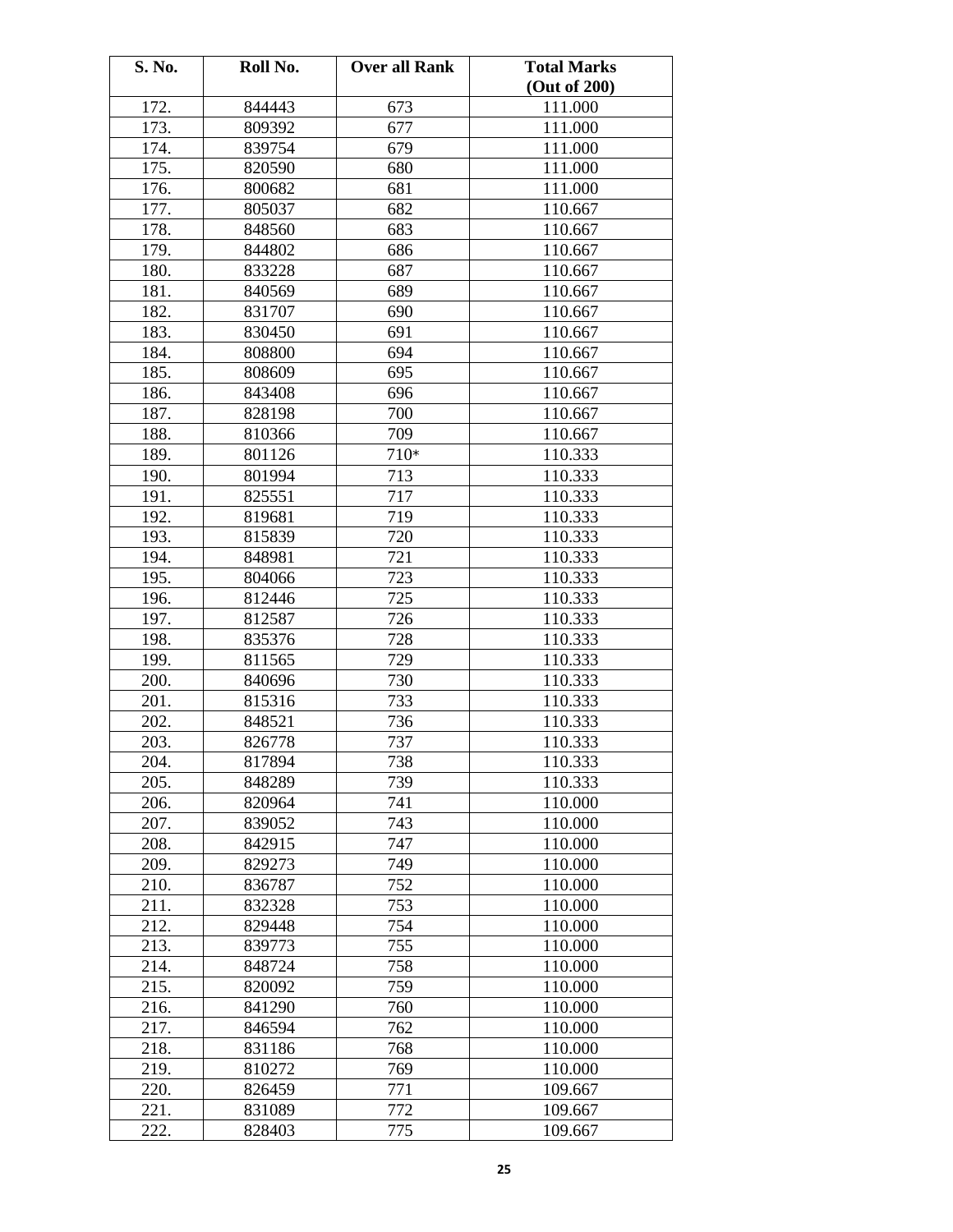| S. No. | Roll No. | <b>Over all Rank</b> | <b>Total Marks</b> |
|--------|----------|----------------------|--------------------|
|        |          |                      | (Out of 200)       |
| 223.   | 833312   | 779                  | 109.667            |
| 224.   | 834278   | 781                  | 109.667            |
| 225.   | 803706   | 782                  | 109.667            |
| 226.   | 816709   | 783                  | 109.667            |
| 227.   | 835402   | 789                  | 109.667            |
| 228.   | 839443   | 795                  | 109.667            |
| 229.   | 827474   | 797                  | 109.667            |
| 230.   | 800751   | 798                  | 109.667            |
| 231.   | 841807   | 800                  | 109.667            |
| 232.   | 826065   | 801                  | 109.333            |
| 233.   | 805522   | 802                  | 109.333            |
| 234.   | 829271   | 806                  | 109.333            |
| 235.   | 847618   | 810                  | 109.333            |
| 236.   | 818923   | 813                  | 109.333            |
| 237.   | 812458   | 815                  | 109.333            |
| 238.   | 837764   | 817                  | 109.333            |
| 239.   | 830634   | 819                  | 109.333            |
| 240.   | 841209   | 821                  | 109.333            |
| 241.   | 803813   | 822                  | 109.333            |
| 242.   | 804251   | 826                  | 109.333            |
| 243.   | 801930   | 827                  | 109.333            |
| 244.   | 819006   | 829                  | 109.333            |
| 245.   | 805220   | 831                  | 109.333            |
| 246.   | 825463   | 832                  | 109.333            |
| 247.   | 842682   | 833                  | 109.333            |
| 248.   | 840141   | 839                  | 109.000            |
| 249.   | 810958   | 840                  | 109.000            |
| 250.   | 825601   | 843                  | 109.000            |
| 251.   | 816577   | 849                  | 109.000            |
| 252.   | 848321   | 850                  | 109.000            |
| 253.   | 803803   | 853                  | 109.000            |
| 254.   | 828351   | 854                  | 109.000            |
| 255.   | 801842   | 858                  | 109.000            |
| 256.   | 818891   | 860                  | 109.000            |
| 257.   | 800247   | 863                  | 109.000            |
| 258.   | 837263   | 865                  | 109.000            |
| 259.   | 806307   | 866                  | 109.000            |
| 260.   | 805824   | 867                  | 109.000            |
| 261.   | 824439   | 869                  | 108.667            |
| 262.   | 819930   | 873                  | 108.667            |
| 263.   | 831245   | 874                  | 108.667            |
| 264.   | 831616   | 876                  | 108.667            |
| 265.   | 815665   | 878                  | 108.667            |
| 266.   | 817582   | 881                  | 108.667            |
| 267.   | 804603   | 886                  | 108.667            |
| 268.   | 801720   | 887                  | 108.667            |
| 269.   | 841737   | 892                  | 108.333            |
| 270.   | 818787   | 893                  | 108.333            |
| 271.   | 824347   | 895                  | 108.333            |
| 272.   | 839753   | 896                  | 108.333            |
| 273.   | 835723   | 897                  | 108.333            |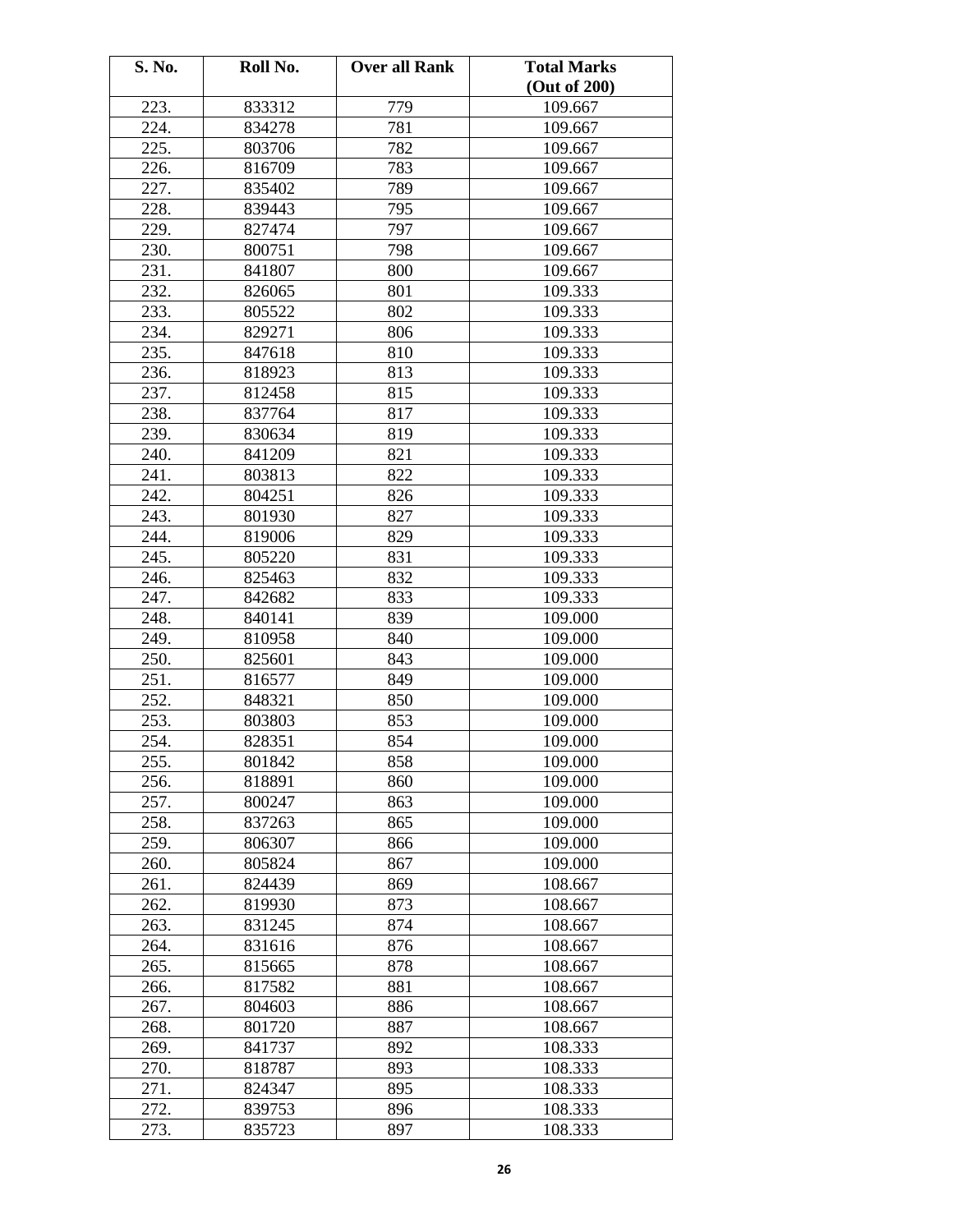| S. No. | Roll No. | <b>Over all Rank</b> | <b>Total Marks</b> |
|--------|----------|----------------------|--------------------|
|        |          |                      | (Out of 200)       |
| 274.   | 803705   | 899                  | 108.333            |
| 275.   | 805496   | 900                  | 108.333            |
| 276.   | 834437   | 901                  | 108.333            |
| 277.   | 833030   | 909                  | 108.333            |
| 278.   | 804170   | 910                  | 108.333            |
| 279.   | 819226   | 911                  | 108.333            |
| 280.   | 801113   | 912                  | 108.333            |
| 281.   | 839409   | 921                  | 108.333            |
| 282.   | 807199   | 922                  | 108.333            |
| 283.   | 814809   | 925*                 | 108.000            |
| 284.   | 801090   | 926*                 | 108.000            |
| 285.   | 838476   | 927*                 | 108.000            |
| 286.   | 828132   | 928*                 | 108.000            |
| 287.   | 805265   | 932                  | 108.000            |
| 288.   | 801031   | 934                  | 108.000            |
| 289.   | 819868   | 936                  | 108.000            |
| 290.   | 840058   | 941                  | 108.000            |
| 291.   | 818785   | 944                  | 108.000            |
| 292.   | 813057   | 948                  | 108.000            |
| 293.   | 801683   | 949                  | 108.000            |
| 294.   | 835468   | 950                  | 108.000            |
| 295.   | 846671   | 951                  | 108.000            |
| 296.   | 835591   | 953                  | 108.000            |
| 297.   | 816499   | 955                  | 108.000            |
| 298.   | 810567   | 956                  | 107.667            |
| 299.   | 826988   | 959                  | 107.667            |
| 300.   | 833114   | 960                  | 107.667            |
| 301.   | 842643   | 961                  | 107.667            |
| 302.   | 834218   | 965                  | 107.667            |
| 303.   | 844374   | 966                  | 107.667            |
| 304.   | 816089   | 967                  | 107.667            |
| 305.   | 800335   | 968                  | 107.667            |
| 306.   | 811301   | 969                  | 107.667            |
| 307.   | 805729   | 972                  | 107.667            |
| 308.   | 809438   | 973                  | 107.667            |
| 309.   | 848105   | 974                  | 107.667            |
| 310.   | 825993   | 975                  | 107.667            |
| 311.   | 806242   | 976                  | 107.667            |
| 312.   | 831021   | 977                  | 107.667            |
| 313.   | 828561   | 981                  | 107.667            |
| 314.   | 844670   | 985                  | 107.667            |
| 315.   | 829867   | 988                  | 107.333            |
| 316.   | 808575   | 989                  | 107.333            |
| 317.   | 826052   | 994                  | 107.333            |
| 318.   | 808551   | 995                  | 107.333            |
| 319.   | 827968   | 997                  | 107.333            |
| 320.   | 847682   | 998                  | 107.333            |
| 321.   | 848190   | 1000                 | 107.333            |
| 322.   | 846583   | 1002                 | 107.333            |
| 323.   | 830796   | 1003                 | 107.333            |
| 324.   | 829881   | 1004                 | 107.333            |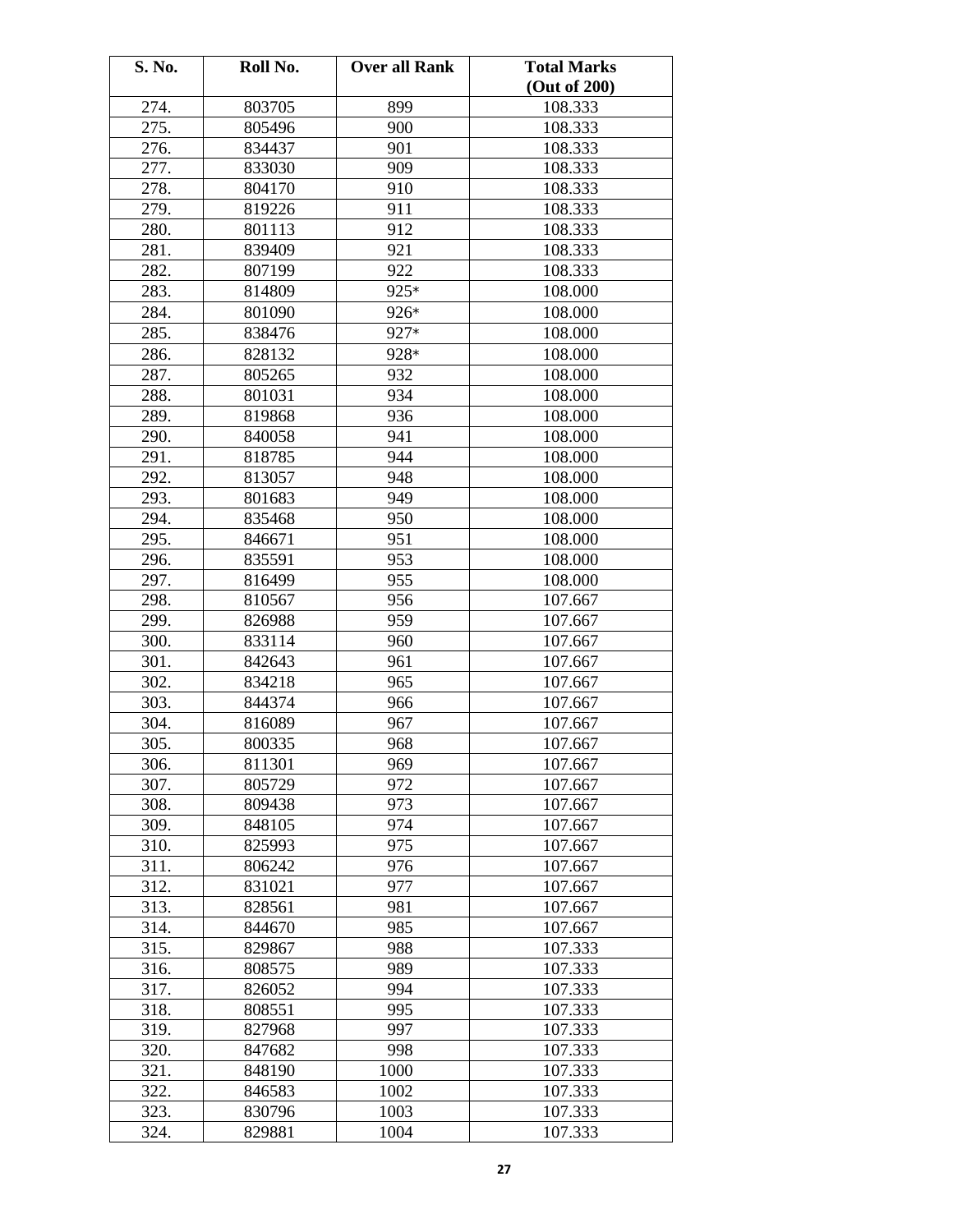| S. No. | Roll No. | <b>Over all Rank</b> | <b>Total Marks</b> |
|--------|----------|----------------------|--------------------|
|        |          |                      | (Out of 200)       |
| 325.   | 800638   | 1006                 | 107.333            |
| 326.   | 819548   | 1007                 | 107.333            |
| 327.   | 827786   | 1010                 | 107.333            |
| 328.   | 837021   | 1011                 | 107.333            |
| 329.   | 825328   | 1013                 | 107.333            |
| 330.   | 829446   | 1017                 | 107.333            |
| 331.   | 833693   | 1020*                | 107.000            |
| 332.   | 802593   | 1022                 | 107.000            |
| 333.   | 834465   | 1023                 | 107.000            |
| 334.   | 842105   | 1024                 | 107.000            |
| 335.   | 809982   | 1026                 | 107.000            |
| 336.   | 819673   | 1028                 | 107.000            |
| 337.   | 802790   | 1029                 | 107.000            |
| 338.   | 806063   | 1031                 | 107.000            |
| 339.   | 829294   | 1032                 | 107.000            |
| 340.   | 817242   | 1033                 | 107.000            |
| 341.   | 805155   | 1040                 | 107.000            |
| 342.   | 812834   | 1041                 | 107.000            |
| 343.   | 800282   | 1043                 | 107.000            |
| 344.   | 804140   | 1044                 | 107.000            |
| 345.   | 849449   | 1045                 | 107.000            |
| 346.   | 815900   | 1046                 | 107.000            |
| 347.   | 834562   | 1051                 | 106.667            |
| 348.   | 843273   | 1053                 | 106.667            |
| 349.   | 831528   | 1055                 | 106.667            |
| 350.   | 817580   | 1056                 | 106.667            |
| 351.   | 800697   | 1057                 | 106.667            |
| 352.   | 842499   | 1058                 | 106.667            |
| 353.   | 835736   | 1059                 | 106.667            |
| 354.   | 845197   | 1060                 | 106.667            |
| 355.   | 833299   | 1061                 | 106.667            |
| 356.   | 828799   | 1062                 | 106.667            |
| 357.   | 800449   | 1070                 | 106.667            |
| 358.   | 832798   | 1071                 | 106.667            |
| 359.   | 801688   | 1074                 | 106.667            |
| 360.   | 802482   | 1078                 | 106.667            |
| 361.   | 816135   | 1079                 | 106.667            |
| 362.   | 800148   | 1082                 | 106.667            |
| 363.   | 829892   | 1083                 | 106.667            |
| 364.   | 834795   | 1084                 | 106.667            |
| 365.   | 841786   | 1089                 | 106.333            |
| 366.   | 829683   | 1090                 | 106.333            |
| 367.   | 832641   | 1091                 | 106.333            |
| 368.   | 836705   | 1093                 | 106.333            |
| 369.   | 802087   | 1095                 | 106.333            |
| 370.   | 802571   | 1099                 | 106.333            |
| 371.   | 804833   | 1104                 | 106.333            |
| 372.   | 801495   | 1107                 | 106.333            |
| 373.   | 824883   | 1113                 | 106.333            |
| 374.   | 824935   | 1115                 | 106.333            |
| 375.   | 818954   | 1116                 | 106.333            |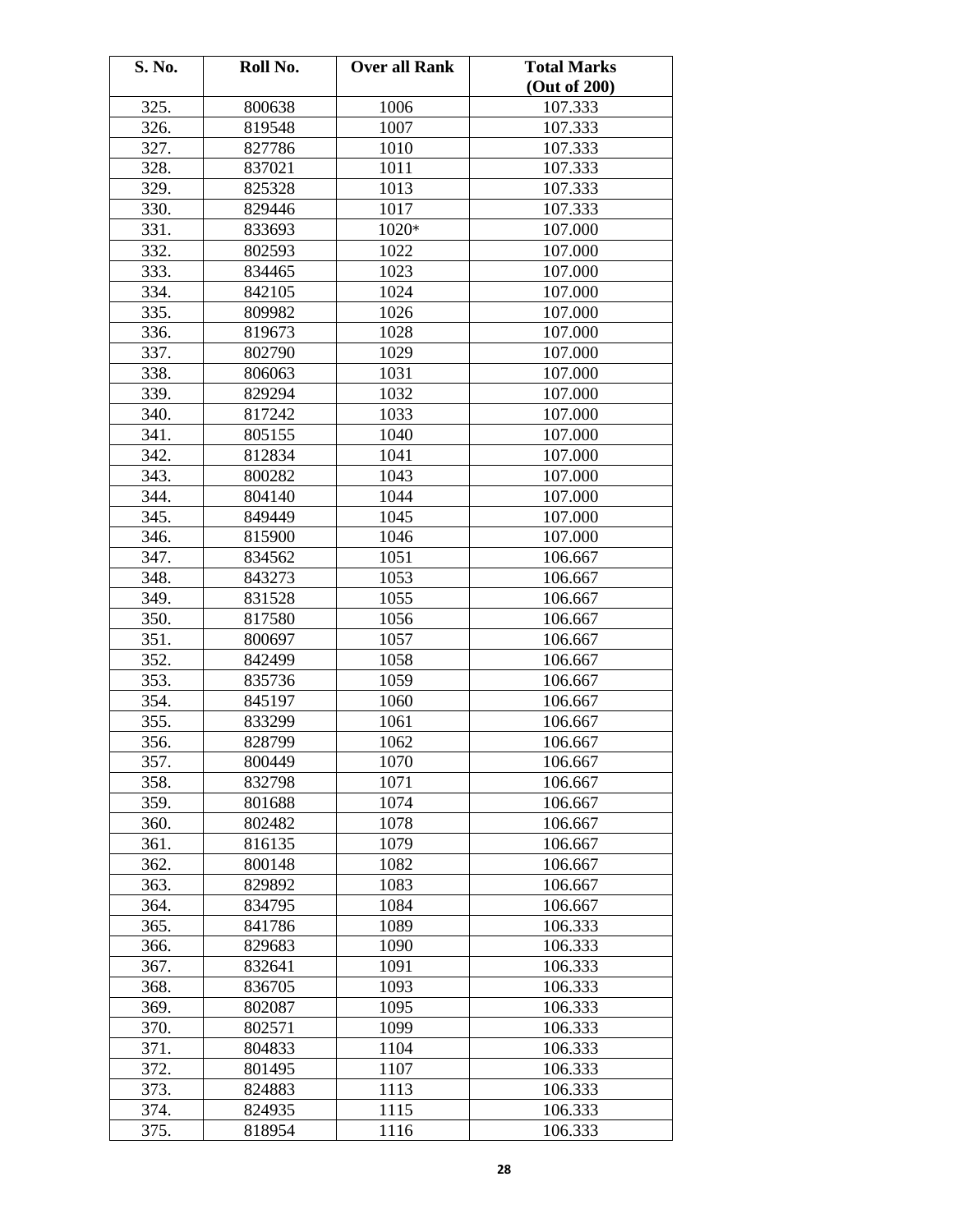| S. No. | Roll No. | <b>Over all Rank</b> | <b>Total Marks</b> |
|--------|----------|----------------------|--------------------|
|        |          |                      | (Out of 200)       |
| 376.   | 845151   | 1118                 | 106.333            |
| 377.   | 820723   | 1119                 | 106.333            |
| 378.   | 807179   | 1120                 | 106.333            |
| 379.   | 849105   | 1121                 | 106.333            |
| 380.   | 804314   | 1123                 | 106.333            |
| 381.   | 833475   | 1124                 | 106.333            |
| 382.   | 829388   | 1125                 | 106.333            |
| 383.   | 813413   | 1127                 | 106.333            |
| 384.   | 841319   | 1128                 | 106.333            |
| 385.   | 828826   | 1130                 | 106.333            |
| 386.   | 809295   | 1133                 | 106.000            |
| 387.   | 812074   | 1135                 | 106.000            |
| 388.   | 827970   | 1136                 | 106.000            |
| 389.   | 832323   | 1138                 | 106.000            |
| 390.   | 838165   | 1140                 | 106.000            |
| 391.   | 836081   | 1141                 | 106.000            |
| 392.   | 837180   | 1144                 | 106.000            |
| 393.   | 840277   | 1150                 | 106.000            |
| 394.   | 836884   | 1152                 | 106.000            |
| 395.   | 804275   | 1154                 | 106.000            |
| 396.   | 819578   | 1156                 | 106.000            |
| 397.   | 832463   | 1159                 | 106.000            |
| 398.   | 816886   | 1161                 | 105.667            |
| 399.   | 802185   | 1162                 | 105.667            |
| 400.   | 825912   | 1163                 | 105.667            |
| 401.   | 817603   | 1164                 | 105.667            |
| 402.   | 807895   | 1165                 | 105.667            |
| 403.   | 820859   | 1167                 | 105.667            |
| 404.   | 801852   | 1172                 | 105.667            |
| 405.   | 827496   | 1178                 | 105.667            |
| 406.   | 826026   | 1179                 | 105.667            |
| 407.   | 835827   | 1180                 | 105.667            |
| 408.   | 811720   | 1182                 | 105.667            |
| 409.   | 824847   | 1184                 | 105.667            |
| 410.   | 804758   | 1186                 | 105.667            |
| 411.   | 823852   | 1187                 | 105.667            |
| 412.   | 805624   | 1188                 | 105.667            |
| 413.   | 841069   | 1189                 | 105.667            |
| 414.   | 838225   | 1190                 | 105.667            |
| 415.   | 831117   | 1194                 | 105.667            |
| 416.   | 815664   | 1195                 | 105.667            |
| 417.   | 830740   | 1197                 | 105.667            |
| 418.   | 847261   | 1198                 | 105.667            |
| 419.   | 802770   | 1199                 | 105.667            |
| 420.   | 846196   | 1200                 | 105.667            |
| 421.   | 819934   | 1202                 | 105.667            |
| 422.   | 817045   | 1204                 | 105.667            |
| 423.   | 802592   | 1205                 | 105.667            |
| 424.   | 833466   | 1206                 | 105.333            |
| 425.   | 830680   | 1208                 | 105.333            |
| 426.   | 809571   | 1210                 | 105.333            |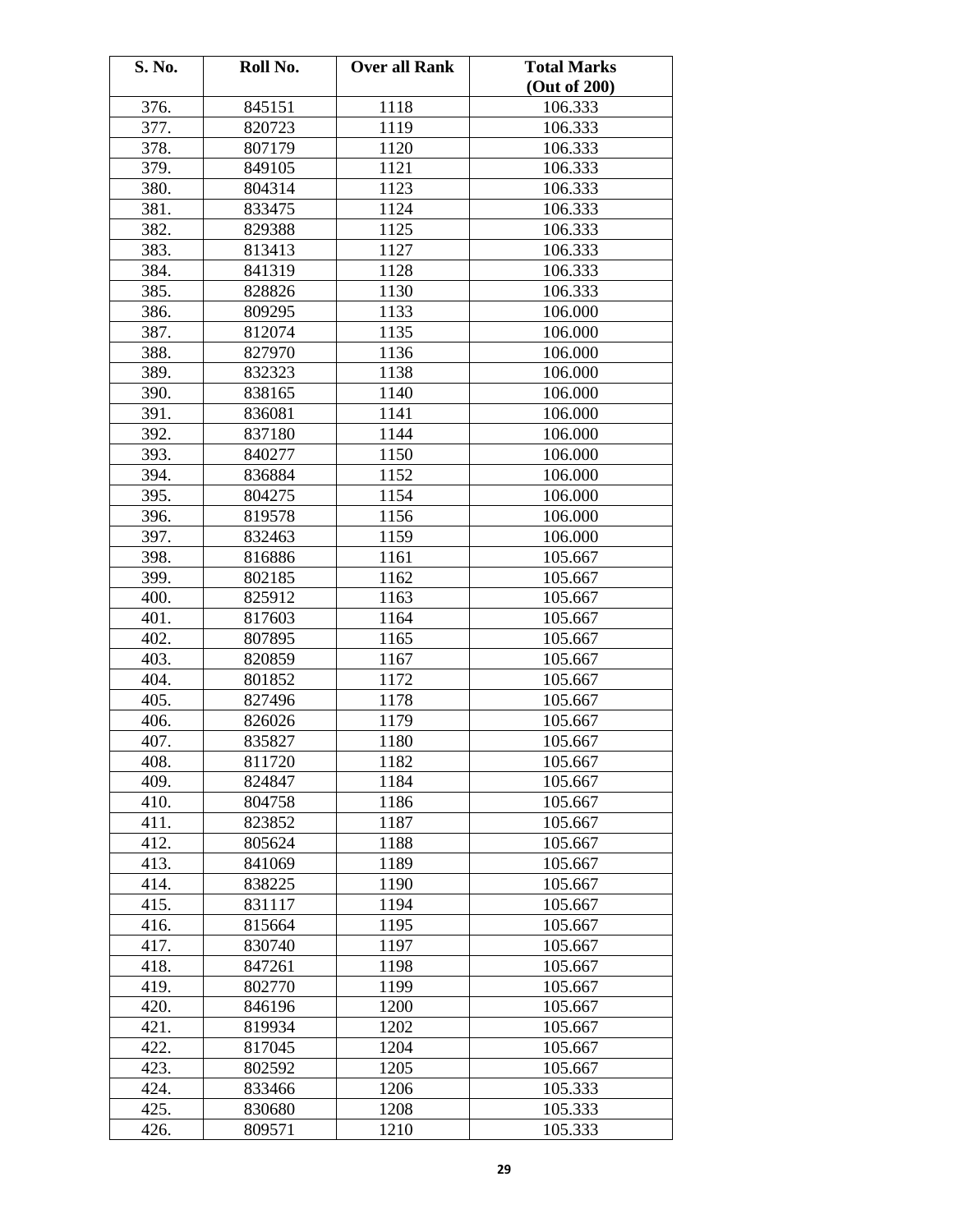| S. No. | Roll No. | <b>Over all Rank</b> | <b>Total Marks</b> |
|--------|----------|----------------------|--------------------|
|        |          |                      | (Out of 200)       |
| 427.   | 803488   | 1214                 | 105.333            |
| 428.   | 821808   | 1215                 | 105.333            |
| 429.   | 825604   | 1219                 | 105.333            |
| 430.   | 849651   | 1223                 | 105.333            |
| 431.   | 840537   | 1224                 | 105.333            |
| 432.   | 831251   | 1230                 | 105.333            |
| 433.   | 821084   | 1233                 | 105.333            |
| 434.   | 829098   | 1234                 | 105.333            |
| 435.   | 816899   | 1237                 | 105.000            |
| 436.   | 826696   | 1238                 | 105.000            |
| 437.   | 834934   | 1241                 | 105.000            |
| 438.   | 836676   | 1251                 | 105.000            |
| 439.   | 804678   | 1252                 | 105.000            |
| 440.   | 813176   | 1255                 | 105.000            |
| 441.   | 838429   | 1256                 | 105.000            |
| 442.   | 806608   | 1258                 | 105.000            |
| 443.   | 848731   | 1261                 | 105.000            |
| 444.   | 838803   | 1262                 | 105.000            |
| 445.   | 827715   | 1263                 | 105.000            |
| 446.   | 829411   | 1268                 | 105.000            |
| 447.   | 823953   | 1269                 | 105.000            |
| 448.   | 820373   | 1270                 | 105.000            |
| 449.   | 834582   | 1271                 | 105.000            |
| 450.   | 806193   | 1272                 | 105.000            |
| 451.   | 838517   | 1274                 | 104.667            |
| 452.   | 807278   | 1275                 | 104.667            |
| 453.   | 836491   | 1276                 | 104.667            |
| 454.   | 833402   | 1277                 | 104.667            |
| 455.   | 832452   | 1280                 | 104.667            |
| 456.   | 803487   | 1282                 | 104.667            |
| 457.   | 835896   | 1287                 | 104.667            |
| 458.   | 813096   | 1292                 | 104.667            |
| 459.   | 832561   | 1294                 | 104.667            |
| 460.   | 822038   | 1301                 | 104.667            |
| 461.   | 831060   | 1302                 | 104.667            |
| 462.   | 816937   | 1304                 | 104.667            |
| 463.   | 828939   | 1308                 | 104.667            |
| 464.   | 833178   | 1311                 | 104.667            |
| 465.   | 815470   | 1312                 | 104.667            |
| 466.   | 817208   | 1314                 | 104.667            |
| 467.   | 818824   | 1318                 | 104.667            |
| 468.   | 824142   | 1319                 | 104.667            |
| 469.   | 831798   | 1320                 | 104.667            |
| 470.   | 838035   | 1323                 | 104.333            |
| 471.   | 825204   | 1325                 | 104.333            |
| 472.   | 825298   | 1326                 | 104.333            |
| 473.   | 846427   | 1327                 | 104.333            |
| 474.   | 842933   | 1329                 | 104.333            |
| 475.   | 821166   | 1330                 | 104.333            |
| 476.   | 802403   | 1334                 | 104.333            |
| 477.   | 835251   | 1335                 | 104.333            |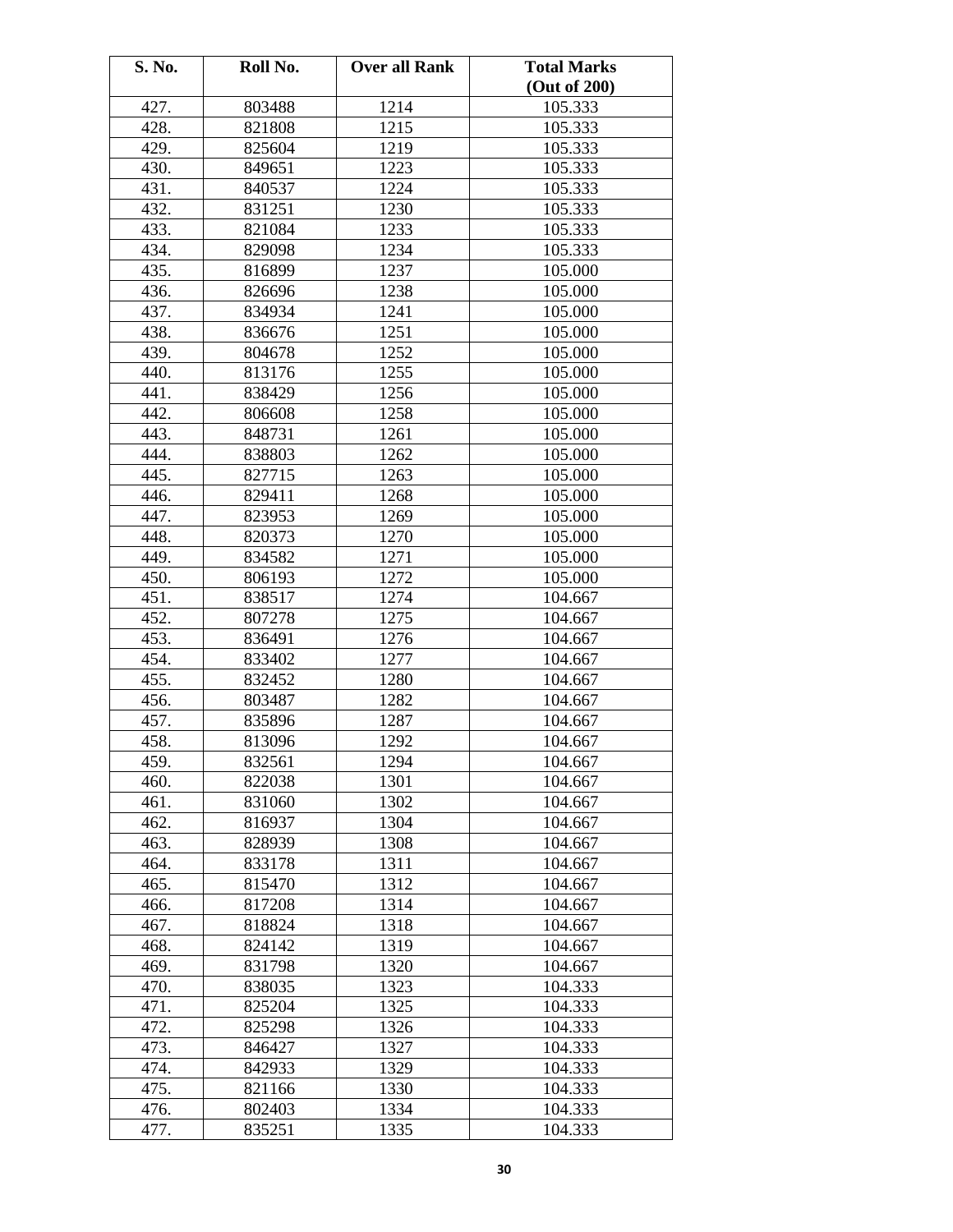| S. No.            | Roll No. | <b>Over all Rank</b> | <b>Total Marks</b> |
|-------------------|----------|----------------------|--------------------|
|                   |          |                      | (Out of 200)       |
| 478.              | 840590   | 1339                 | 104.333            |
| 479.              | 836744   | 1342                 | 104.333            |
| 480.              | 826695   | 1346                 | 104.333            |
| 481.              | 835931   | 1349                 | 104.333            |
| 482.              | 804847   | 1350                 | 104.333            |
| 483.              | 803645   | 1351                 | 104.333            |
| 484.              | 811022   | 1352                 | 104.333            |
| 485.              | 831497   | 1354                 | 104.333            |
| 486.              | 840223   | 1355                 | 104.333            |
| 487.              | 818547   | 1356                 | 104.333            |
| 488.              | 812998   | 1362                 | 104.333            |
| 489.              | 802052   | 1367                 | 104.333            |
| 490.              | 816286   | 1368                 | 104.333            |
| 491.              | 806985   | 1369                 | 104.333            |
| 492.              | 849367   | 1370                 | 104.333            |
| 493.              | 841072   | 1372                 | 104.333            |
| 494.              | 818300   | 1373                 | 104.000            |
| 495.              | 827691   | 1379                 | 104.000            |
| 496.              | 847269   | 1380                 | 104.000            |
| 497.              | 819141   | 1384                 | 104.000            |
| 498.              | 840339   | 1386                 | 104.000            |
| 499.              | 834144   | 1387                 | 104.000            |
| 500.              | 815452   | 1388                 | 104.000            |
| 501.              | 841250   | 1393                 | 104.000            |
| 502.              | 828380   | 1394                 | 104.000            |
| 503.              | 843873   | 1395                 | 104.000            |
| 504.              | 841376   | 1399                 | 104.000            |
| 505.              | 806001   | 1400                 | 104.000            |
| 506.              | 838941   | 1401                 | 104.000            |
| 507.              | 848379   | 1402                 | 104.000            |
| 508.              | 818917   | 1405                 | 104.000            |
| 509.              | 841260   | 1406                 | 104.000            |
| 510.              | 838286   | 1411                 | 104.000            |
| 511.              | 804666   | 1412                 | 104.000            |
| 512.              | 803527   | 1417                 | 104.000            |
| 513.              | 842584   | 1419                 | 104.000            |
| 514.              | 811450   | 1421                 | 104.000            |
| 515.              | 843253   | 1422                 | 104.000            |
| 516.              | 813390   | 1425                 | 103.667            |
| 517.              | 800041   | 1430                 | 103.667            |
| 518.              | 831055   | 1434                 | 103.667            |
| 519.              | 838292   | 1435                 | 103.667            |
| 520.              | 842910   | 1438                 | 103.667            |
| 521.              | 831685   | 1439                 | 103.667            |
| 522.              | 848558   | 1442                 | 103.667            |
| 523.              | 839926   | 1443                 | 103.667            |
| 524.              | 812982   | 1444                 | 103.667            |
| 525.              | 802715   | 1445                 | 103.667            |
| 526.              | 806757   | 1446                 | 103.667            |
| $\overline{5}27.$ | 829150   | 1448                 | 103.667            |
| 528.              | 830691   | 1450                 | 103.667            |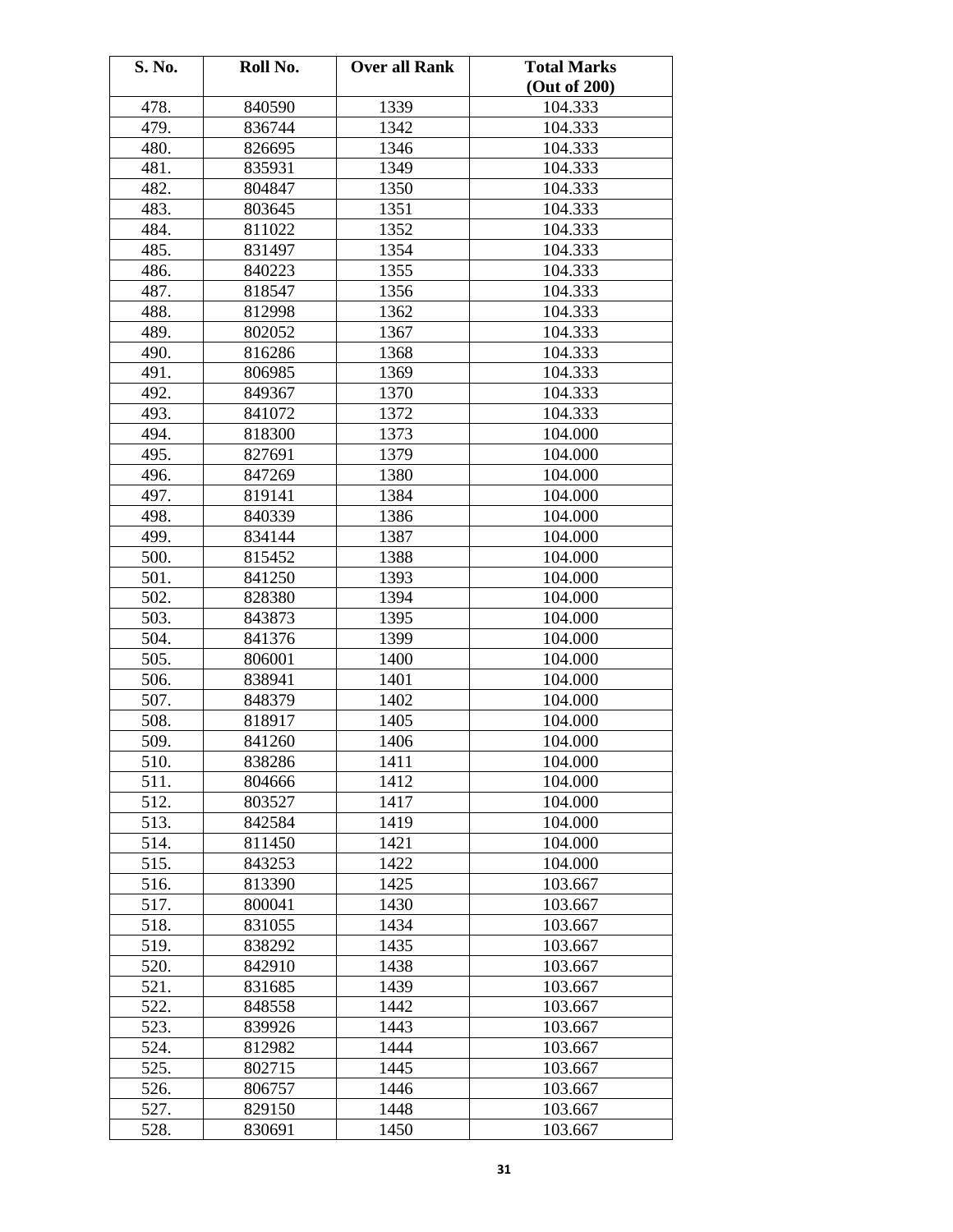| S. No. | Roll No. | <b>Over all Rank</b> | <b>Total Marks</b><br>(Out of 200) |
|--------|----------|----------------------|------------------------------------|
| 529.   | 840539   | 1451                 | 103.667                            |
| 530.   | 837866   | 1453                 | 103.667                            |
| 531.   | 848828   | 1456                 | 103.667                            |
| 532.   | 807008   | 1457                 | 103.667                            |
| 533.   | 833913   | 1459                 | 103.667                            |
| 534.   | 817411   | 1461                 | 103.667                            |
| 535.   | 843954   | 1462                 | 103.667                            |
| 536.   | 844388   | 1465                 | 103.333                            |
| 537.   | 845089   | 1467                 | 103.333                            |
| 538.   | 847019   | 1468                 | 103.333                            |
| 539.   | 819327   | 1471                 | 103.333                            |
| 540.   | 808240   | 1477                 | 103.333                            |
| 541.   | 845169   | 1478                 | 103.333                            |
| 542.   | 833198   | 1479                 | 103.333                            |
| 543.   | 815830   | 1482                 | 103.333                            |
| 544.   | 823085   | 1483                 | 103.333                            |
| 545.   | 820374   | 1484                 | 103.333                            |
| 546.   | 813447   | 1485                 | 103.333                            |

# S.C. Category Candidates

| S. No.           | Roll No. | <b>Over all Rank</b> | <b>Total Marks</b> |
|------------------|----------|----------------------|--------------------|
|                  |          |                      | (Out of 200)       |
| 1.               | 811200   | 334                  | 116.667            |
| $\overline{2}$ . | 812329   | 351                  | 116.333            |
| $\overline{3}$ . | 837630   | 392                  | 115.333            |
| 4.               | 848559   | 398                  | 115.000            |
| 5.               | 820296   | 408                  | 115.000            |
| 6.               | 817823   | 415                  | 115.000            |
| 7.               | 842129   | 418                  | 114.667            |
| 8.               | 841532   | 423                  | 114.667            |
| 9.               | 805524   | $453*$               | 114.000            |
| 10.              | 818001   | 466                  | 114.000            |
| 11.              | 833260   | 472                  | 113.667            |
| 12.              | 838408   | 495                  | 113.333            |
| 13.              | 818750   | 515                  | 113.000            |
| 14.              | 842110   | 525                  | 113.000            |
| 15.              | 819512   | 551                  | 112.667            |
| 16.              | 822670   | 575                  | 112.333            |
| 17.              | 807436   | 588                  | 112.000            |
| 18.              | 843758   | 602                  | 112.000            |
| 19.              | 816688   | 615                  | 111.667            |
| 20.              | 801094   | 619                  | 111.667            |
| 21.              | 834344   | 678                  | 111.000            |
| 22.              | 830768   | 692                  | 110.667            |
| 23.              | 847000   | $711*$               | 110.333            |
| 24.              | 832529   | 716                  | 110.333            |
| 25.              | 831628   | 750                  | 110.000            |
| 26.              | 810351   | 766                  | 110.000            |
| 27.              | 848738   | 767                  | 110.000            |
| 28.              | 840892   | 776                  | 109.667            |
| 29.              | 804356   | 778                  | 109.667            |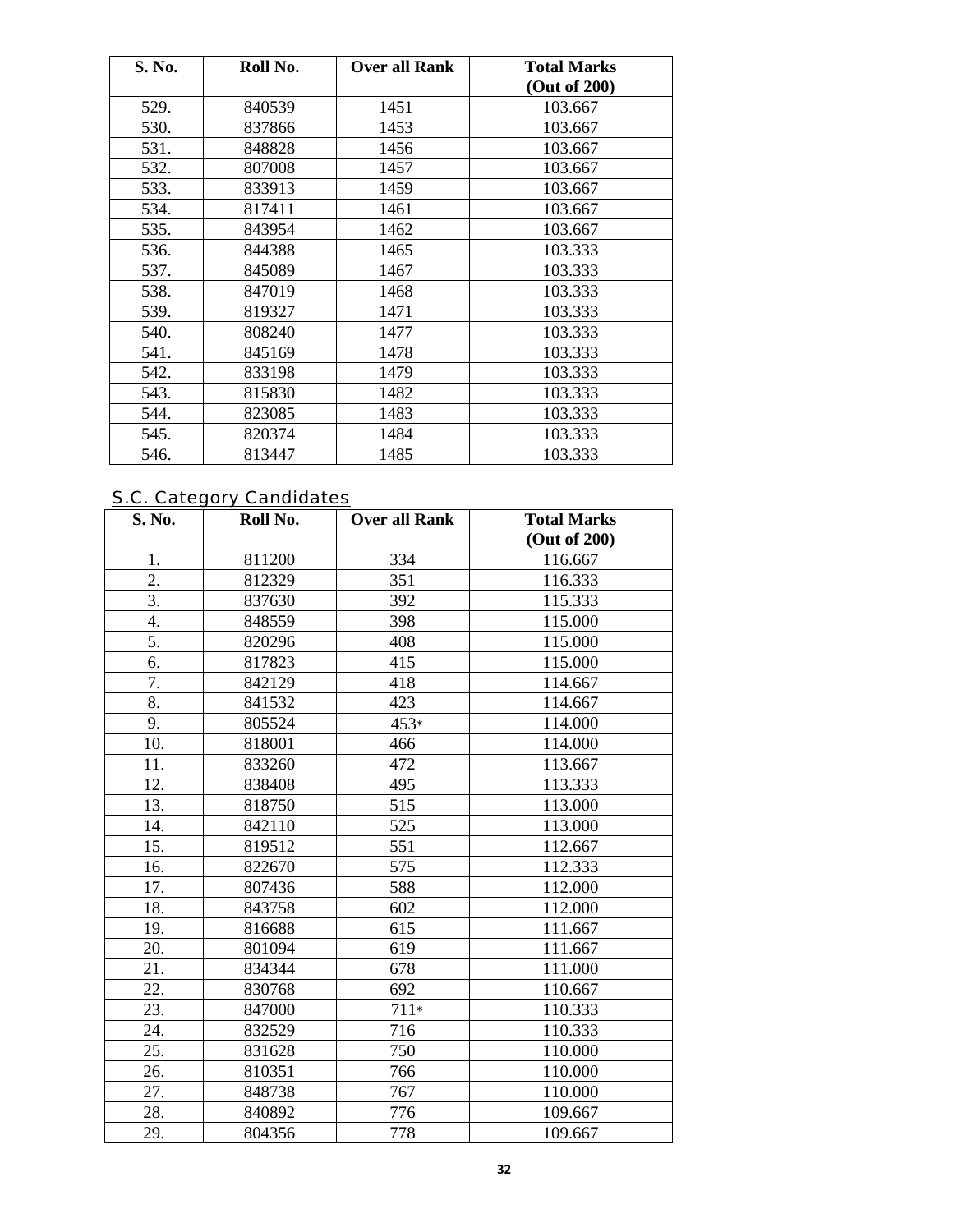| S. No. | Roll No. | <b>Over all Rank</b> | <b>Total Marks</b> |
|--------|----------|----------------------|--------------------|
|        |          |                      | (Out of 200)       |
| 30.    | 804355   | 793                  | 109.667            |
| 31.    | 809237   | 812                  | 109.333            |
| 32.    | 800145   | 814                  | 109.333            |
| 33.    | 802958   | 841                  | 109.000            |
| 34.    | 826366   | 851                  | 109.000            |
| 35.    | 841680   | 877                  | 108.667            |
| 36.    | 847215   | 880                  | 108.667            |
| 37.    | 835539   | 905                  | 108.333            |
| 38.    | 831757   | 906                  | 108.333            |
| 39.    | 803913   | 908                  | 108.333            |
| 40.    | 818008   | 916                  | 108.333            |
| 41.    | 837879   | 923                  | 108.333            |
| 42.    | 836625   | 933                  | 108.000            |
| 43.    | 810952   | 939                  | 108.000            |
| 44.    | 820838   | 942                  | 108.000            |
| 45.    | 806336   | 945                  | 108.000            |
| 46.    | 841553   | 952                  | 108.000            |
| 47.    | 817440   | 963                  | 107.667            |
| 48.    | 807155   | 964                  | 107.667            |
| 49.    | 805221   | 971                  | 107.667            |
| 50.    | 802646   | 978                  | 107.667            |
| 51.    | 817760   | 982                  | 107.667            |
| 52.    | 838130   | 987                  | 107.667            |
| 53.    | 847739   | 990                  | 107.333            |
| 54.    | 800622   | 993                  | 107.333            |
| 55.    | 832142   | 1012                 | 107.333            |
| 56.    | 817787   | 1027                 | 107.000            |
| 57.    | 824272   | 1047                 | 107.000            |
| 58.    | 816191   | 1065                 | 106.667            |
| 59.    | 822730   | 1067                 | 106.667            |
| 60.    | 822171   | 1072                 | 106.667            |
| 61.    | 812556   | 1088                 | 106.667            |
| 62.    | 820718   | 1097                 | 106.333            |
| 63.    | 802990   | 1145                 | 106.000            |
| 64.    | 800172   | 1155                 | 106.000            |
| 65.    | 841263   | 1168                 | 105.667            |
| 66.    | 845425   | 1170                 | 105.667            |
| 67.    | 842420   | 1176                 | 105.667            |
| 68.    | 824067   | 1213                 | 105.333            |
| 69.    | 801557   | 1225                 | 105.333            |
| 70.    | 825015   | 1226                 | 105.333            |
| 71.    | 807328   | 1240                 | 105.000            |
| 72.    | 801468   | 1243                 | 105.000            |
| 73.    | 821380   | 1247                 | 105.000            |
| 74.    | 821606   | 1257                 | 105.000            |
| 75.    | 813073   | 1259                 | 105.000            |
| 76.    | 843183   | 1260                 | 105.000            |
| 77.    | 816657   | 1265                 | 105.000            |
| 78.    | 837251   | 1267                 | 105.000            |
| 79.    | 802023   | 1279                 | 104.667            |
| 80.    | 818974   | 1290                 | 104.667            |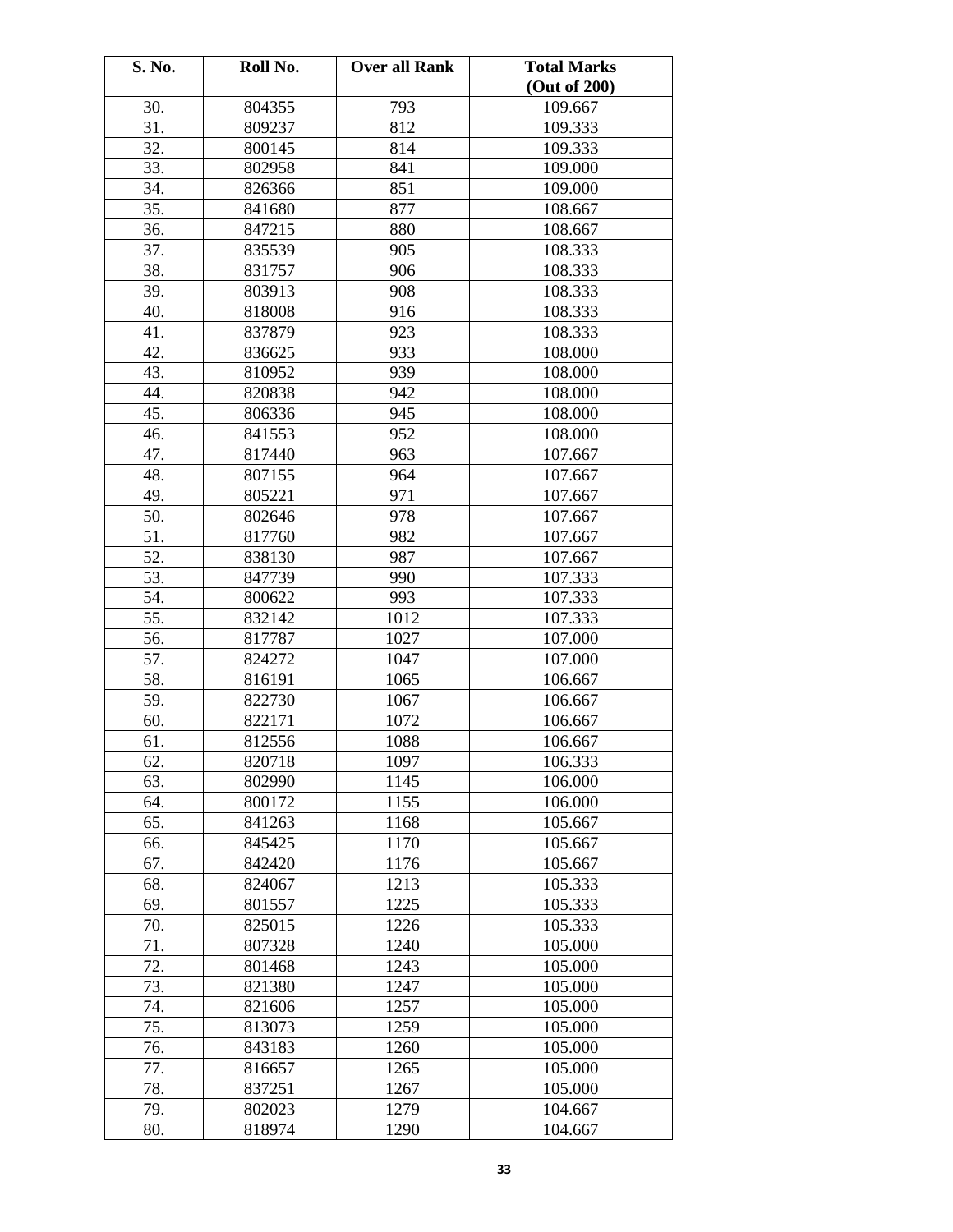| S. No. | Roll No. | <b>Over all Rank</b> | <b>Total Marks</b> |
|--------|----------|----------------------|--------------------|
|        |          |                      | (Out of 200)       |
| 81.    | 822807   | 1296                 | 104.667            |
| 82.    | 820155   | 1306                 | 104.667            |
| 83.    | 811428   | 1309                 | 104.667            |
| 84.    | 839749   | 1321                 | 104.333            |
| 85.    | 822003   | 1322                 | 104.333            |
| 86.    | 809637   | 1332                 | 104.333            |
| 87.    | 810181   | 1343                 | 104.333            |
| 88.    | 807971   | 1348                 | 104.333            |
| 89.    | 818468   | 1357                 | 104.333            |
| 90.    | 801226   | 1358                 | 104.333            |
| 91.    | 822852   | 1363                 | 104.333            |
| 92.    | 846680   | 1371                 | 104.333            |
| 93.    | 808200   | 1374                 | 104.000            |
| 94.    | 844080   | 1375                 | 104.000            |
| 95.    | 827731   | 1391                 | 104.000            |
| 96.    | 812942   | 1396                 | 104.000            |
| 97.    | 828079   | 1409                 | 104.000            |
| 98.    | 834628   | 1414                 | 104.000            |
| 99.    | 849296   | 1415                 | 104.000            |
| 100.   | 841475   | 1428                 | 103.667            |
| 101.   | 808541   | 1432                 | 103.667            |
| 102.   | 805922   | 1449                 | 103.667            |
| 103.   | 845287   | 1469                 | 103.333            |
| 104.   | 808129   | 1476                 | 103.333            |
| 105.   | 840418   | 1481                 | 103.333            |
| 106.   | 826875   | 1494                 | 103.333            |
| 107.   | 803091   | 1498                 | 103.333            |
| 108.   | 839153   | 1517                 | 103.000            |
| 109.   | 821777   | 1525                 | 103.000            |
| 110.   | 826017   | 1561                 | 102.667            |
| 111.   | 824078   | 1569                 | 102.667            |
| 112.   | 807115   | 1585                 | 102.667            |
| 113.   | 818897   | 1587                 | 102.667            |
| 114.   | 800062   | 1629                 | 102.333            |
| 115.   | 831633   | 1637                 | 102.333            |
| 116.   | 845461   | 1641                 | 102.333            |
| 117.   | 818032   | 1642                 | 102.333            |
| 118.   | 810937   | 1653                 | 102.333            |
| 119.   | 846556   | 1658                 | 102.333            |
| 120.   | 843267   | 1663                 | 102.000            |
| 121.   | 802055   | 1666                 | 102.000            |
| 122.   | 832743   | 1669                 | 102.000            |
| 123.   | 830699   | 1684                 | 102.000            |
| 124.   | 822104   | 1694                 | 102.000            |
| 125.   | 839762   | 1695                 | 102.000            |
| 126.   | 800833   | 1699                 | 102.000            |
| 127.   | 814281   | 1725                 | 101.667            |
| 128.   | 812276   | 1727                 | 101.667            |
| 129.   | 819188   | 1728                 | 101.667            |
| 130.   | 802946   | 1732                 | 101.667            |
| 131.   | 823245   | 1734                 | 101.667            |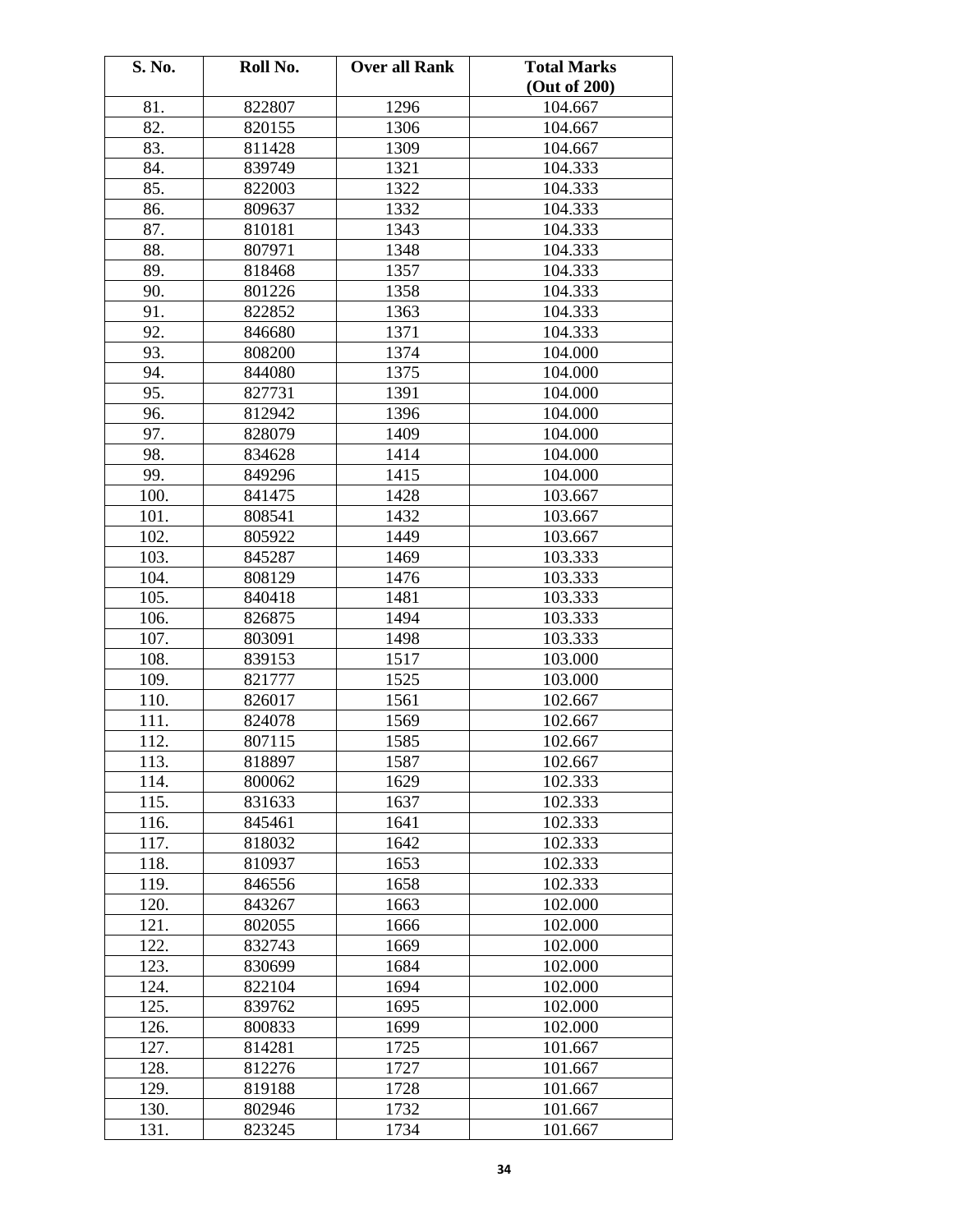| S. No. | Roll No. | <b>Over all Rank</b> | <b>Total Marks</b> |
|--------|----------|----------------------|--------------------|
|        |          |                      | (Out of 200)       |
| 132.   | 822307   | 1740                 | 101.667            |
| 133.   | 841222   | 1748                 | 101.667            |
| 134.   | 838995   | 1756                 | 101.667            |
| 135.   | 801080   | 1758                 | 101.667            |
| 136.   | 835328   | 1763                 | 101.333            |
| 137.   | 818590   | 1769                 | 101.333            |
| 138.   | 800746   | 1778                 | 101.333            |
| 139.   | 842031   | 1810                 | 101.333            |
| 140.   | 844198   | 1811                 | 101.333            |
| 141.   | 843005   | 1840                 | 101.000            |
| 142.   | 811348   | 1850                 | 101.000            |
| 143.   | 827839   | 1851                 | 101.000            |
| 144.   | 840369   | 1857                 | 101.000            |
| 145.   | 842813   | 1864                 | 101.000            |
| 146.   | 818571   | 1868                 | 101.000            |
| 147.   | 847954   | 1878                 | 100.667            |
| 148.   | 838764   | 1886                 | 100.667            |
| 149.   | 837429   | 1896                 | 100.667            |
| 150.   | 805587   | 1921                 | 100.667            |
| 151.   | 809357   | 1930                 | 100.333            |
| 152.   | 823571   | 1935                 | 100.333            |
| 153.   | 810458   | 1944                 | 100.333            |
| 154.   | 802273   | 1947                 | 100.333            |
| 155.   | 823276   | 1954                 | 100.333            |
| 156.   | 821789   | 1957                 | 100.333            |
| 157.   | 823118   | 1958                 | 100.333            |
| 158.   | 808526   | 1997                 | 100.000            |
| 159.   | 824627   | 2006                 | 100.000            |
| 160.   | 841857   | 2008                 | 100.000            |
| 161.   | 826235   | 2017                 | 100.000            |
| 162.   | 839177   | 2033                 | 100.000            |
| 163.   | 814647   | 2038                 | 100.000            |
| 164.   | 807018   | 2051                 | 99.667             |
| 165.   | 814463   | 2058                 | 99.667             |
| 166.   | 809674   | 2065                 | 99.667             |
| 167.   | 813624   | 2074                 | 99.667             |
| 168.   | 804693   | 2082                 | 99.667             |
| 169.   | 844346   | 2087                 | 99.333             |
| 170.   | 842301   | 2094                 | 99.333             |
| 171.   | 835436   | 2112                 | 99.333             |
| 172.   | 808318   | 2113                 | 99.333             |
| 173.   | 846244   | 2117                 | 99.333             |
| 174.   | 845228   | 2123                 | 99.333             |
| 175.   | 803693   | 2124                 | 99.333             |
| 176.   | 800284   | 2130                 | 99.333             |
| 177.   | 802720   | 2135                 | 99.333             |
| 178.   | 830885   | 2152                 | 99.000             |
| 179.   | 806838   | 2154                 | 99.000             |
| 180.   | 821531   | 2168                 | 99.000             |
| 181.   | 848442   | 2169                 | 99.000             |
| 182.   | 844432   | 2173                 | 99.000             |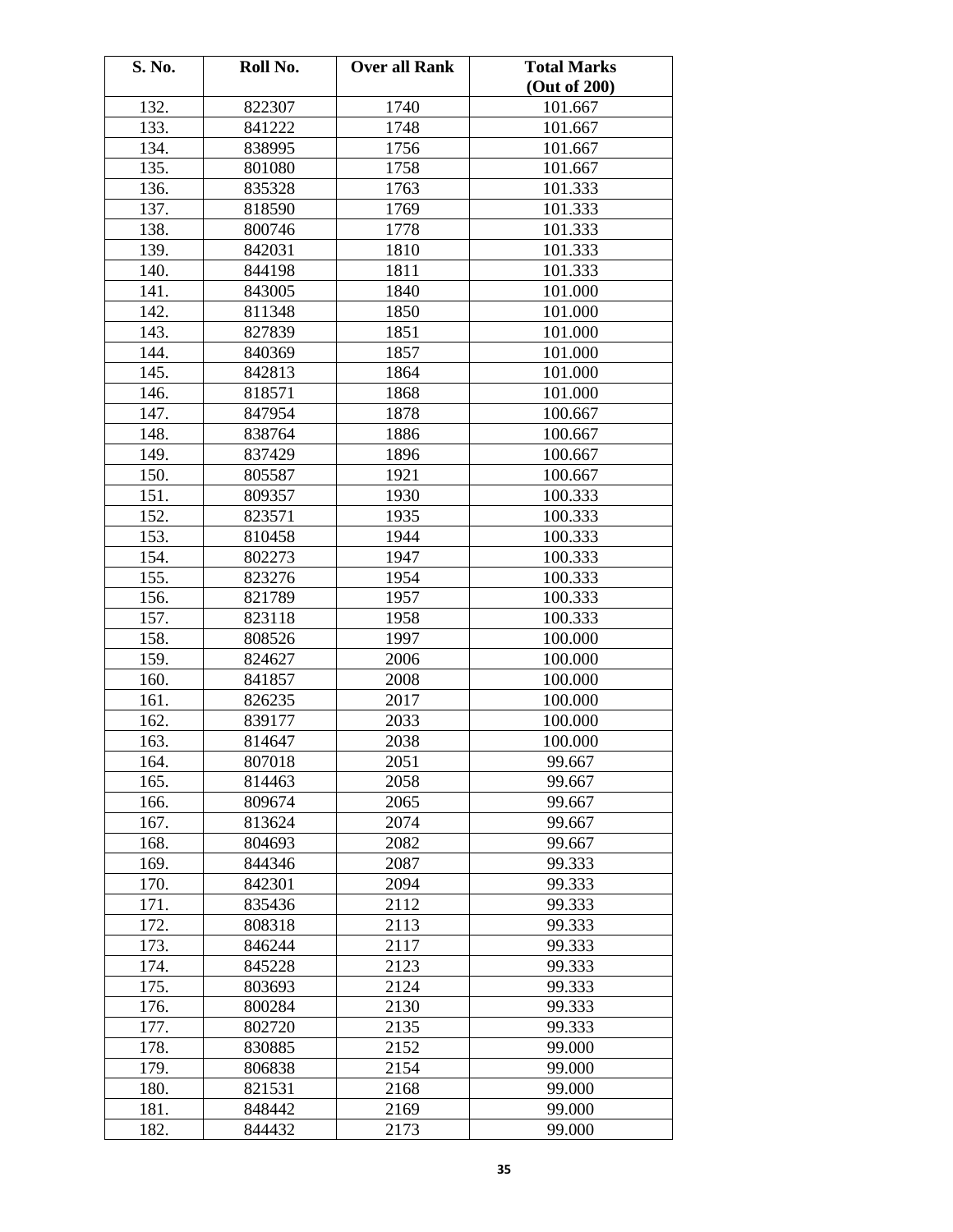| S. No. | Roll No. | <b>Over all Rank</b> | <b>Total Marks</b> |
|--------|----------|----------------------|--------------------|
|        |          |                      | (Out of 200)       |
| 183.   | 803154   | 2183                 | 99.000             |
| 184.   | 813811   | 2198                 | 98.667             |
| 185.   | 836589   | 2218                 | 98.667             |
| 186.   | 828011   | 2219                 | 98.667             |
| 187.   | 804191   | 2225                 | 98.667             |
| 188.   | 838976   | 2234                 | 98.667             |
| 189.   | 848616   | 2237                 | 98.667             |
| 190.   | 812706   | 2239                 | 98.667             |
| 191.   | 809823   | 2255                 | 98.333             |
| 192.   | 811466   | 2260                 | 98.333             |
| 193.   | 828570   | 2277                 | 98.333             |
| 194.   | 842501   | 2298                 | 98.333             |
| 195.   | 806286   | 2299                 | 98.333             |
| 196.   | 816651   | 2301                 | 98.333             |
| 197.   | 833285   | 2313                 | 98.000             |
| 198.   | 804506   | 2315                 | 98.000             |
| 199.   | 827960   | 2350                 | 98.000             |
| 200.   | 813430   | 2366                 | 97.667             |
| 201.   | 846998   | 2371                 | 97.667             |
| 202.   | 805244   | 2377                 | 97.667             |
| 203.   | 849126   | 2390                 | 97.667             |
| 204.   | 836922   | 2393                 | 97.667             |
| 205.   | 824640   | 2411                 | 97.667             |
| 206.   | 837665   | 2413                 | 97.333             |
| 207.   | 835040   | 2415                 | 97.333             |
| 208.   | 809203   | 2417                 | 97.333             |
| 209.   | 840720   | 2435                 | 97.333             |
| 210.   | 833822   | 2437                 | 97.333             |
| 211.   | 819448   | 2455                 | 97.333             |
| 212.   | 849334   | 2459                 | 97.333             |
| 213.   | 811648   | 2461                 | 97.333             |
| 214.   | 815320   | 2464                 | 97.333             |
| 215.   | 840834   | 2471                 | 97.333             |
| 216.   | 813578   | 2473                 | 97.333             |
| 217.   | 817916   | 2482                 | 97.000             |
| 218.   | 806581   | 2489                 | 97.000             |
| 219.   | 820606   | 2491                 | 97.000             |
| 220.   | 845376   | 2492                 | 97.000             |
| 221.   | 804702   | 2494                 | 97.000             |
| 222.   | 817032   | 2503                 | 97.000             |
| 223.   | 815495   | 2507                 | 97.000             |
| 224.   | 809382   | 2508                 | 97.000             |
| 225.   | 802546   | 2511                 | 97.000             |
| 226.   | 818382   | 2516                 | 97.000             |
| 227.   | 836990   | 2520                 | 97.000             |
| 228.   | 825285   | 2522                 | 97.000             |
| 229.   | 836621   | 2523                 | 97.000             |
| 230.   | 841605   | 2531                 | 97.000             |
| 231.   | 815385   | 2548                 | 97.000             |
| 232.   | 835691   | 2551                 | 96.667             |
| 233.   | 836976   | 2567                 | 96.667             |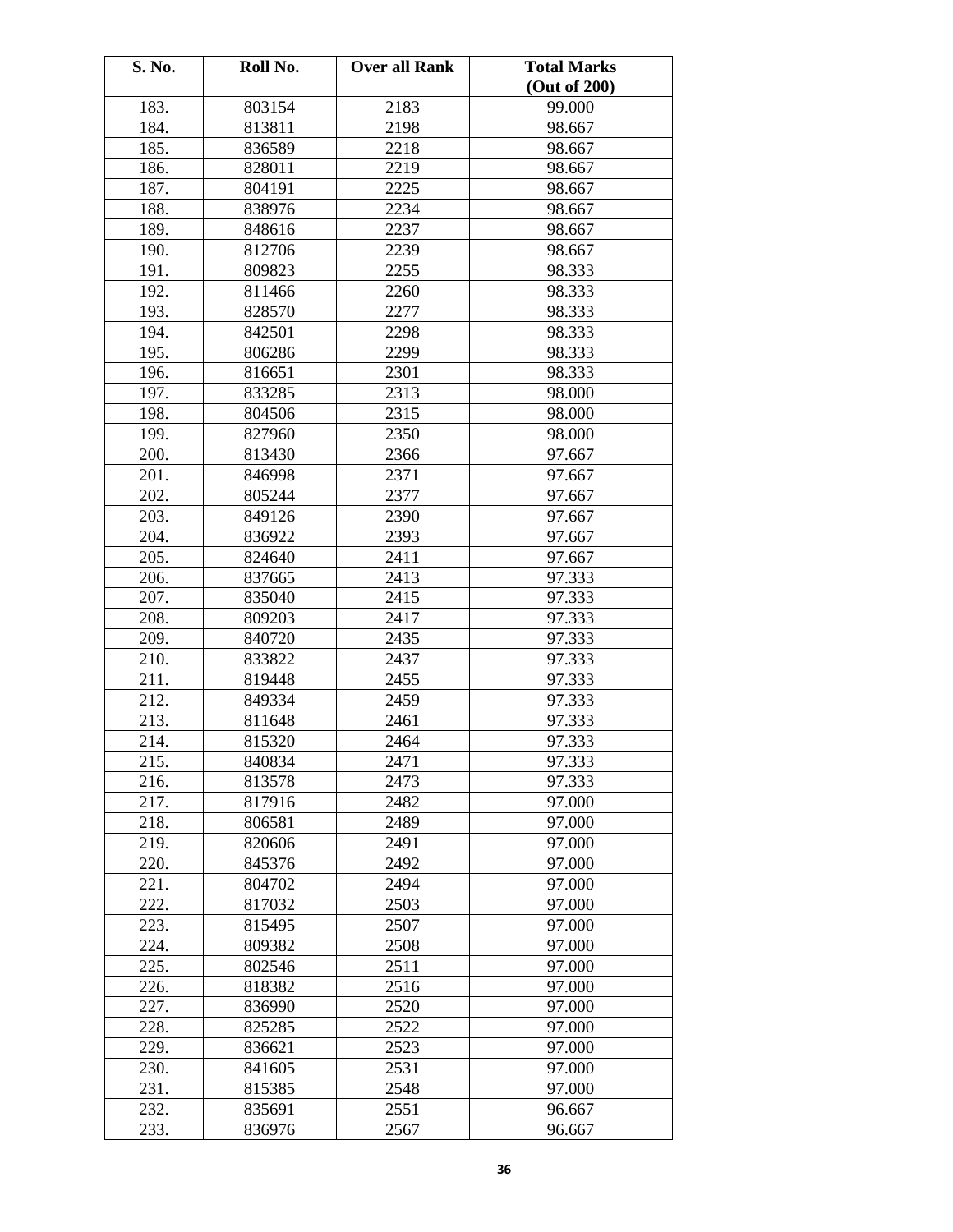| S. No. | Roll No. | <b>Over all Rank</b> | <b>Total Marks</b> |
|--------|----------|----------------------|--------------------|
|        |          |                      | (Out of 200)       |
| 234.   | 839555   | 2580                 | 96.667             |
| 235.   | 825866   | 2593                 | 96.667             |
| 236.   | 801575   | 2598                 | 96.667             |
| 237.   | 804736   | 2613                 | 96.667             |
| 238.   | 807948   | 2619                 | 96.333             |
| 239.   | 821249   | 2623                 | 96.333             |
| 240.   | 846030   | 2641                 | 96.333             |
| 241.   | 801120   | 2644                 | 96.333             |
| 242.   | 820468   | 2646                 | 96.333             |
| 243.   | 802595   | 2648                 | 96.333             |
| 244.   | 803436   | 2654                 | 96.333             |
| 245.   | 807439   | 2661                 | 96.333             |
| 246.   | 843791   | 2705                 | 96.000             |
| 247.   | 836141   | 2711                 | 96.000             |
| 248.   | 808656   | 2712                 | 96.000             |
| 249.   | 842266   | 2717                 | 96.000             |
| 250.   | 834451   | 2731                 | 96.000             |
| 251.   | 801442   | 2737                 | 96.000             |
| 252.   | 830344   | 2744                 | 96.000             |
| 253.   | 820143   | 2756                 | 96.000             |
| 254.   | 832439   | 2767                 | 95.667             |
| 255.   | 831143   | 2776                 | 95.667             |
| 256.   | 833760   | 2778                 | 95.667             |
| 257.   | 828348   | 2783                 | 95.667             |
| 258.   | 844994   | 2785                 | 95.667             |
| 259.   | 843638   | 2790                 | 95.667             |
| 260.   | 809839   | 2815                 | 95.667             |
| 261.   | 809413   | 2831                 | 95.333             |
| 262.   | 835313   | 2837                 | 95.333             |
| 263.   | 819463   | 2840                 | 95.333             |
| 264.   | 809260   | 2864                 | 95.333             |
| 265.   | 838737   | 2874                 | 95.333             |
| 266.   | 814176   | 2876                 | 95.333             |
| 267.   | 847044   | 2883                 | 95.000             |
| 268.   | 813404   | 2897                 | 95.000             |
| 269.   | 838105   | 2906                 | 95.000             |
| 270.   | 827090   | 2908                 | 95.000             |
| 271.   | 834171   | 2911                 | 95.000             |
| 272.   | 820156   | 2916                 | 95.000             |
| 273.   | 808593   | 2918                 | 95.000             |
| 274.   | 814187   | 2922                 | 95.000             |
| 275.   | 803122   | 2926                 | 95.000             |
| 276.   | 801473   | 2927                 | 95.000             |
| 277.   | 849019   | 2933                 | 95.000             |
| 278.   | 828518   | 2949                 | 95.000             |
| 279.   | 836442   | 2953                 | 95.000             |
| 280.   | 824683   | 2956                 | 95.000             |
| 281.   | 820181   | 2959                 | 95.000             |
| 282.   | 846238   | 2966                 | 94.667             |
| 283.   | 837577   | 2969                 | 94.667             |
| 284.   | 826858   | 2976                 | 94.667             |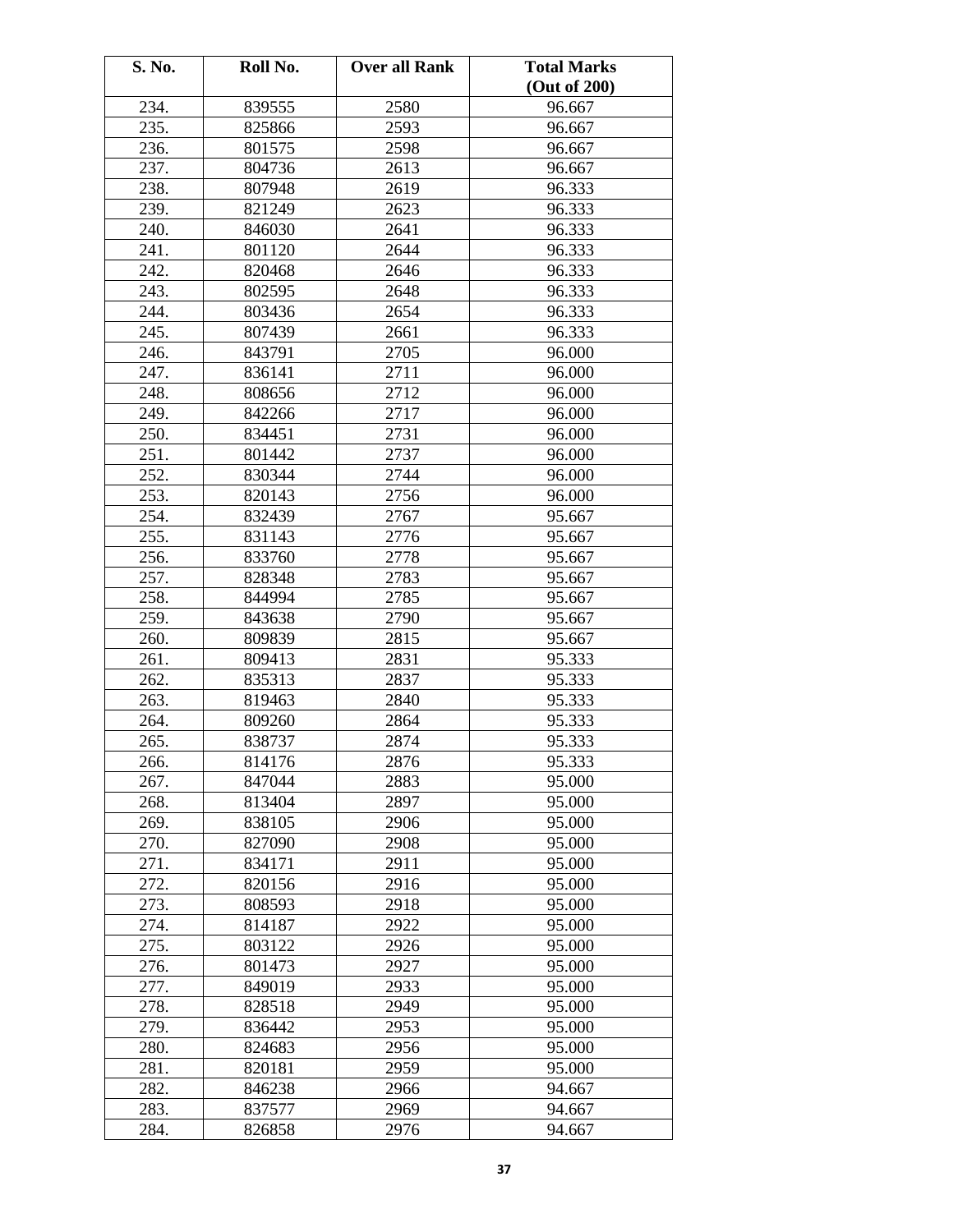| S. No. | Roll No. | Over all Rank | <b>Total Marks</b><br>(Out of 200) |
|--------|----------|---------------|------------------------------------|
| 285.   | 808286   | 2985          | 94.667                             |
| 286.   | 821896   | 2996          | 94.667                             |
| 287.   | 814524   | 2998          | 94.667                             |
| 288.   | 821623   | 3005          | 94.667                             |

## S.T. Category Candidates

| S. No.           | Roll No. | <b>Over all Rank</b> | <b>Total Marks</b> |
|------------------|----------|----------------------|--------------------|
|                  |          |                      | (Out of 200)       |
| 1.               | 807267   | 494                  | 113.333            |
| $\overline{2}$ . | 824170   | 537                  | 112.667            |
| 3.               | 812438   | 559                  | 112.333            |
| 4.               | 841352   | 560                  | 112.333            |
| 5.               | 809002   | 616                  | 111.667            |
| 6.               | 824530   | 645                  | 111.333            |
| 7.               | 841211   | 712                  | 110.333            |
| 8.               | 826596   | 763                  | 110.000            |
| 9.               | 828884   | 791                  | 109.667            |
| 10.              | 841620   | 807                  | 109.333            |
| 11.              | 847064   | 811                  | 109.333            |
| 12.              | 813886   | 816                  | 109.333            |
| 13.              | 805797   | 940                  | 108.000            |
| 14.              | 844386   | 943                  | 108.000            |
| 15.              | 825445   | 954                  | 108.000            |
| 16.              | 821303   | 996                  | 107.333            |
| 17.              | 843800   | 1008                 | 107.333            |
| 18.              | 832924   | 1054                 | 106.667            |
| 19.              | 839877   | 1096                 | 106.333            |
| 20.              | 820164   | 1098                 | 106.333            |
| 21.              | 844583   | 1111                 | 106.333            |
| 22.              | 843424   | 1112                 | 106.333            |
| 23.              | 816439   | 1217                 | 105.333            |
| 24.              | 820730   | 1245                 | 105.000            |
| 25.              | 816269   | 1310                 | 104.667            |
| 26.              | 826013   | 1315                 | 104.667            |
| 27.              | 807299   | 1316                 | 104.667            |
| 28.              | 844946   | 1341                 | 104.333            |
| 29.              | 845281   | 1398                 | 104.000            |
| 30.              | 825431   | 1408                 | 104.000            |
| 31.              | 818256   | 1426                 | 103.667            |
| 32.              | 809138   | 1429                 | 103.667            |
| 33.              | 834156   | 1436                 | 103.667            |
| 34.              | 846598   | 1454                 | 103.667            |
| 35.              | 823099   | 1466                 | 103.333            |
| 36.              | 806775   | 1470                 | 103.333            |
| 37.              | 848921   | 1473                 | 103.333            |
| 38.              | 803920   | 1475                 | 103.333            |
| 39.              | 829585   | 1514                 | 103.000            |
| 40.              | 832391   | 1571                 | 102.667            |
| 41.              | 814070   | 1572                 | 102.667            |
| 42.              | 844965   | 1579                 | 102.667            |
| 43.              | 839088   | 1586                 | 102.667            |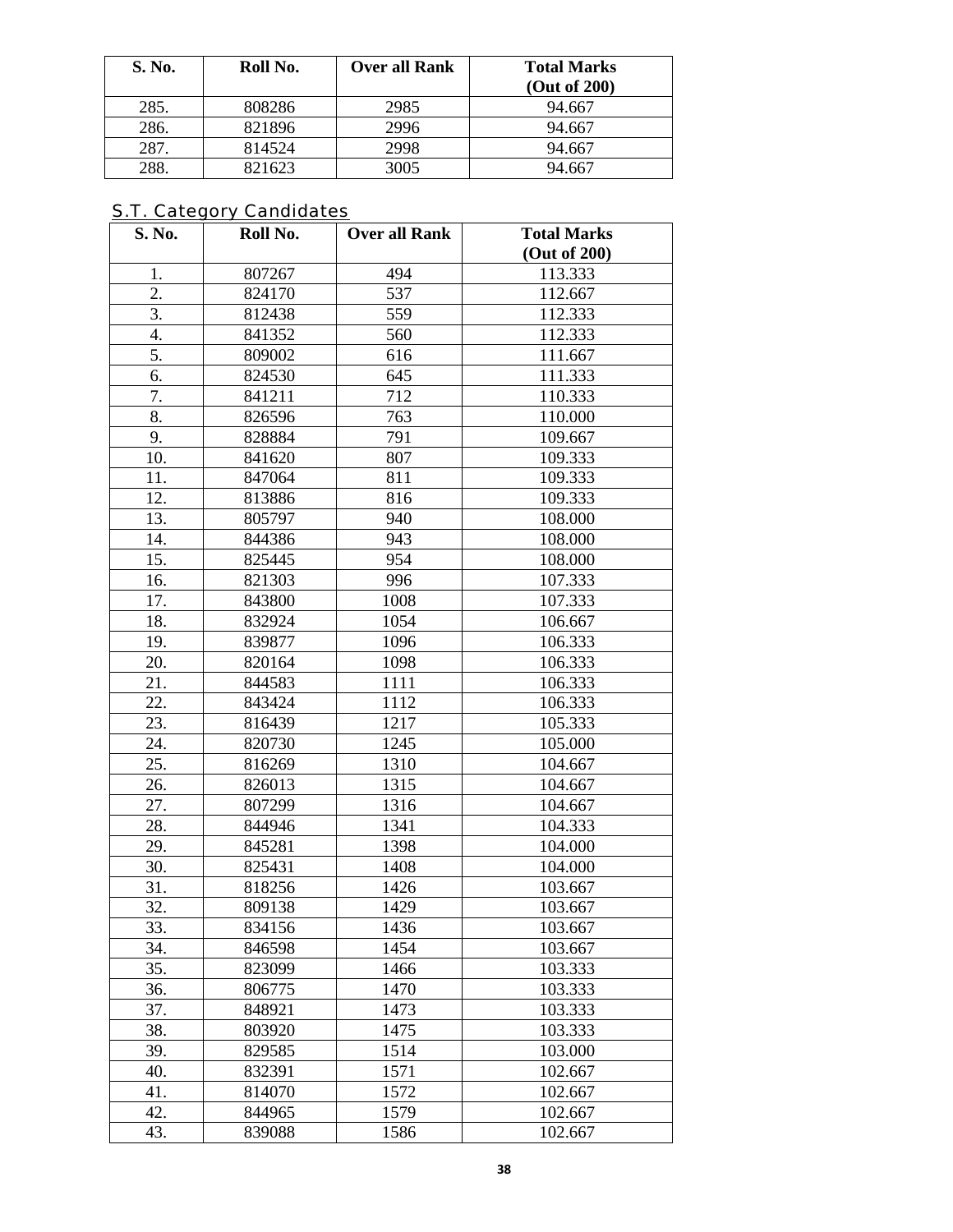| S. No. | Roll No. | <b>Over all Rank</b> | <b>Total Marks</b> |
|--------|----------|----------------------|--------------------|
|        |          |                      | (Out of 200)       |
| 44.    | 810113   | 1660                 | 102.000            |
| 45.    | 830312   | 1704                 | 102.000            |
| 46.    | 814399   | 1714                 | 101.667            |
| 47.    | 838807   | 1743                 | 101.667            |
| 48.    | 828323   | 1824                 | 101.000            |
| 49.    | 812113   | 1829                 | 101.000            |
| 50.    | 841106   | 1843                 | 101.000            |
| 51.    | 823425   | 1883                 | 100.667            |
| 52.    | 803205   | 1900                 | 100.667            |
| 53.    | 845304   | 1918                 | 100.667            |
| 54.    | 838631   | 1943                 | 100.333            |
| 55.    | 803547   | 1951                 | 100.333            |
| 56.    | 846162   | 1960                 | 100.333            |
| 57.    | 803279   | 1961                 | 100.333            |
| 58.    | 812890   | 1962                 | 100.333            |
| 59.    | 832535   | 1980                 | 100.000            |
| 60.    | 806104   | 1996                 | 100.000            |
| 61.    | 800997   | 2003                 | 100.000            |
| 62.    | 848783   | 2007                 | 100.000            |
| 63.    | 828901   | 2045                 | 99.667             |
| 64.    | 842991   | 2049                 | 99.667             |
| 65.    | 829502   | 2054                 | 99.667             |
| 66.    | 835043   | 2066                 | 99.667             |
| 67.    | 845798   | 2073                 | 99.667             |
| 68.    | 830084   | 2086                 | 99.333             |
| 69.    | 828632   | 2103                 | 99.333             |
| 70.    | 834099   | 2118                 | 99.333             |
| 71.    | 814568   | 2156                 | 99.000             |
| 72.    | 816761   | 2167                 | 99.000             |
| 73.    | 805671   | 2205                 | 98.667             |
| 74.    | 831842   | 2222                 | 98.667             |
| 75.    | 831749   | 2230                 | 98.667             |
| 76.    | 847519   | 2249                 | 98.333             |
| 77.    | 834586   | 2278                 | 98.333             |
| 78.    | 846878   | 2310                 | 98.000             |
| 79.    | 830205   | 2323                 | 98.000             |
| 80.    | 836651   | 2327                 | 98.000             |
| 81.    | 814690   | 2329                 | 98.000             |
| 82.    | 833982   | 2389                 | 97.667             |
| 83.    | 836639   | 2476                 | 97.000             |
| 84.    | 838106   | 2496                 | 97.000             |
| 85.    | 800397   | 2514                 | 97.000             |
| 86.    | 801263   | 2535                 | 97.000             |
| 87.    | 811385   | 2543                 | 97.000             |
| 88.    | 800301   | 2586                 | 96.667             |
| 89.    | 807718   | 2614                 | 96.667             |
| 90.    | 827749   | 2634                 | 96.333             |
| 91.    | 806756   | 2637                 | 96.333             |
| 92.    | 849172   | 2640                 | 96.333             |
| 93.    | 821657   | 2652                 | 96.333             |
| 94.    | 839613   | 2659                 | 96.333             |
|        |          |                      |                    |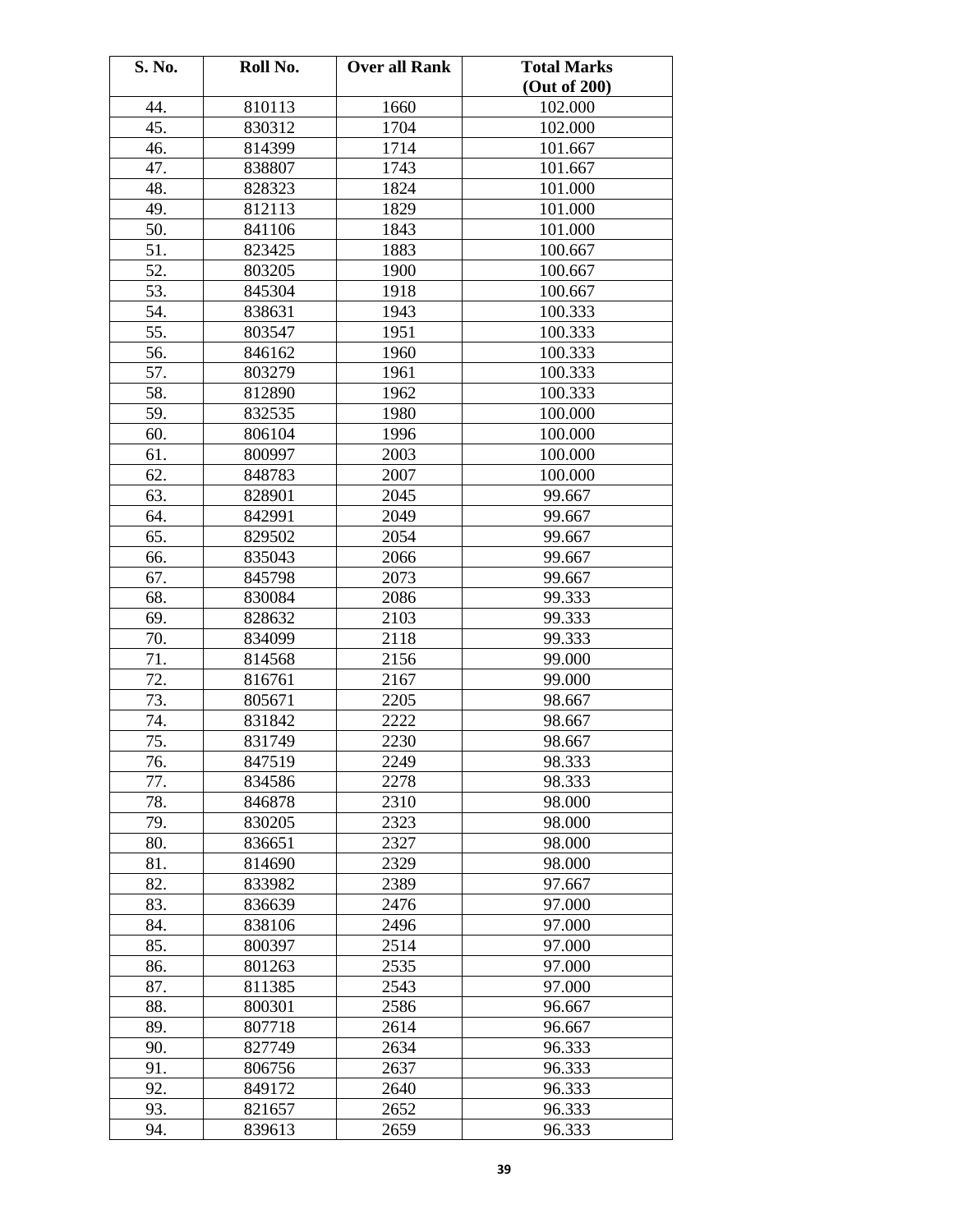| S. No. | Roll No. | <b>Over all Rank</b> | <b>Total Marks</b> |
|--------|----------|----------------------|--------------------|
|        |          |                      | (Out of 200)       |
| 95.    | 802330   | 2669                 | 96.333             |
| 96.    | 829081   | 2733                 | 96.000             |
| 97.    | 802086   | 2745                 | 96.000             |
| 98.    | 801573   | 2829                 | 95.333             |
| 99.    | 838503   | 2832                 | 95.333             |
| 100.   | 828537   | 2835                 | 95.333             |
| 101.   | 843756   | 2904                 | 95.000             |
| 102.   | 815795   | 2982                 | 94.667             |
| 103.   | 824928   | 3001                 | 94.667             |
| 104.   | 844766   | 3045                 | 94.333             |
| 105.   | 816171   | 3049                 | 94.333             |
| 106.   | 809422   | 3083                 | 94.333             |
| 107.   | 830066   | 3108                 | 94.000             |
| 108.   | 832379   | 3157                 | 94.000             |
| 109.   | 807288   | 3162                 | 94.000             |
| 110.   | 831860   | 3190                 | 93.667             |
| 111.   | 832207   | 3200                 | 93.667             |
| 112.   | 843428   | 3222                 | 93.667             |
| 113.   | 830370   | 3233                 | 93.667             |
| 114.   | 818142   | 3241                 | 93.333             |
| 115.   | 845785   | 3242                 | 93.333             |
| 116.   | 823736   | 3244                 | 93.333             |
| 117.   | 823325   | 3245                 | 93.333             |
| 118.   | 823726   | 3259                 | 93.333             |
| 119.   | 821112   | 3284                 | 93.333             |
| 120.   | 802475   | 3287                 | 93.333             |
| 121.   | 811860   | 3300                 | 93.333             |
| 122.   | 834685   | 3308                 | 93.333             |
| 123.   | 839658   | 3344                 | 93.000             |
| 124.   | 833550   | 3352                 | 93.000             |
| 125.   | 841875   | 3395                 | 92.667             |
| 126.   | 833021   | 3431                 | 92.667             |
| 127.   | 829172   | 3442                 | 92.667             |
| 128.   | 830902   | 3448                 | 92.667             |
| 129.   | 800790   | 3464                 | 92.333             |
| 130.   | 837466   | 3507                 | 92.333             |
| 131.   | 813832   | 3545                 | 92.000             |
| 132.   | 800038   | 3548                 | 92.000             |
| 133.   | 827779   | 3551                 | 92.000             |
| 134.   | 839232   | 3558                 | 92.000             |
| 135.   | 804993   | 3565                 | 92.000             |
| 136.   | 821801   | 3586                 | 92.000             |
| 137.   | 830221   | 3603                 | 92.000             |
| 138.   | 840650   | 3659                 | 91.667             |
| 139.   | 845927   | 3665                 | 91.667             |
| 140.   | 841382   | 3695                 | 91.667             |
| 141.   | 843679   | 3721                 | 91.333             |
| 142.   | 823086   | 3738                 | 91.333             |
| 143.   | 842815   | 3747                 | 91.333             |
| 144.   | 813833   | 3753                 | 91.333             |
| 145.   | 825488   | 3791                 | 91.000             |